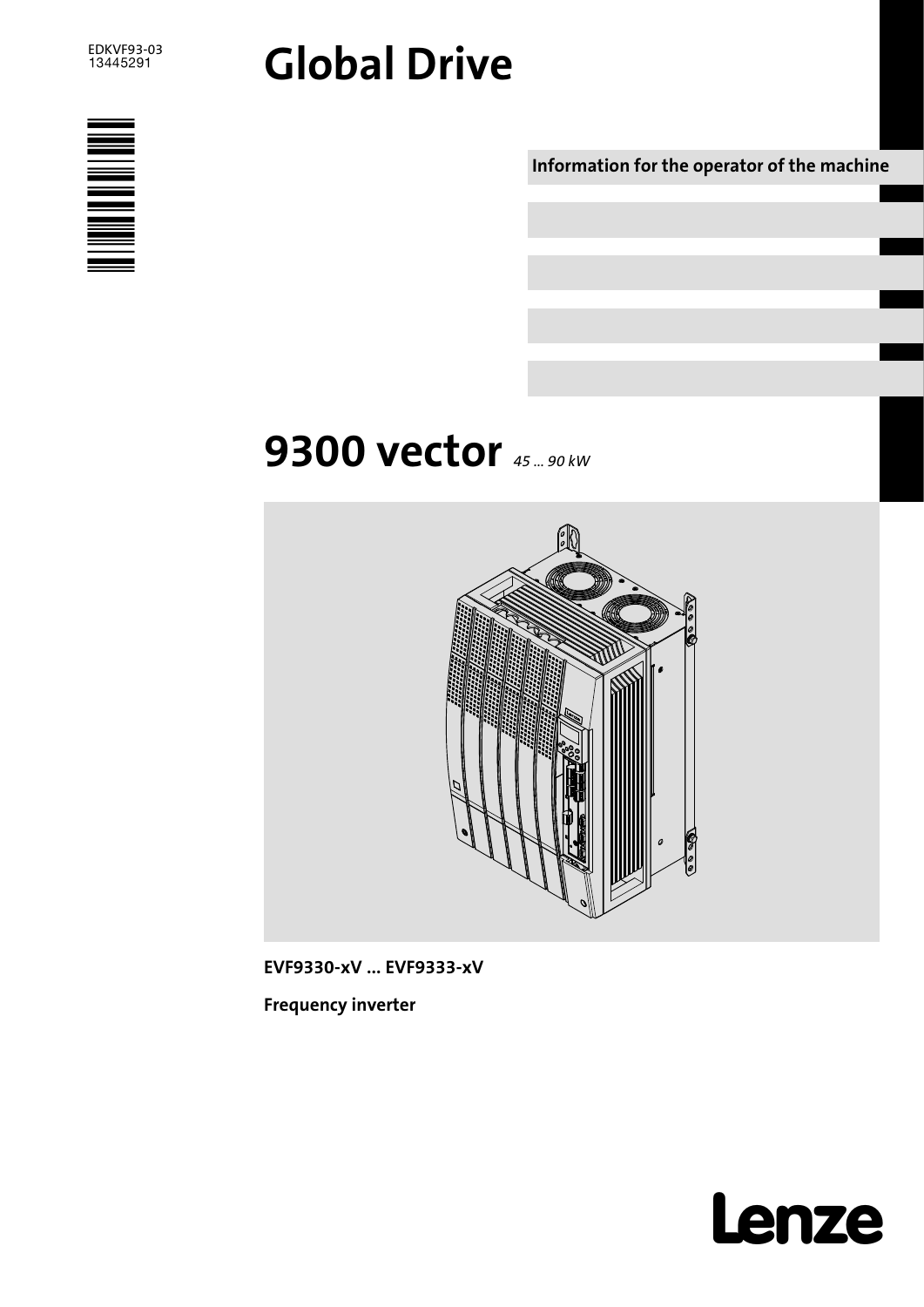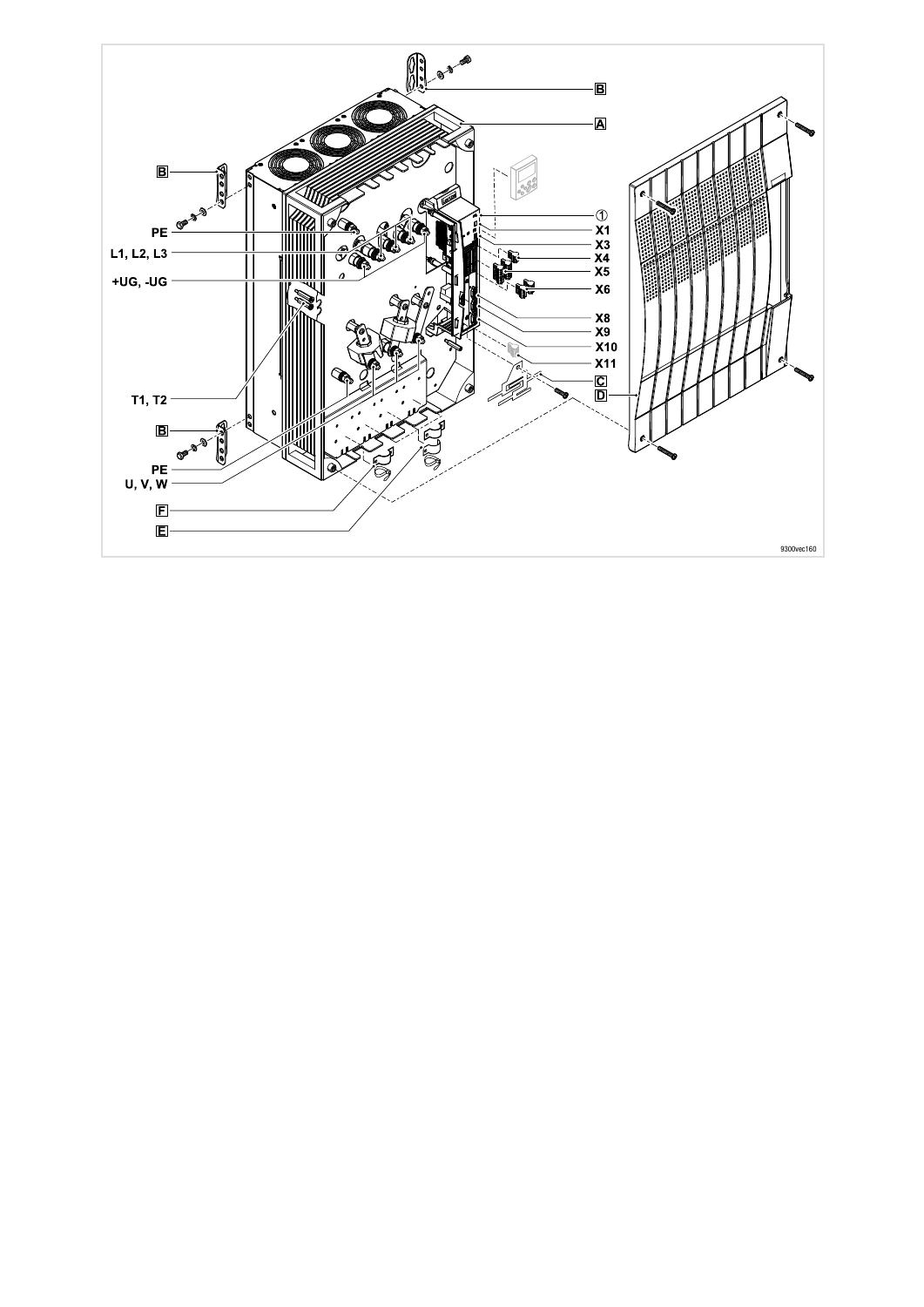## Key for overview

| <b>Position</b> | <b>Description</b>                                                                                                                                    |
|-----------------|-------------------------------------------------------------------------------------------------------------------------------------------------------|
| $\sqrt{A}$      | Controller                                                                                                                                            |
| $\Box$          | Fixing bracket for standard mounting                                                                                                                  |
| $\overline{c}$  | EMC shield sheet with fixing screws for shielded control cables                                                                                       |
| D               | Cover with fixing screws                                                                                                                              |
| 间               | Shield clamp and strain relief for the motor cable                                                                                                    |
| 间               | Strain relief for the PE motor cable and the feed cable for the motor temperature monitoring with PTC thermi-<br>stor or thermal contact (NC contact) |

### Connections and interfaces

| <b>Position</b> | <b>Description</b>                                                                                         |
|-----------------|------------------------------------------------------------------------------------------------------------|
| L1, L2, L3, PE  | Mains connection                                                                                           |
| +UG, -UG        | DC supply                                                                                                  |
| U, V, W, PE     | Motor connection                                                                                           |
| T1, T2          | Connection of PTC thermistor or thermal contact (NC contact) of the motor                                  |
| X1              | AIF interface (automation interface)<br>Slot for communication module (e. g. XT EMZ9371BC keypad)          |
| X <sub>3</sub>  | Jumper for setting analog input signal at X6/1, X6/2                                                       |
| X4              | System bus (CAN) connection                                                                                |
| X5              | Connection of digital inputs and outputs                                                                   |
| X6              | Connection of analog inputs and outputs                                                                    |
| X8              | Connection of incremental encoder with TTL level or SinCos encoder and KTY temperature sensor of the motor |
| X9              | Connection of digital frequency input signal                                                               |
| X10             | Connection of digital frequency output signal                                                              |
| X11             | Connection of $K_{SR}$ relay output for "safe standstill" (for variants V004 and V024 only)                |

## Status displays

| <b>Position</b> | <b>LED</b> red          | LED green              | <b>Operating status</b>                               |
|-----------------|-------------------------|------------------------|-------------------------------------------------------|
| $\circled{0}$   | Off                     | On                     | Controller is enabled                                 |
|                 | On                      | On                     | Mains is switched on and automatic start is inhibited |
|                 | Off                     | <b>Blinking slowly</b> | Controller is inhibited                               |
|                 | Off                     | On                     | Motor data identification is active                   |
|                 | <b>Blinking quickly</b> | Off                    | Undervoltage or overvoltage                           |
|                 | <b>Blinking slowly</b>  | Off                    | <b>Active fault</b>                                   |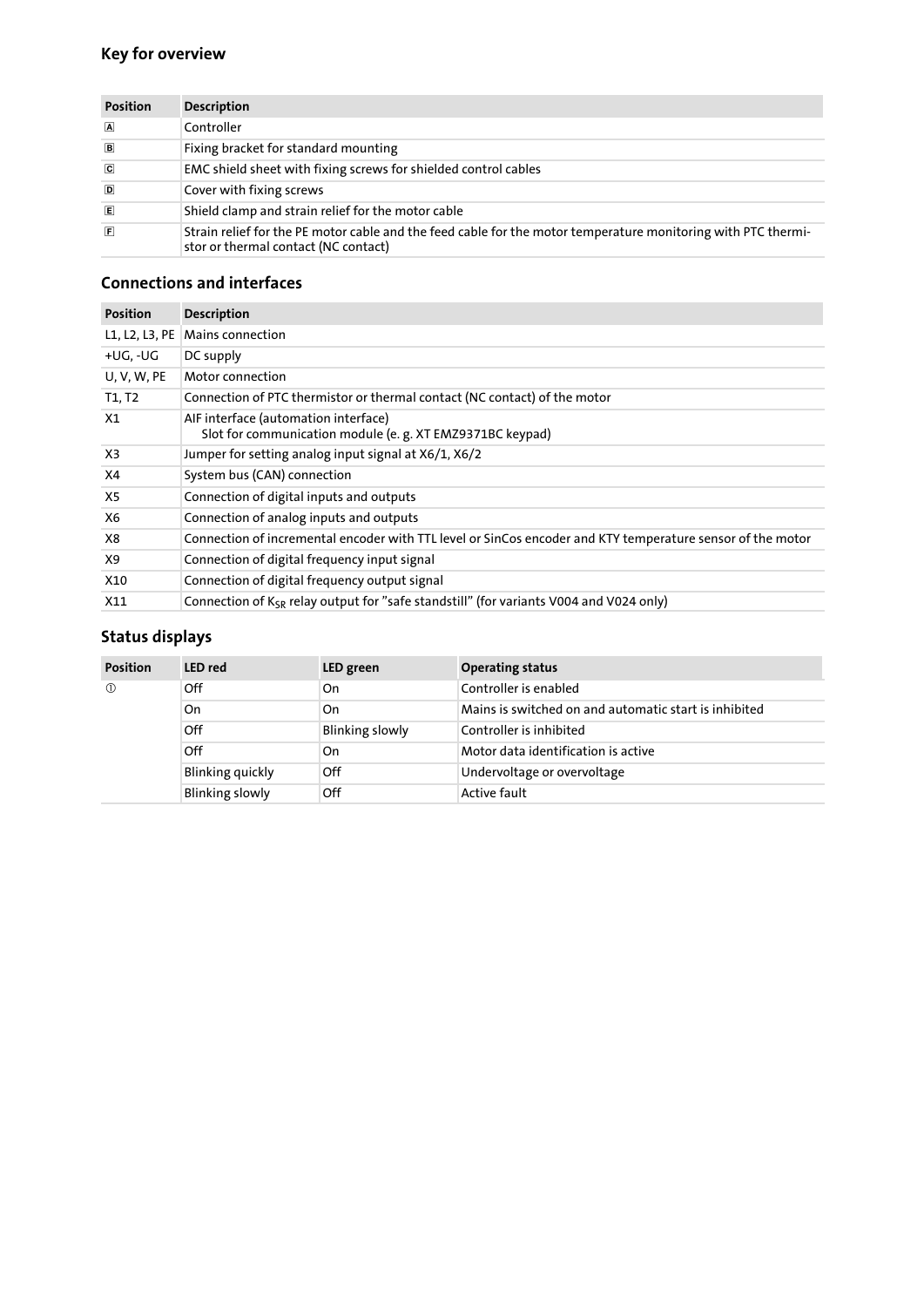## i Contents

| 1              |     |                |                                                                                                                  | 5              |
|----------------|-----|----------------|------------------------------------------------------------------------------------------------------------------|----------------|
|                | 1.1 |                |                                                                                                                  | 5              |
|                | 1.2 |                |                                                                                                                  | 5              |
|                | 1.3 |                |                                                                                                                  | 6              |
|                | 1.4 |                |                                                                                                                  | $\overline{7}$ |
|                | 1.5 |                |                                                                                                                  | 8              |
|                |     |                |                                                                                                                  |                |
| $\overline{2}$ |     |                |                                                                                                                  | 9              |
|                | 2.1 |                | General safety and application notes for Lenze controllers                                                       | 9              |
|                | 2.2 |                |                                                                                                                  | 12             |
|                |     | 2.2.1          | Forced ventilated or naturally ventilated motors                                                                 | 13             |
|                |     | 2.2.2          |                                                                                                                  | 14             |
|                | 2.3 |                |                                                                                                                  | 16             |
|                | 2.4 |                | Safety instructions for the installation according to UL                                                         | 18             |
|                |     |                |                                                                                                                  |                |
| 3              |     |                |                                                                                                                  | 20             |
|                | 3.1 |                | Parameter setting with the XT EMZ9371BC keypad                                                                   | 20             |
|                |     | 3.1.1          | General data and operating conditions                                                                            | 20             |
|                |     | 3.1.2          |                                                                                                                  | 21             |
|                |     | 3.1.3          | Display elements and function keys                                                                               | 21             |
|                |     | 3.1.4          |                                                                                                                  | 23             |
|                |     | 3.1.5          |                                                                                                                  | 25             |
|                |     | 3.1.6          | Transferring parameters to other standard devices                                                                | 26<br>28       |
|                |     | 3.1.7<br>3.1.8 |                                                                                                                  | 29             |
|                |     | 3.1.9          | Menu structure (all contains and contained all contains and menu structure and menu structure and menu structure | 30             |
|                |     |                |                                                                                                                  |                |
| 4              |     |                |                                                                                                                  | 32             |
|                | 4.1 |                |                                                                                                                  | 32             |
|                |     | 4.1.1          |                                                                                                                  | 32             |
|                |     | 4.1.2          |                                                                                                                  | 33             |
|                | 4.2 |                |                                                                                                                  | 34             |
|                |     | 4.2.1          |                                                                                                                  | 34             |
|                |     | 4.2.2          | Fault analysis with the history buffer                                                                           | 35             |
|                | 4.3 |                |                                                                                                                  | 36             |
|                | 4.4 |                |                                                                                                                  | 37             |
|                |     | 4.4.1          |                                                                                                                  | 37             |
|                |     | 4.4.2          |                                                                                                                  | 38             |
|                |     | 4.4.3          | Behaviour in case of overvoltage in the DC bus (OU message)                                                      | 39             |
|                | 4.5 |                |                                                                                                                  | 40             |
|                |     | 4.5.1          |                                                                                                                  | 40             |
|                |     | 4.5.2          |                                                                                                                  | 45             |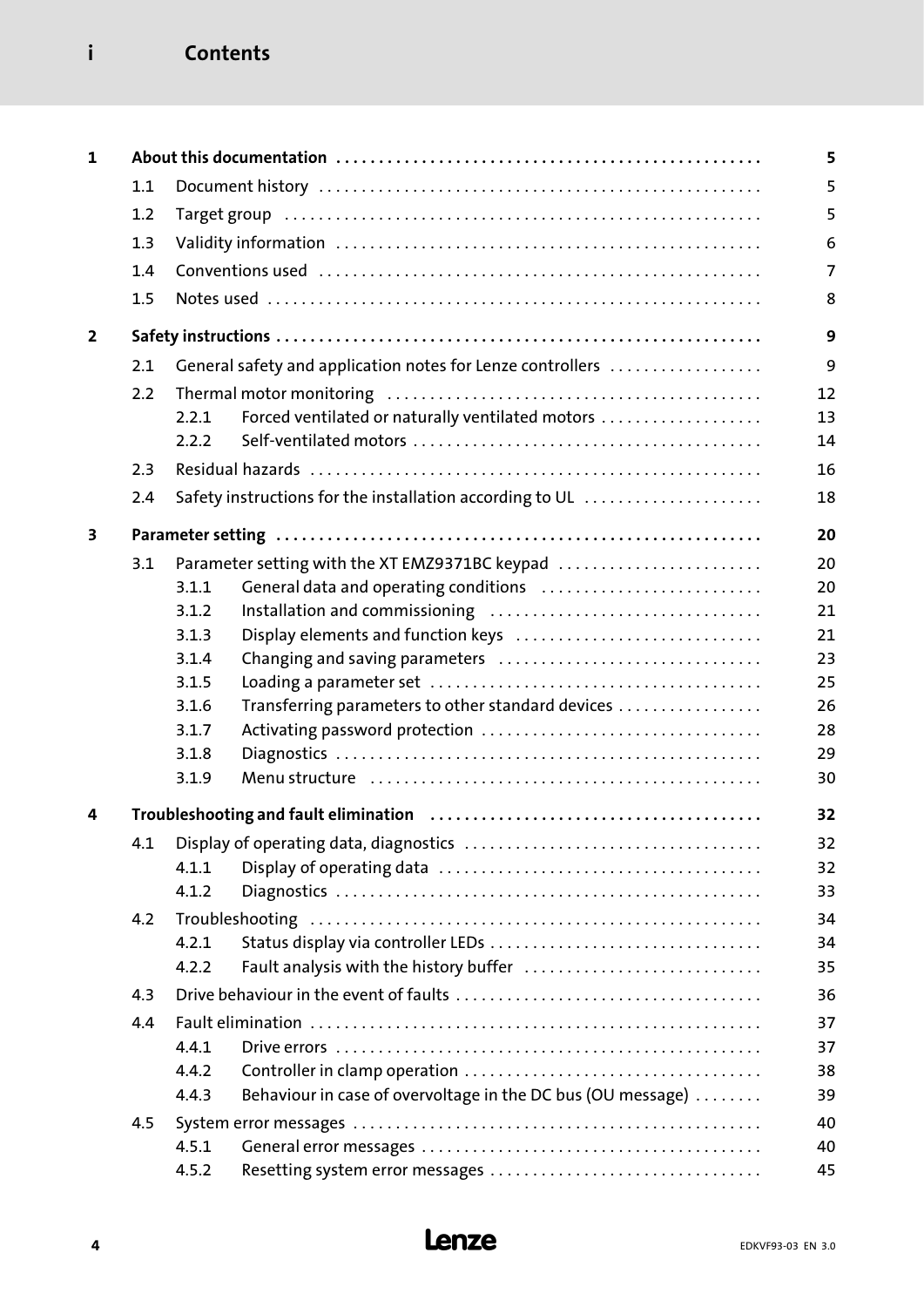### <span id="page-4-0"></span>1 About this documentation

## $\vert \cdot \vert$  Note!

This documentation contains all the information required by the machine operator to run the drive controllers of the 9300 vector series installed in your machine/system.

You may make further use of the information contained in this documentation without asking Lenze for permission if you do not change the contents.

### 1.1 Document history

### What is new / what has changed?

| <b>Material number</b> | <b>Version</b> |         |                  | <b>Description</b>                                                                                          |
|------------------------|----------------|---------|------------------|-------------------------------------------------------------------------------------------------------------|
| 13445291               | 3.0            | 11/2013 | TD <sub>06</sub> | <b>Error corrections</b>                                                                                    |
| 13330576               | 2.1            | 03/2010 | TD <sub>23</sub> | Change of the company's address                                                                             |
| 13330576               | 2.0            | 03/2010 | TD14             | New edition due to reorganisation of the company<br>UL-warnings updated<br>Revision for software version 8x |
| 13217738               | 1.0            | 07/2007 | TD23             | First edition                                                                                               |



Information and auxiliary devices related to the Lenze products can be found in the download area at

http://www.Lenze.com

### 1.2 Target group

This documentation is directed at qualified skilled personnel according to IEC 60364.

Qualified skilled personnel are persons who have the required qualifications to carry out all activities involved in installing, mounting, commissioning, and operating the product.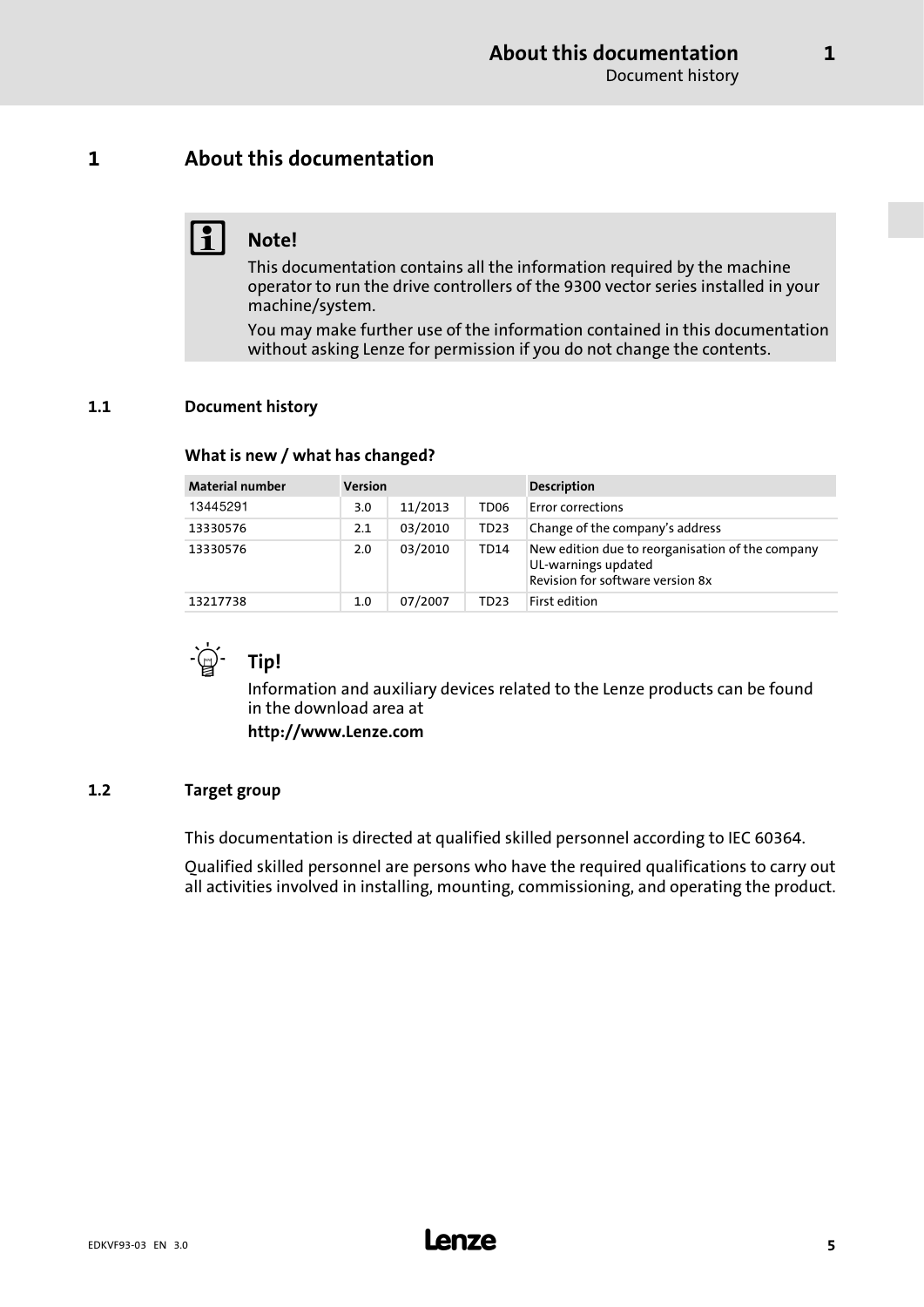Validity information

### <span id="page-5-0"></span>1.3 Validity information

## ... 9300 vector frequency inverters as of nameplate data:

|                       |                         |                                                         |            |      | $\odot$ |                    | $\circledcirc$ | $\circledS$ | Nameplate     |
|-----------------------|-------------------------|---------------------------------------------------------|------------|------|---------|--------------------|----------------|-------------|---------------|
|                       |                         |                                                         | <b>EVF</b> | 93xx |         | $- x V Vxxx 1x 8x$ |                |             |               |
| <b>Product series</b> |                         |                                                         |            |      |         |                    |                |             |               |
| $EVF =$               | Frequency inverter      |                                                         |            |      |         |                    |                |             |               |
|                       | Type no. / rated power  |                                                         |            |      |         |                    |                |             | lype<br>d-No. |
|                       | 400V                    | 480 V                                                   |            |      |         |                    |                |             |               |
|                       | $9330 = 45$ kW          | 55 kW                                                   |            |      |         |                    |                |             |               |
|                       | $9331 = 55$ kW          | 75 kW                                                   |            |      |         |                    |                |             |               |
| $9332 =$              | 75 kW                   | 90 kW                                                   |            |      |         |                    |                |             |               |
|                       | $9333 = 90$ kW          | 110 kW                                                  |            |      |         |                    |                |             |               |
|                       |                         |                                                         |            |      |         |                    |                |             |               |
| <b>Type</b><br>$E =$  | Built-in unit           |                                                         |            |      |         |                    |                |             |               |
| $C =$                 |                         | Built-in unit in "cold plate" technique                 |            |      |         |                    |                |             |               |
|                       |                         |                                                         |            |      |         |                    |                |             |               |
| Design                |                         |                                                         |            |      |         |                    |                |             | 9300vec112    |
| $V =$                 |                         | Vector-controlled frequency inverter                    |            |      |         |                    |                |             |               |
| Variant               |                         |                                                         |            |      |         |                    |                |             |               |
|                       | Standard                |                                                         |            |      |         |                    |                |             |               |
|                       |                         | V003 = In "cold plate" technique                        |            |      |         |                    |                |             |               |
|                       |                         | V004 = With "safe standstill" function                  |            |      |         |                    |                |             |               |
|                       |                         | V024 = With "safe standstill" function and for IT mains |            |      |         |                    |                |             |               |
|                       | $V100 =$ For IT systems |                                                         |            |      |         |                    |                |             |               |
|                       |                         |                                                         |            |      |         |                    |                |             |               |
|                       | <b>Hardware version</b> |                                                         |            |      |         |                    |                |             |               |
|                       | Software version        |                                                         |            |      |         |                    |                |             |               |
|                       |                         |                                                         |            |      |         |                    |                |             |               |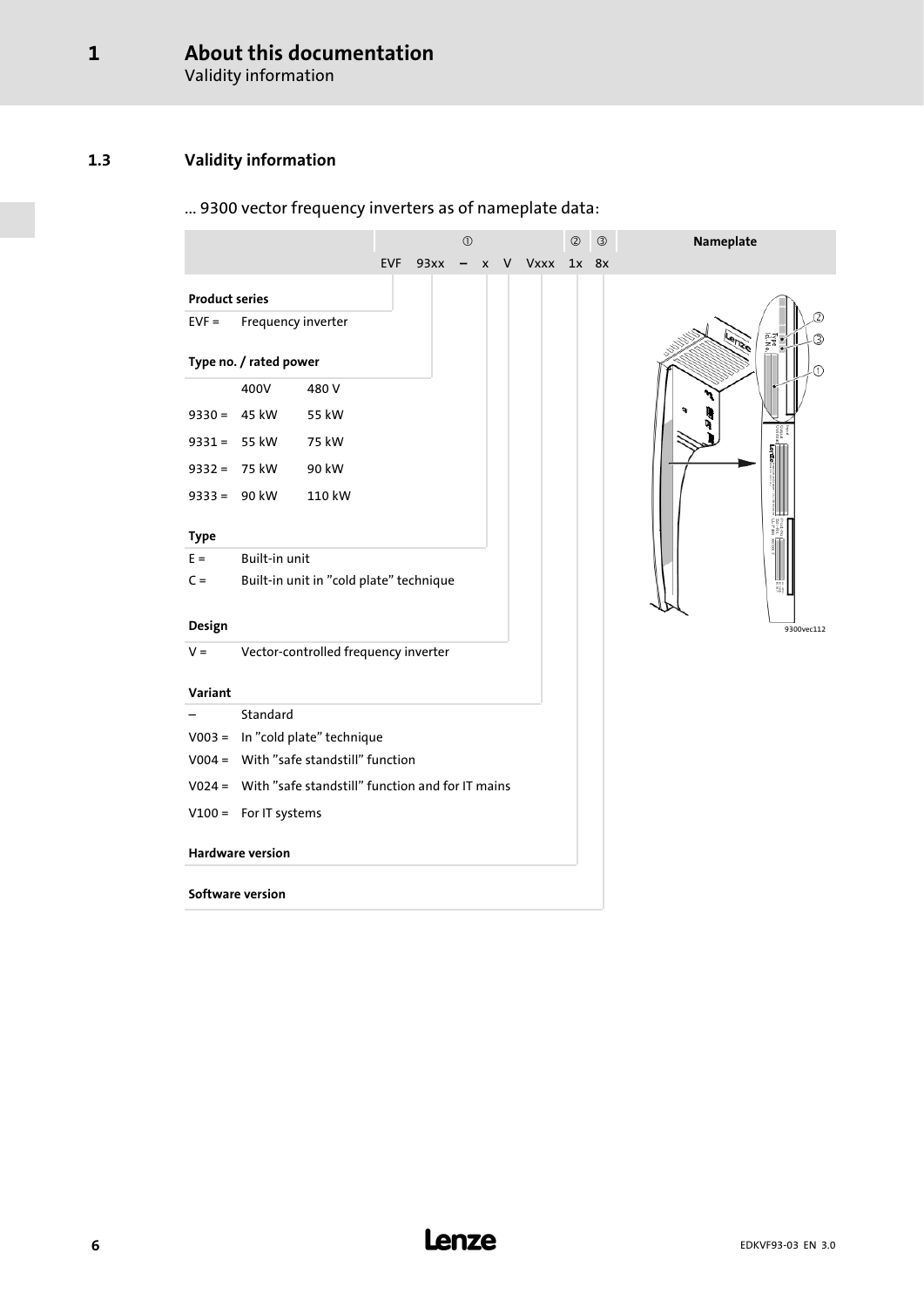[1](#page-4-0)

### <span id="page-6-0"></span>1.4 Conventions used

This documentation uses the following conventions to distinguish between different types of information:

| <b>Type of information</b> | <b>Identification</b> | Examples/notes                                                                                                                     |  |
|----------------------------|-----------------------|------------------------------------------------------------------------------------------------------------------------------------|--|
| Spelling of numbers        |                       |                                                                                                                                    |  |
| Decimal separator          | language-dependen     | In each case, the signs typical for the target<br>language are used as decimal separators.<br>For example: 1234.56 or 1234,56      |  |
| Warnings                   |                       |                                                                                                                                    |  |
| UL warnings                | $^{\circledR}$        |                                                                                                                                    |  |
| UR warnings                | w                     | Given in English and French                                                                                                        |  |
| Text                       |                       |                                                                                                                                    |  |
| Program name               | >                     | PC software<br>For example: »Engineer«, »Global Drive<br>Control« (GDC)                                                            |  |
| Icons                      |                       |                                                                                                                                    |  |
| Page reference             | ◫                     | Reference to another page with additional<br>information<br>For instance: $\Box$ 16 = see page 16                                  |  |
| Documentation reference    | ⊛                     | Reference to another documentation with<br>additional information<br>For example: $\mathbb Q$ EDKxxx = see<br>documentation EDKxxx |  |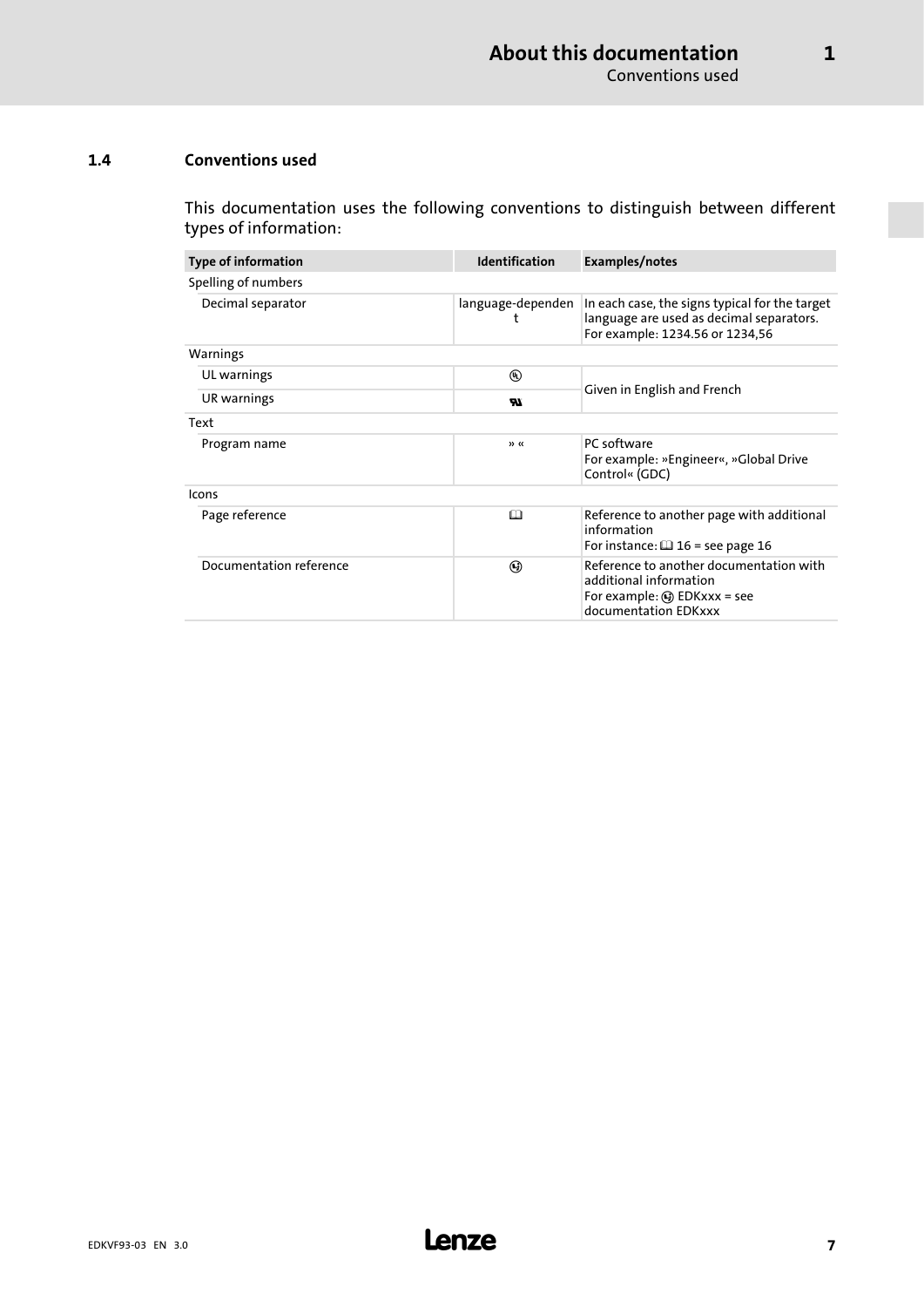Notes used

### <span id="page-7-0"></span>1.5 Notes used

The following pictographs and signal words are used in this documentation to indicate dangers and important information:

### Safety instructions

Structure of safety instructions:

| Danger!<br>(characterises the type and severity of danger)<br><b>Note</b><br>(describes the danger and gives information about how to prevent dangerous<br>situations) |                                                                                                                                                                                                           |  |  |  |  |
|------------------------------------------------------------------------------------------------------------------------------------------------------------------------|-----------------------------------------------------------------------------------------------------------------------------------------------------------------------------------------------------------|--|--|--|--|
| Pictograph and signal word                                                                                                                                             | <b>Meaning</b>                                                                                                                                                                                            |  |  |  |  |
| Danger!                                                                                                                                                                | Danger of personal injury through dangerous electrical voltage.<br>Reference to an imminent danger that may result in death or<br>serious personal injury if the corresponding measures are not<br>taken. |  |  |  |  |
| Danger!                                                                                                                                                                | Danger of personal injury through a general source of danger.<br>Reference to an imminent danger that may result in death or<br>serious personal injury if the corresponding measures are not<br>taken.   |  |  |  |  |
|                                                                                                                                                                        | Danger of property damage.                                                                                                                                                                                |  |  |  |  |

### Application notes

(STOP) Stop!

|                       | Pictograph and signal word | <b>Meaning</b>                                 |
|-----------------------|----------------------------|------------------------------------------------|
| $\mathbf{1}$          | Note!                      | Important note to ensure troublefree operation |
| $-\underline{\omega}$ | Tip!                       | Useful tip for simple handling                 |
| $\mathbf{Q}$          |                            | Reference to another documentation             |

Reference to a possible danger that may result in property damage if the corresponding measures are not taken.

### Special safety instructions and application notes

|                            | Pictograph and signal word | <b>Meaning</b>                                                                            |
|----------------------------|----------------------------|-------------------------------------------------------------------------------------------|
| $\circledR$                | <b>Warnings!</b>           | Safety note or application note for the operation according to<br>UL or CSA requirements. |
| $\boldsymbol{\mathcal{H}}$ | <b>Warnings!</b>           | The measures are required to meet the requirements according<br>to UL or CSA.             |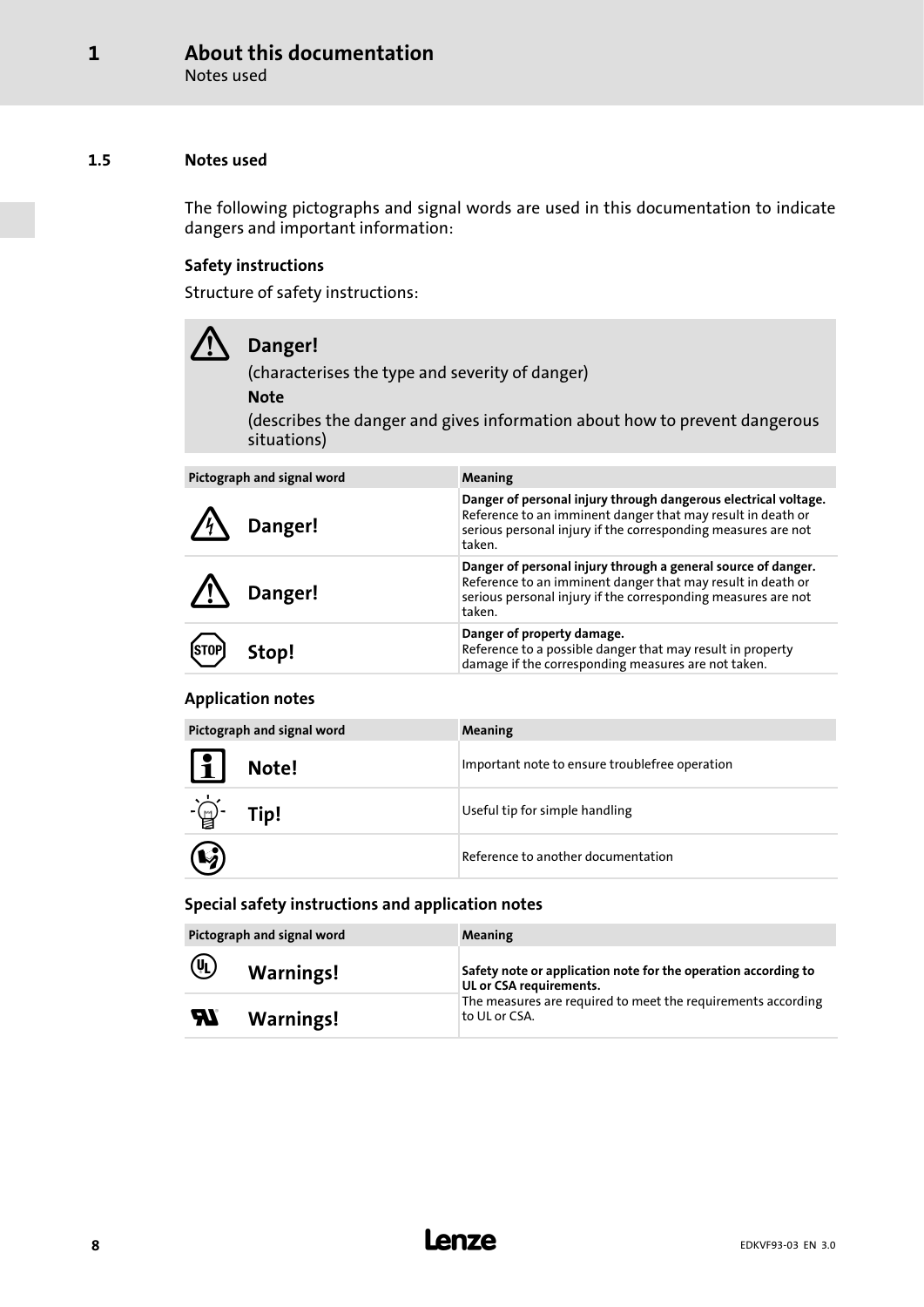## <span id="page-8-0"></span>2 Safety instructions

### 2.1 General safety and application notes for Lenze controllers

(in accordance with Low−Voltage Directive 2006/95/EC)

### For your personal safety

Disregarding the following safety measures can lead to severe injury to persons and damage to material assets:

- $\triangleright$  Only use the product as directed.
- $\blacktriangleright$  Never commission the product in the event of visible damage.
- $\blacktriangleright$  Never commission the product before assembly has been completed.
- $\triangleright$  Do not carry out any technical changes on the product.
- $\triangleright$  Only use the accessories approved for the product.
- $\triangleright$  Only use original spare parts from Lenze.
- $\triangleright$  Observe all regulations for the prevention of accidents, directives and laws applicable on site.
- $\blacktriangleright$  Transport, installation, commissioning and maintenance work must only be carried out by qualified personnel.
	- Observe IEC 364 and CENELEC HD 384 or DIN VDE 0100 and IEC report 664 or DIN VDE 0110 and all national regulations for the prevention of accidents.
	- According to this basic safety information, qualified, skilled personnel are persons who are familiar with the assembly, installation, commissioning, and operation of the product and who have the qualifications necessary for their occupation.
- $\triangleright$  Observe all specifications in this documentation.
	- This is the condition for safe and trouble−free operation and the achievement of the specified product features.
	- The procedural notes and circuit details described in this documentation are only proposals. It is up to the user to check whether they can be transferred to the particular applications. Lenze Automation GmbH does not accept any liability for the suitability of the procedures and circuit proposals described.
- ▶ Depending on their degree of protection, some parts of the Lenze controllers (frequency inverters, servo inverters, DC speed controllers) and their accessory components can be live, moving and rotating during operation. Surfaces can be hot.
	- Non−authorised removal of the required cover, inappropriate use, incorrect installation or operation, creates the risk of severe injury to persons or damage to material assets.
	- For more information, please see the documentation.
- $\blacktriangleright$  High amounts of energy are produced in the controller. Therefore it is required to wear personal protective equipment (body protection, headgear, eye protection, ear protection, hand guard).

## EDKVF93−03 EN 3.0 **Lenze**

2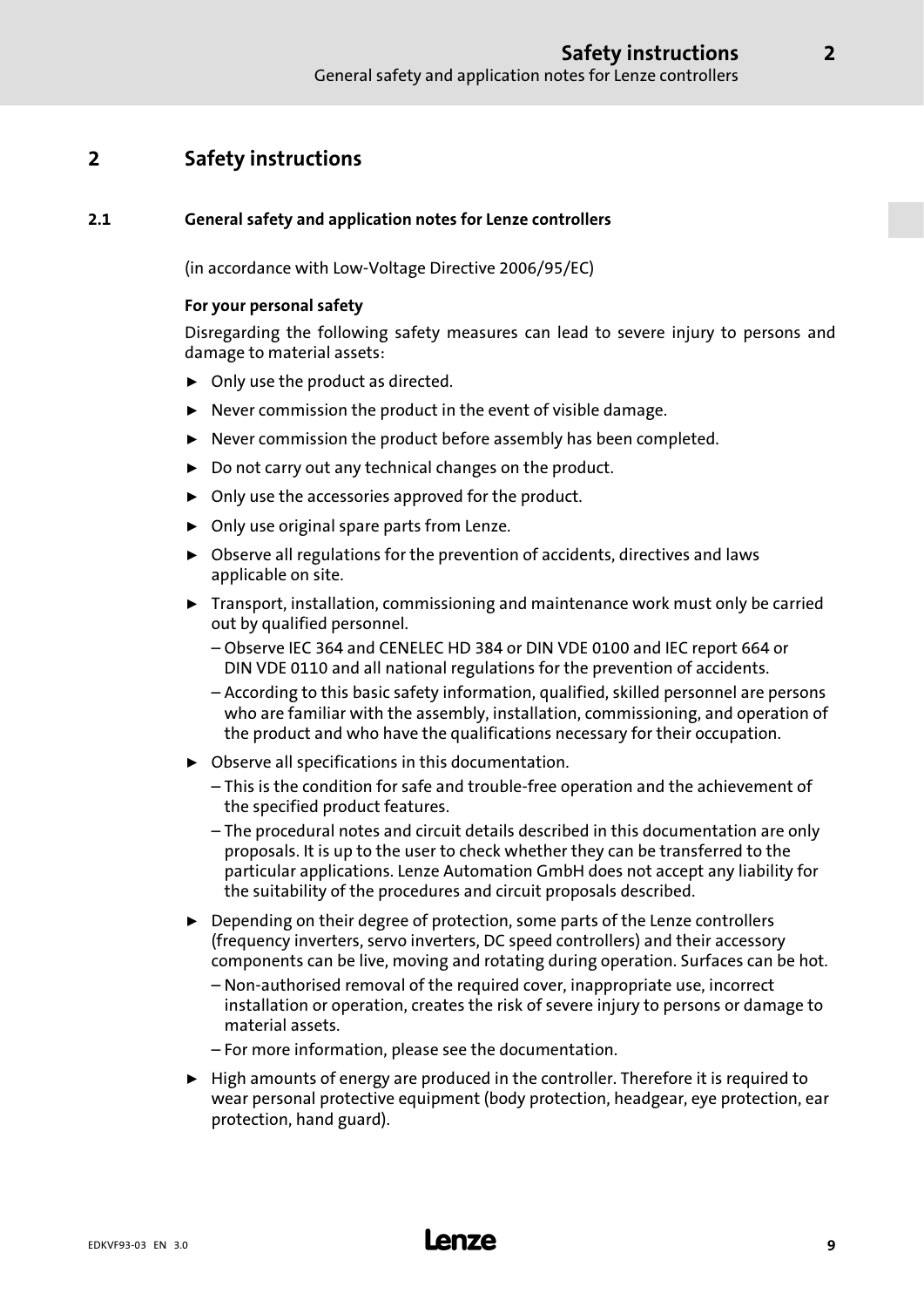### Application as directed

[2](#page-8-0)

Controllers are components which are designed for installation in electrical systems or machines. They are not to be used as domestic appliances, but only for industrial purposes according to EN 61000−3−2.

When controllers are installed into machines, commissioning (i.e. starting of the operation as directed) is prohibited until it is proven that the machine complies with the regulations of the EC Directive 2006/42/EC (Machinery Directive); EN 60204 must be observed.

Commissioning (i.e. starting of the operation as directed) is only allowed when there is compliance with the EMC Directive (2004/108/EC).

The controllers meet the requirements of the Low−Voltage Directive 2006/95/EC. The harmonised standard EN 61800−5−1 applies to the controllers.

The technical data and supply conditions can be obtained from the nameplate and the documentation. They must be strictly observed.

Warning: Controllers are products which can be installed in drive systems of category C2 according to EN 61800−3. These products can cause radio interferences in residential areas. In this case, special measures can be necessary.

### Transport, storage

Please observe the notes on transport, storage, and appropriate handling.

Observe the climatic conditions according to the technical data.

### Installation

The controllers must be installed and cooled according to the instructions given in the corresponding documentation.

The ambient air must not exceed degree of pollution 2 according to EN 61800−5−1.

Ensure proper handling and avoid excessive mechanical stress. Do not bend any components and do not change any insulation distances during transport or handling. Do not touch any electronic components and contacts.

Controllers contain electrostatic sensitive devices which can easily be damaged by inappropriate handling. Do not damage or destroy any electrical components since this might endanger your health!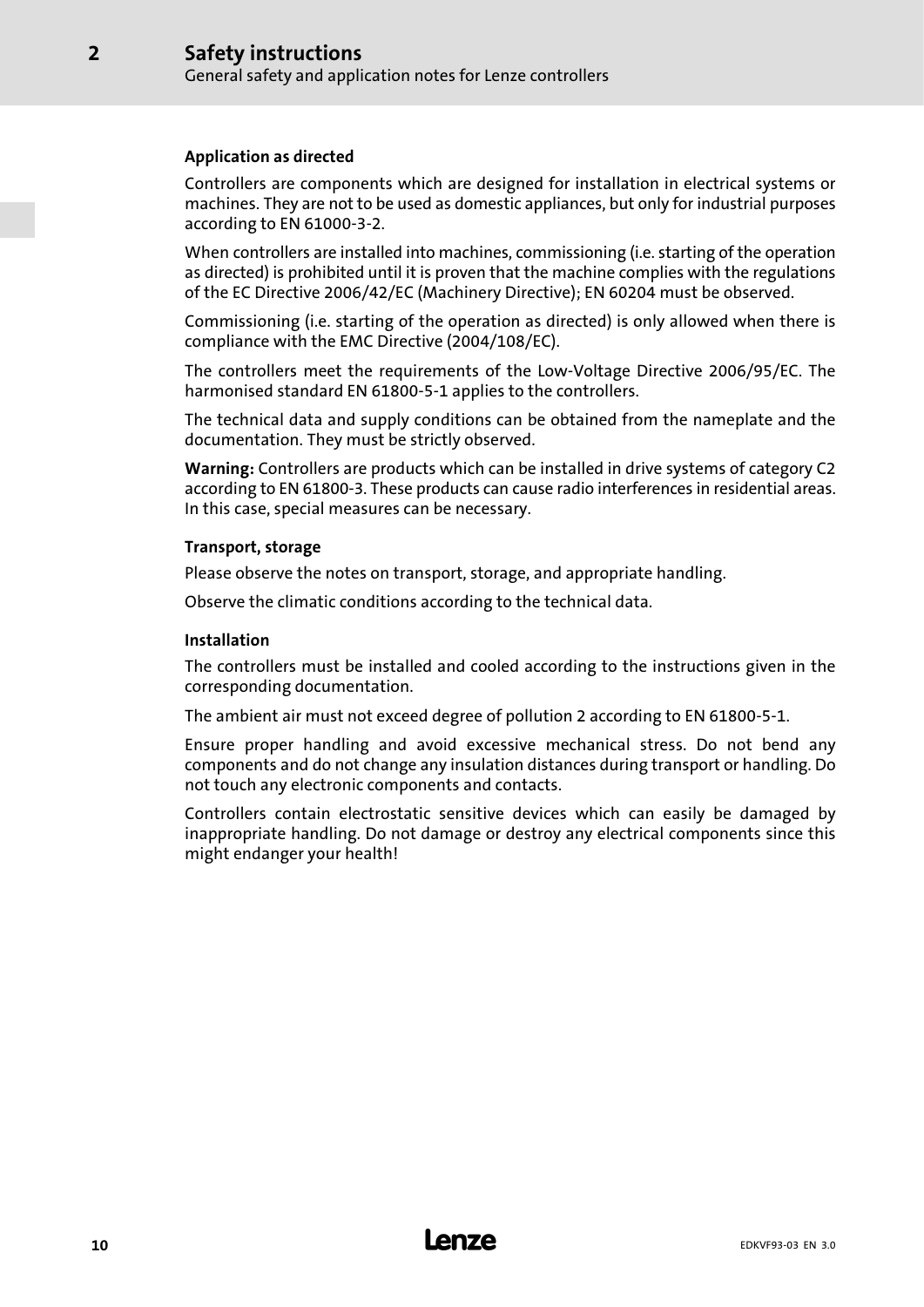### Electrical connection

When working on live controllers, observe the applicable national regulations for the prevention of accidents (e.g. VBG 4).

The electrical installation must be carried out according to the appropriate regulations (e.g. cable cross−sections, fuses, PE connection). Additional information can be obtained from the documentation.

This documentation contains information on installation in compliance with EMC (shielding, earthing, filter, and cables). These notes must also be observed for CE−marked controllers. The manufacturer of the system is responsible for compliance with the limit values demanded by EMC legislation. The controllers must be installed in housings (e.g. control cabinets) to meet the limit values for radio interferences valid at the site of installation. The housings must enable an EMC−compliant installation. Observe in particular that e.g. the control cabinet doors have a circumferential metal connection to the housing. Reduce housing openings and cutouts to a minimum.

Lenze controllers may cause a DC current in the PE conductor. If a residual current device (RCD) is used for protection against direct or indirect contact for a controller with three−phase supply, only a residual current device (RCD) of type B is permissible on the supply side of the controller. If the controller has a single−phase supply, a residual current device (RCD) of type A is also permissible. Apart from using a residual current device (RCD), other protective measures can be taken as well, e.g. electrical isolation by double or reinforced insulation or isolation from the supply system by means of a transformer.

### Operation

If necessary, systems including controllers must be equipped with additional monitoring and protection devices according to the valid safety regulations (e.g. law on technical equipment, regulations for the prevention of accidents). The controllers can be adapted to your application. Please observe the corresponding information given in the documentation.

After the controller has been disconnected from the supply voltage, all live components and power terminals must not be touched immediately because capacitors can still be charged. Please observe the corresponding stickers on the controller.

All protection covers and doors must be shut during operation.

### Safety functions

Certain controller versions support safety functions (e.g. "Safe torque off", formerly "Safe standstill") according to the requirements of the EC Directive 2006/42/EC (Machinery Directive). The notes on the integrated safety system provided in this documentation must be observed.

### Maintenance and servicing

The controllers do not require any maintenance if the prescribed operating conditions are observed.

### Disposal

Recycle metal and plastic materials. Ensure professional disposal of assembled PCBs.

The product−specific safety and application notes given in these instructions must be observed!

[2](#page-8-0)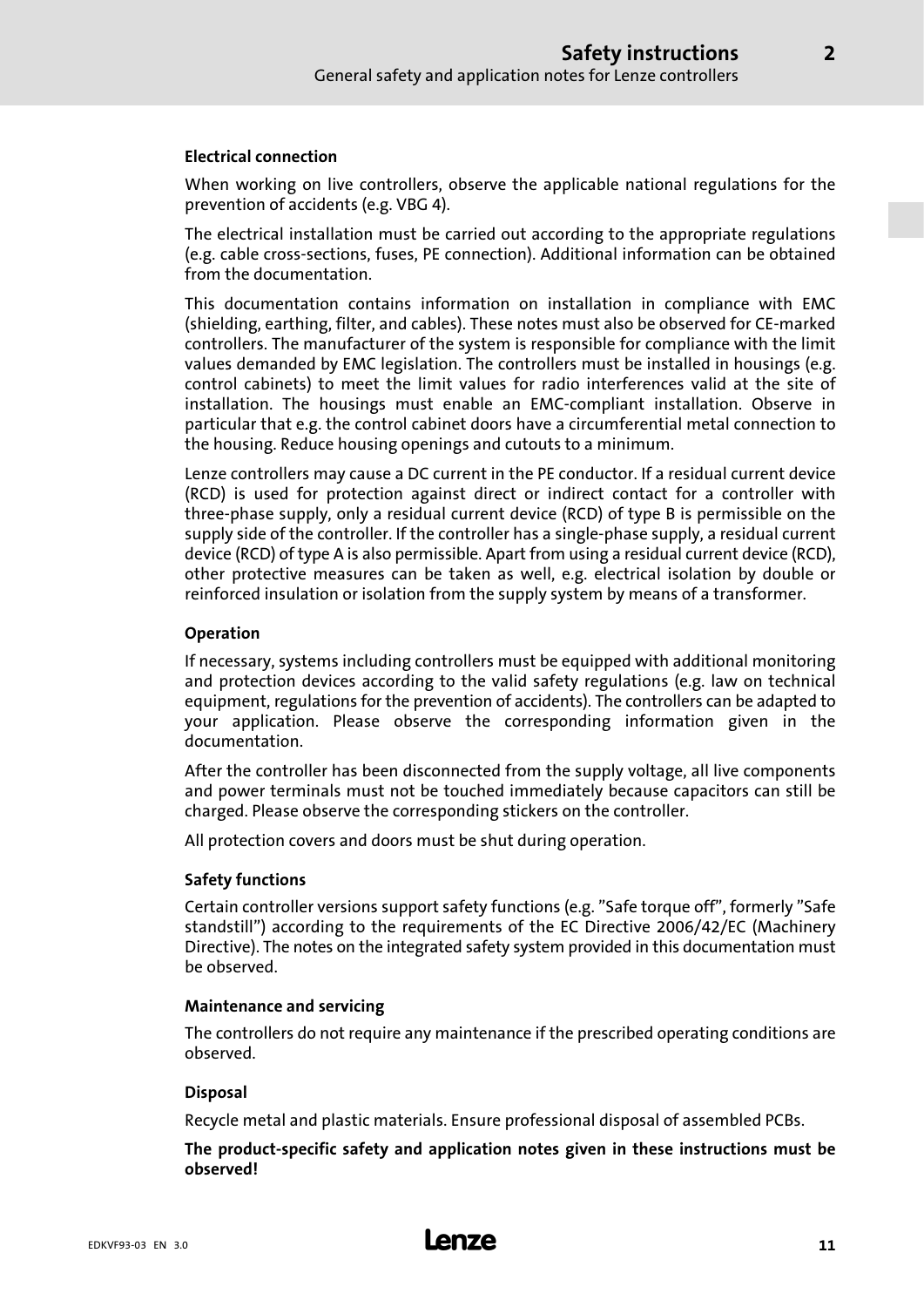Thermal motor monitoring

### <span id="page-11-0"></span>2.2 Thermal motor monitoring

## Note!

From software version 8.1 onwards, the 9300 vector controllers are provided with an I<sup>2</sup>xt function for sensorless thermal monitoring of the connected motor.

- $\blacktriangleright$  1<sup>2</sup>xt monitoring is based on a mathematical model which calculates a thermal motor utilisation from the detected motor currents.
- $\blacktriangleright$  The calculated motor utilisation is saved when the mains is switched off.
- ƒ The function is UL−certified, i.e. additional protective measures for the motor are not required in UL−approved systems.
- $\blacktriangleright$  Nevertheless, I<sup>2</sup>xt monitoring does not provide full motor protection because other influences on the motor utilisation such as changes in the cooling conditions (e.g. cooling air flow interrupted or too warm) cannot be detected.

Die I<sup>2</sup> x t load of the motor is displayed in C0066.

The thermal loading capacity of the motor is expressed by the thermal motor time constant (τ, C0128). Find the value in the rated motor data or contact the manufacturer of the motor.

The  $I<sup>2</sup>$  x t monitoring has been designed such that it will be activated after 179 s in the event of a motor with a thermal motor time constant of 5 minutes (Lenze setting C0128), a motor current of 1.5 x  $I_N$  and a trigger threshold of 100 %.

Two adjustable trigger thresholds provide for different responses.

- ▶ Adjustable response OC8 (TRIP, warning, off).
	- The trigger threshold is set in C0127.
	- The response is set in C0606.
	- The response OC8, for instance, can be used for an advance warning.
- ƒ Fixed response OC6−TRIP.
	- The trigger threshold is set in C0120.

| Behaviour of the $I2$ x t monitoring                                                                          | Condition                                                        |
|---------------------------------------------------------------------------------------------------------------|------------------------------------------------------------------|
| The $I^2$ x t monitoring is deactivated.<br>C0066 is set = $0%$ and<br>MCTRL-LOAD-I2XT is set = $0.00$ %.     | When $C0120 = 0$ % and $C0127 = 0$ %, set controller<br>inhibit. |
| $12$ x t monitoring is stopped.<br>The current value in C0066 and at the<br>MCTRL-LOAD-I2XT output is frozen. | When $C0120 = 0$ % and $C0127 = 0$ %, set controller<br>enable.  |
| $12$ x t monitoring is deactivated.<br>The motor load is displayed in C0066.                                  | Set C0606 = 3 (off) and C0127 $>$ 0 %.                           |



## Note!

An error message OC6 or OC8 can only be reset if the  $I<sup>2</sup>$  x t load falls below the set trigger threshold by 5 %.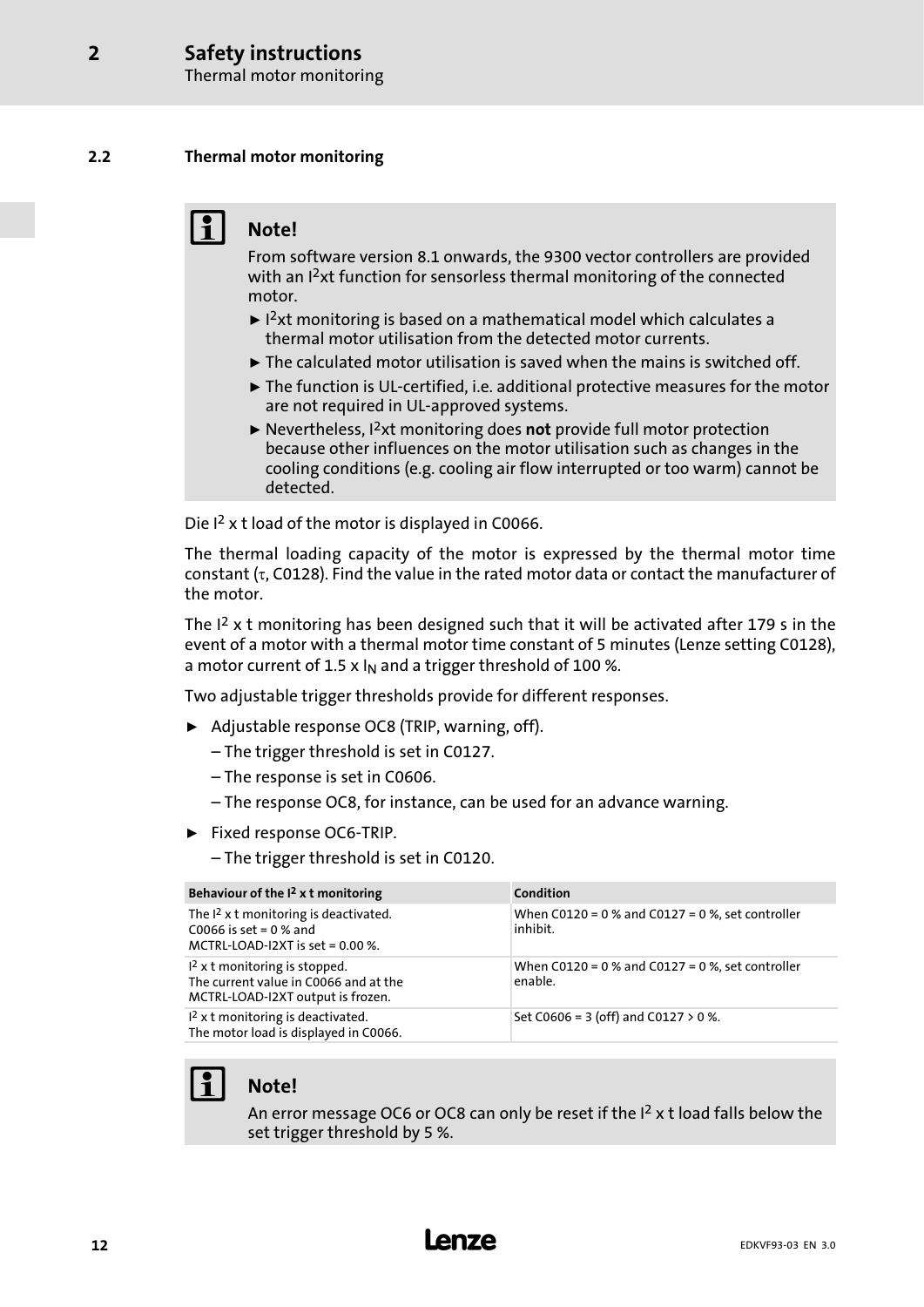### <span id="page-12-0"></span>2.2.1 Forced ventilated or naturally ventilated motors

### Parameter setting

The following codes can be set for  $I<sup>2</sup>$  x t monitoring:

| Code  | Meaning                                    | Value range        | Lenze setting     |
|-------|--------------------------------------------|--------------------|-------------------|
| C0066 | Display of the $I^2$ x t load of the motor | 0250%              |                   |
| C0120 | Threshold: Triggering of error "OC6"       | 0120%              | 0%                |
| C0127 | Threshold: Triggering of error "OC8"       | 0120%              | 0%                |
| C0128 | Thermal motor time constant                | $0.1 - 50.0$ min   | $5.0 \text{ min}$ |
| C0606 | Response to error "OC8"                    | TRIP, warning, off | Warning           |

### Calculate release time and I2xt load

| Formula for release time              | Information              |                                               |
|---------------------------------------|--------------------------|-----------------------------------------------|
|                                       | <b>I</b> Mot             | Actual motor current (C0054)                  |
| $z + 1$<br>$t = -(\tau) \times \ln 1$ | ۱r                       | Rated motor current (C0088)                   |
| 'Mot<br>$\times$ 100                  |                          | Thermal motor time constant (C0128)           |
| $\overline{I_{N}}$                    | $\overline{\phantom{a}}$ | Threshold value in C0120 (OC6) or C0127 (OC8) |

| Formulae for $I2$ x t load                                                                                   | Information                 |                                                                                                                                                         |  |
|--------------------------------------------------------------------------------------------------------------|-----------------------------|---------------------------------------------------------------------------------------------------------------------------------------------------------|--|
|                                                                                                              | L(t)                        | Chronological sequence of the $I2$ x t load of the motor<br>(Display: C0066)                                                                            |  |
| $L(t) = \left(\frac{I_{Mot}}{I_{M}}\right)^{2} \times 100\% \times \left(1 - e^{\frac{-t}{\tau}}\right)^{2}$ | $\mathsf{I}_{\mathsf{Mot}}$ | Actual motor current (C0054)                                                                                                                            |  |
|                                                                                                              | Ir                          | Rated motor current (C0088)                                                                                                                             |  |
|                                                                                                              | τ                           | Thermal motor time constant (C0128)                                                                                                                     |  |
| If the controller is inhibited, the $I2$ x t load is reduced:                                                |                             |                                                                                                                                                         |  |
| $L(t) = L_{start} \times \sqrt{e^{-\frac{t}{\tau}}}$                                                         | Lstart                      | $12$ x t load before controller inhibit<br>If an error is triggered, the value corresponds to the<br>threshold value set in C0120 (OC6) or C0127 (OC8). |  |

### Read release time in the diagram

Diagram for detecting the release times for a motor with a thermal motor time constant of 5 minutes (Lenze setting C0128):



 $I_{Mot}$  Actual motor current (C0054)<br> $I_r$  Rated motor current (C0088)

- $I_r$  Rated motor current (C0088)<br>L  $I^2$  x t load of the motor (displa
	- $1<sup>2</sup>$  x t load of the motor (display: C0066)
- T Time

[2](#page-8-0)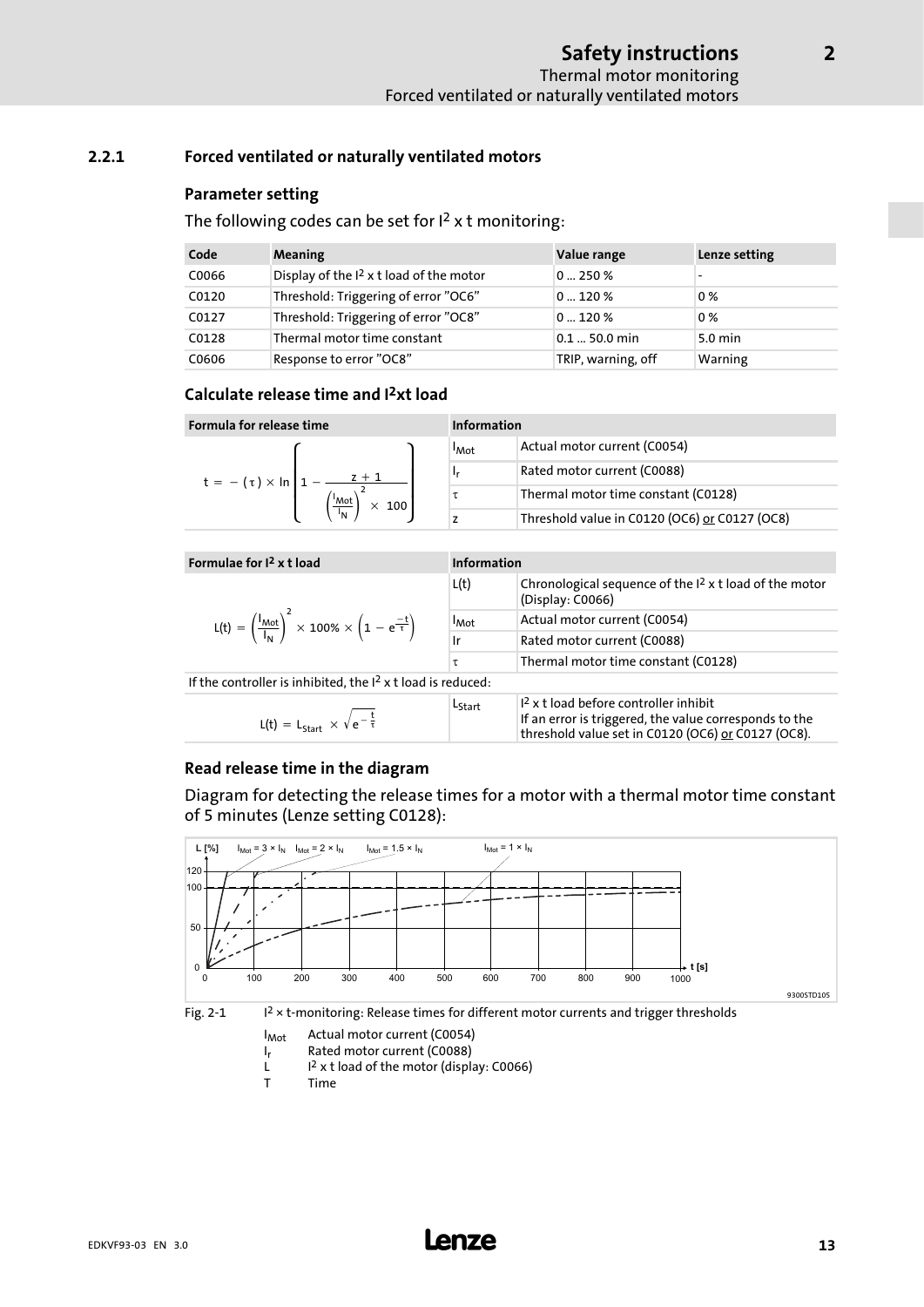Thermal motor monitoring Self−ventilated motors

### <span id="page-13-0"></span>2.2.2 Self−ventilated motors

Due to the construction, self−ventilated standard motors are exposed to an increased heat generation in the lower speed range compared to forced ventilated motors.

## (4) Warnings!

For complying with the UL 508C standard, you have to set the speed−dependent evaluation of the permissible torque via code C0129/x.

### Parameter setting

| Code    | <b>Meaning</b>                                               | Value range        | Lenze setting     |
|---------|--------------------------------------------------------------|--------------------|-------------------|
| C0066   | Display of the I <sup>2</sup> x t load of the motor          | 0250%              |                   |
| C0120   | Threshold: Triggering of error "OC6"                         | 0120%              | $0\%$             |
| C0127   | Threshold: Triggering of error "OC8"                         | 0120%              | $0\%$             |
| C0128   | Thermal motor time constant                                  | $0.150.0$ min      | $5.0 \text{ min}$ |
| C0606   | Response to error "OC8"                                      | TRIP, warning, off | Warning           |
| CO129/1 | S1 torque characteristic l1/lrated                           | 10  200 %          | 100 %             |
| CO129/2 | S1 torque characteristics n <sub>2</sub> /n <sub>rated</sub> | 10  200 %          | 40 %              |

The following codes can be set for  $I<sup>2</sup>$  x t monitoring:

### Effect of code C0129/x



Fig. 2−2 Working point in the range of characteristic lowering

The lowered speed / torque characteristic (Fig. 2−2) reduces the permissible thermal load of self−ventilated standard motors. The characteristic is a line the definition of which requires two points:

 $\triangleright$  Point A: Definition with C0129/1

This value also enables an increase of the maximally permissible load.

 $\triangleright$  Point  $\mathbb{B}$ : Definition with C0129/2

With increasing speeds, the maximally permissible load remains unchanged  $(I_{Mot} = I_{\text{rated}}).$ 

In Fig. 2-2, the motor speed and the corresponding permissible motor torque (D) can be read for each working point (Con the characteristic  $(\mathbb{A})$  ...  $\mathbb{B}$ ).  $\mathbb{D}$  can also be calculated using the values in C0129/1and C0129/2 (evaluation coefficient "y",  $\Box$  [15](#page-14-0)).

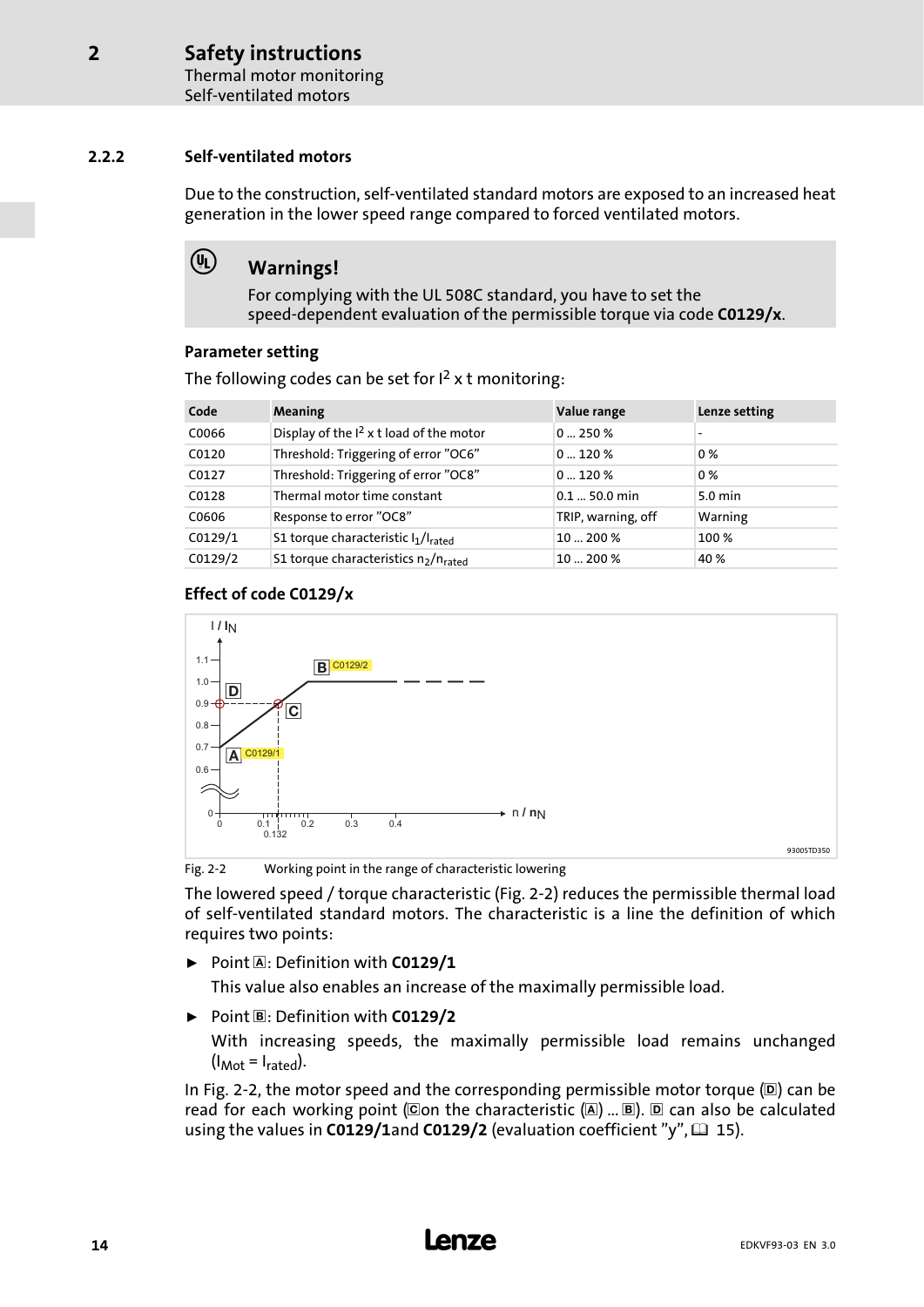[2](#page-8-0)

### <span id="page-14-0"></span>Calculate release time and I2xt load

Calculate the release time and the  $I^2$  x t load of the motor considering the values in C0129/1 and C0129/2(evaluation coefficient "y").

| Formulae for release time                                                                                                      | <b>Information</b>      |                                                                              |
|--------------------------------------------------------------------------------------------------------------------------------|-------------------------|------------------------------------------------------------------------------|
|                                                                                                                                | Τ                       | Release time of the $I2$ x t monitoring                                      |
|                                                                                                                                | τ                       | Thermal motor time constant (C0128)                                          |
| T = $- (\tau) \times \ln \left[ 1 - \frac{z + 1}{\left( \frac{I_{Mot}}{y \times I_N} \right)^2 \times 100} \right]$            | In                      | Function: Natural logarithm                                                  |
|                                                                                                                                | <b>I</b> <sub>Mot</sub> | Actual motor current (C0054)                                                 |
|                                                                                                                                | ı,                      | Rated motor current (C0088)                                                  |
|                                                                                                                                | z                       | Threshold value in C0120 (OC6) or C0127 (OC8)                                |
| y = $\frac{100\% - C0129/1}{C0129/2} \times \frac{n}{n_N} + C0129/1$                                                           | y                       | <b>Evaluation coefficient</b>                                                |
|                                                                                                                                | $n_{\rm{rated}}$        | Rated speed (C0087)                                                          |
|                                                                                                                                |                         |                                                                              |
|                                                                                                                                | <b>Information</b>      |                                                                              |
| Formulae for $I2$ x t load                                                                                                     |                         |                                                                              |
|                                                                                                                                | L(t)                    | Chronological sequence of the $I2$ x t load of the motor<br>(Display: C0066) |
|                                                                                                                                |                         | <b>Evaluation coefficient</b>                                                |
| L(t) = $\left(\frac{I_{\text{Mot}}}{V \times I_{\text{bl}}}\right)^2 \times 100\% \times \left(1 - e^{\frac{-t}{\tau}}\right)$ | -<br>I <sub>Mot</sub>   | Actual motor current (C0054)                                                 |
|                                                                                                                                | Ir                      | Rated motor current (C0088)                                                  |
|                                                                                                                                | τ                       | Thermal motor time constant (C0128)                                          |
| If the controller is inhibited, the $12$ x t load is reduced:                                                                  |                         |                                                                              |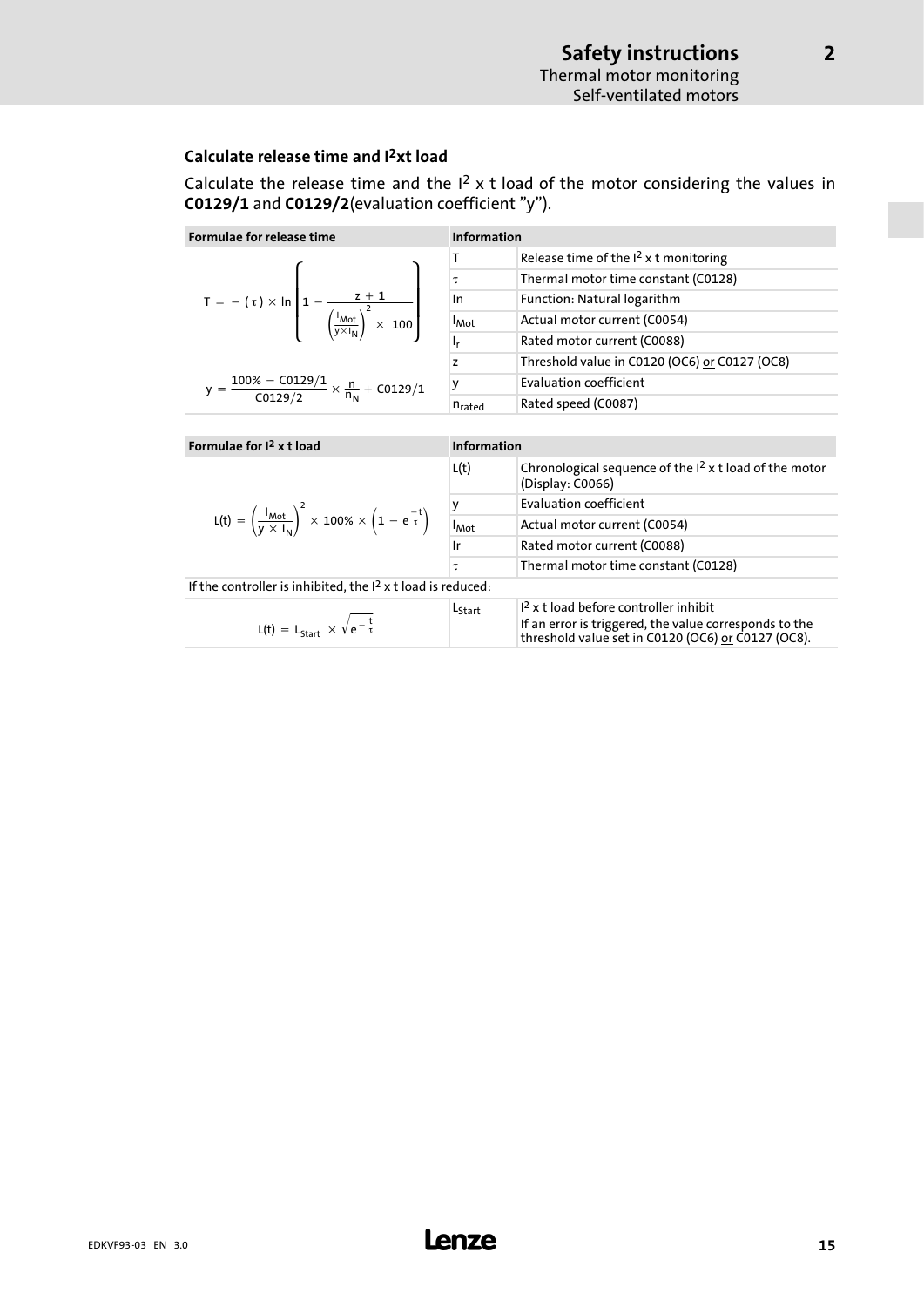### <span id="page-15-0"></span>2.3 Residual hazards

### Protection of persons

- $\triangleright$  Before working on the controller, check that no voltage is applied to the power terminals:
	- Because the power terminals V, W, +U<sub>G</sub> and -U<sub>G</sub> remain live for at least 3 minutes after disconnecting from mains.
	- Because the power terminals L1, L2, L3; U, V, W, +UG and −UG remain live when the motor is stopped.
- ƒ The leakage current to earth (PE) is >3.5 mA. According to EN 61800−5−1
	- a fixed installation is required,
	- a double PE connection is required, or, if there is only a single PE connection, the PE conductor must have a cross−section of at least 10 mm2.
- $\blacktriangleright$  The heat sink of the controller has an operating temperature of  $> 80$  °C: – Contact with the heatsink results in burns.
- ► If you use the "flying-restart circuit" function (C0142 = 2, 3) for machines with a low moment of inertia and minimum friction:
	- After controller enable in standstill, the motor may start or change its direction of rotation for a short time, because the flying restart process also is carried out at a speed of 0.
- $\triangleright$  During parameter set transfer, the control terminals of the controller can have undefined states!
	- Therefore the plugs X5 and X6 must be unplugged, before the transfer is executed. This ensures that the controller is inhibited and all control terminals have the defined "LOW" state.

### Device protection

- $\blacktriangleright$  Frequent mains switching (e.g. inching mode via mains contactor) can overload and destroy the input current limitation of the drive controller:
	- At least 3 minutes must pass between switching off and restarting the devices EVF9321−xV and EVF9322−xV.
	- At least 3 minutes must pass between two starting procedures of the devices EVF9323−xV ... EVF9333−xV.
	- Use the "safe torque off" safety function (STO) if safety−related mains disconnections occur frequently. The drive variants Vxx4 are equipped with this function.

### Motor protection

- $\blacktriangleright$  Certain drive controller settings can overheat the connected motor:
	- E. g. long−time operation of the DC injection brake.
	- Long−time operation of self−ventilated motors at low speeds.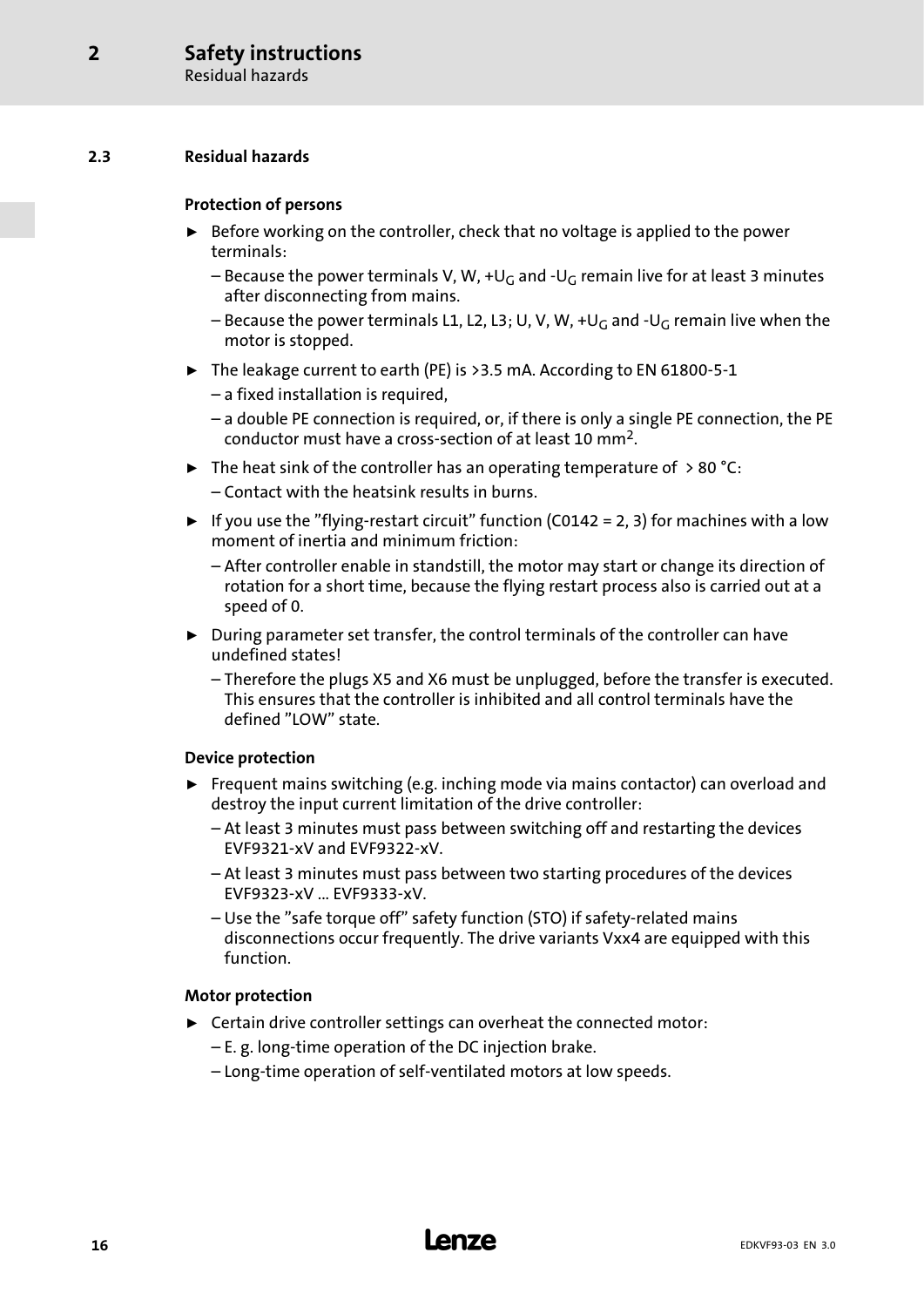[2](#page-8-0)

### Protection of the machine/system

- ▶ Drives can reach dangerous overspeeds (e. g. setting of high output frequencies in connection with motors and machines not suitable for this purpose):
	- The drive controllers do not provide protection against such operating conditions. For this purpose, use additional components.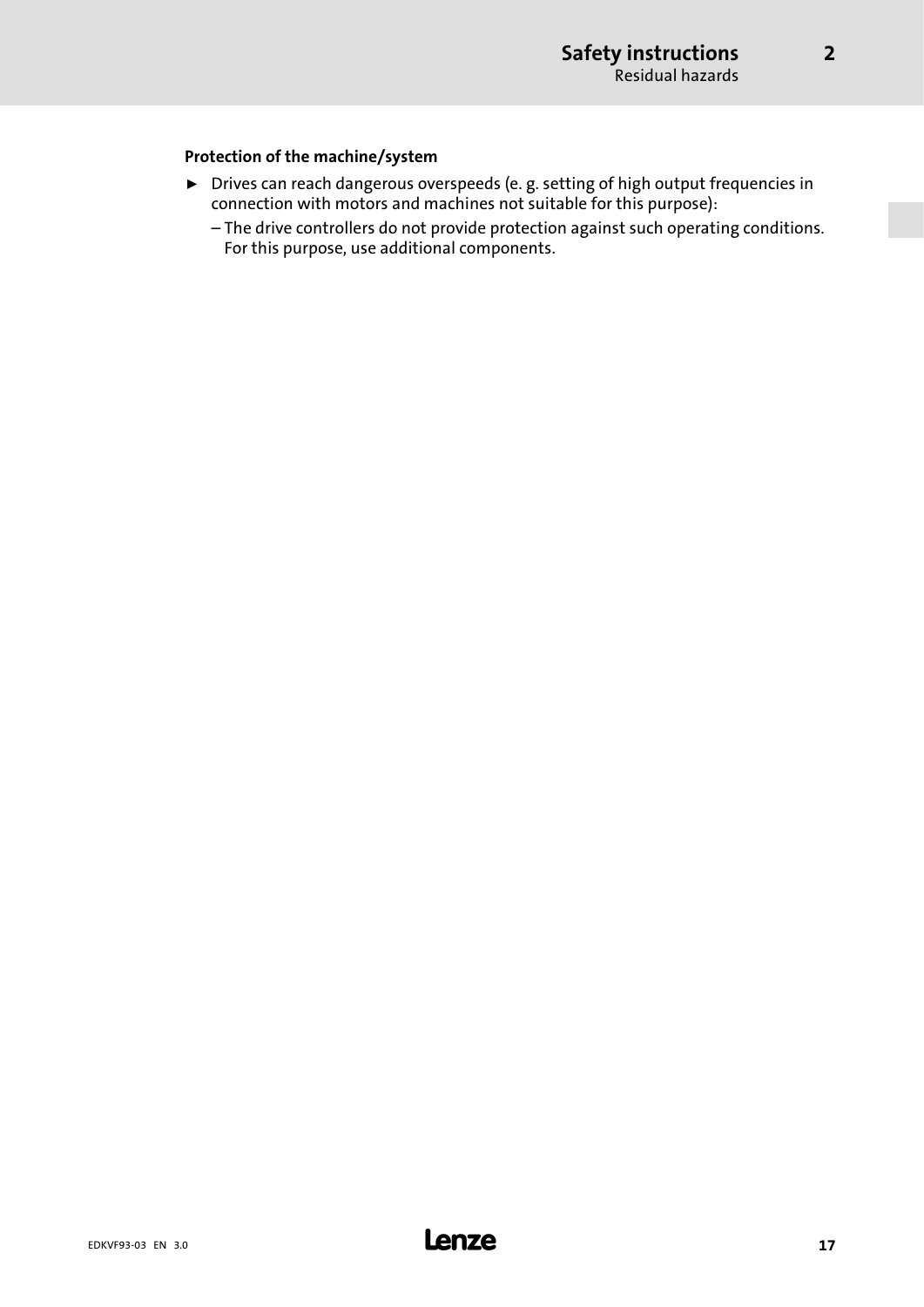### <span id="page-17-0"></span>2.4 Safety instructions for the installation according to UL

### Original − English

## (4) Warnings!

- ▶ Motor Overload Protection
	- For information on the protection level of the internal overload protection for a motor load, see the corresponding manuals or software helps.
	- If the integral solid state motor overload protection is not used, external or remote overload protection must be provided.
- ▶ Branch Circuit Protection
	- The integral solid state protection does not provide branch circuit protection.
	- Branch circuit protection has to be provided externally in accordance with corresponding instructions, the National Electrical Code and any additional codes.
- ƒ Please observe the specifications for fuses and screw−tightening torques in these instructions.
- $\blacktriangleright$  EVF9330 ... EVF9333:
	- Suitable for use on a circuit capable of delivering not more than 10000 rms symmetrical amperes, 480 V maximum, when protected by fuses.
	- Suitable for use on a circuit capable of delivering not more than 50000 rms symmetrical amperes, 480 V maximum, when protected by J, T or R class fuses.
	- Maximum surrounding air temperature: 0 ... +50 °C
	- $-$  > +40 °C: reduce the rated output current by 2.5 %/°C
	- Use 60/75 °C or 75 °C copper wire only.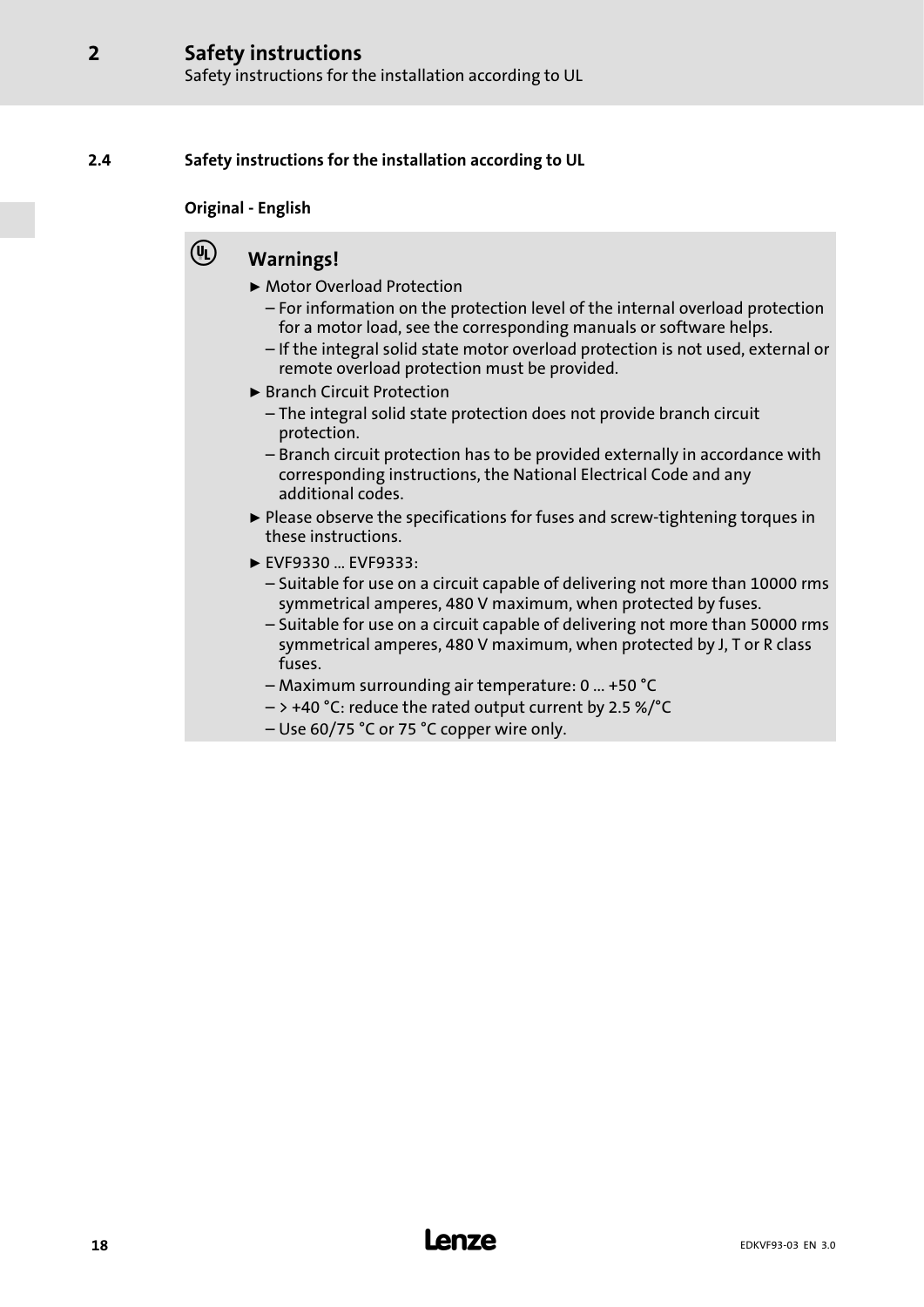### Original − French

## **(4)** Warnings!

- ▶ Motor Overload Protection
	- For information on the protection level of the internal overload protection for a motor load, see the corresponding manuals or software helps.
	- If the integral solid state motor overload protection is not used, external or remote overload protection must be provided.
- ▶ Branch Circuit Protection
	- The integral solid state protection does not provide branch circuit protection.
	- Branch circuit protection has to be provided externally in accordance with corresponding instructions, the National Electrical Code and any additional codes.
- ƒ Please observe the specifications for fuses and screw−tightening torques in these instructions.
- $\blacktriangleright$  EVF9330 ... EVF9333 :
	- Convient aux circuits non susceptibles de délivrer plus de 10000 ampères symétriques eff., maximum 480 V, avec protection par fusibles.
	- Convient aux circuits non susceptibles de délivrer plus de 50000 ampères symétriques eff., maximum 480 V, avec protection par des fusibles de calibre J, T ou R.
	- Température ambiante maximale : 0 ... +50 °C
	- > +40 °C: ramener le courant assigné de sortie à 2,5 %/°C
	- Utiliser exclusivement des conducteurs en cuivre 60/75 °C ou 75 °C.
- ► EVF9330 ... EVF9333 :
	- Convient aux circuits non susceptibles de délivrer plus de 10000 ampères symétriques eff., maximum 480 V, avec protection par fusibles.
	- Convient aux circuits non susceptibles de délivrer plus de 50000 ampères symétriques eff., maximum 480 V, avec protection par des fusibles de calibre J, T ou R.
	- Température ambiante maximale : 0 ... +50 °C
	- > +40 °C: ramener le courant assigné de sortie à 2,5 %/°C
	- Utiliser exclusivement des conducteurs en cuivre 60/75 °C ou 75 °C.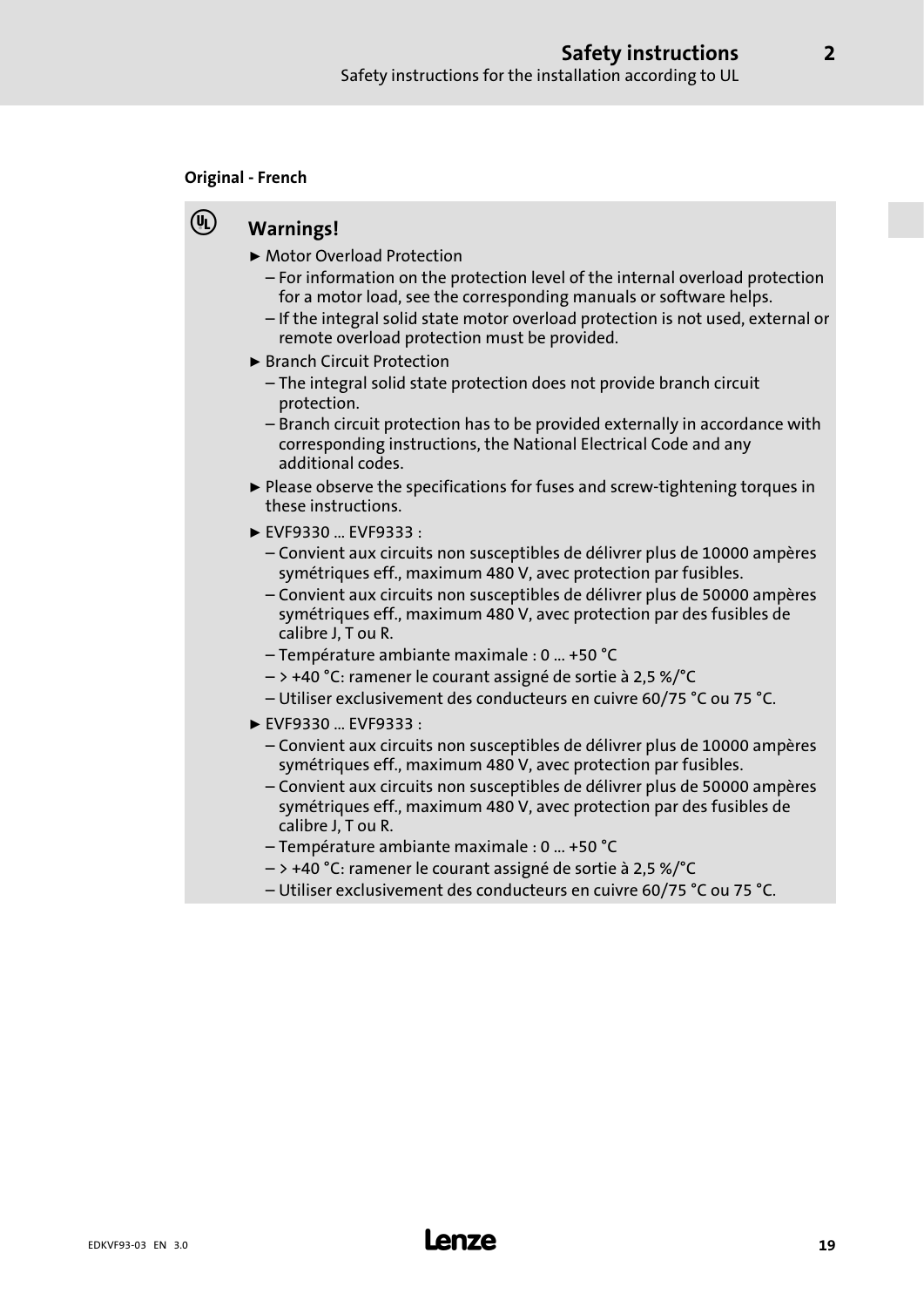Parameter setting with the XT EMZ9371BC keypad General data and operating conditions

## <span id="page-19-0"></span>3 Parameter setting

### 3.1 Parameter setting with the XT EMZ9371BC keypad

### Description

The keypad is available as an accessory. A full description of the keypad can be obtained from the Instructions included in the keypad delivery.

### Plugging in the keypad

It is possible to plug the keypad into the AIF interface or remove it during operation.

As soon as the keypad is supplied with voltage, it carries out a self−test. The keypad is ready for operation if it is in display mode.

### 3.1.1 General data and operating conditions



| Feature                         |                                      | <b>Values</b>                            |
|---------------------------------|--------------------------------------|------------------------------------------|
| <b>Dimensions</b>               |                                      |                                          |
| Width                           | a                                    | 60 mm                                    |
| Height                          | b                                    | 73.5 mm                                  |
| Depth                           | c                                    | 15 mm                                    |
|                                 |                                      |                                          |
| <b>Environmental conditions</b> |                                      |                                          |
| Climate                         |                                      |                                          |
| Storage<br>Transport            | IEC/EN 60721-3-1<br>IEC/EN 60721-3-2 | $1K3$ (-25  +60 °C)<br>2K3 (-25  +70 °C) |

Enclosure IP 20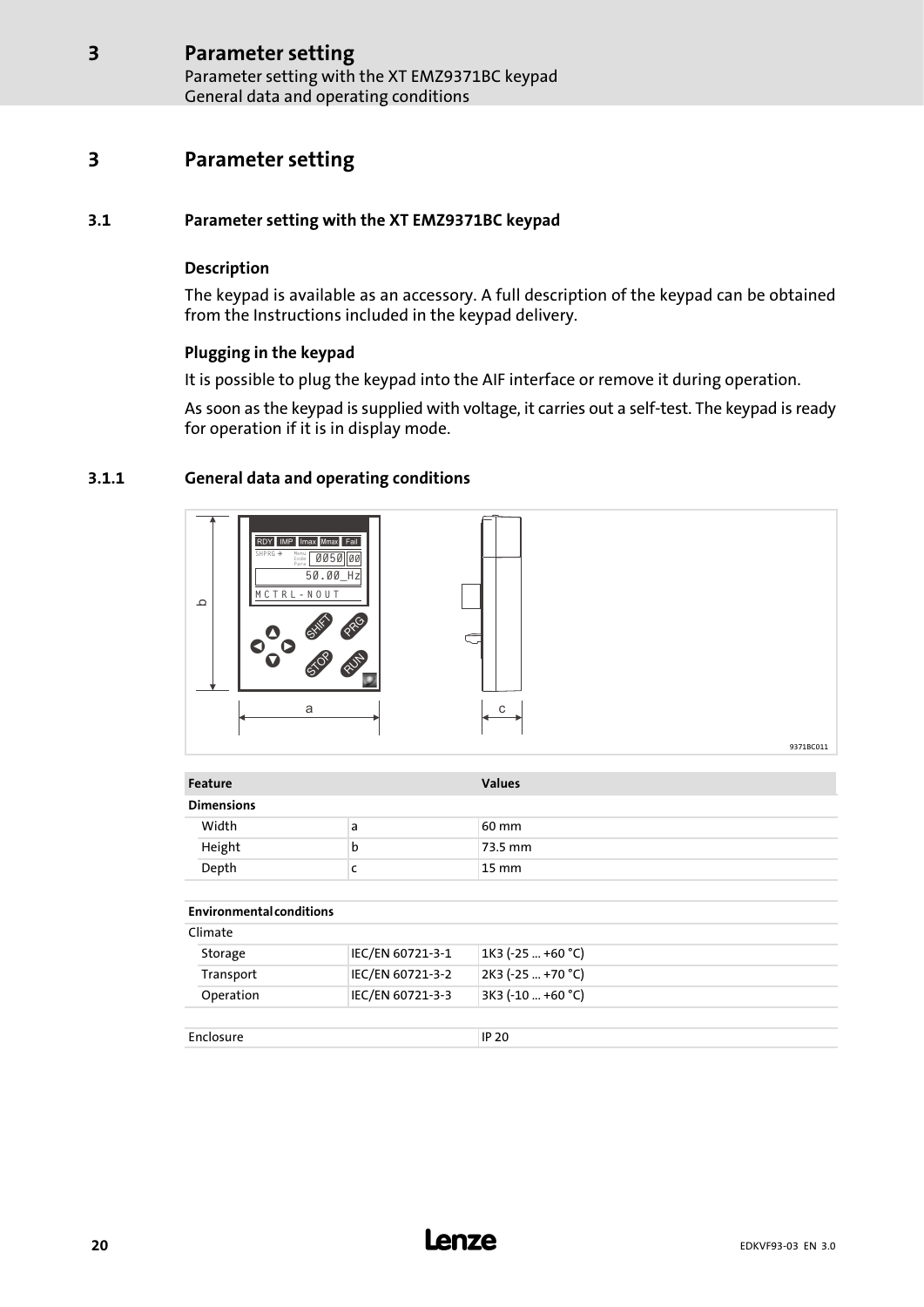### <span id="page-20-0"></span>3.1.2 Installation and commissioning



- Current state of the standard device
- Memory location 1 of the user menu (C0517): Code number, subcode number, and current value
- Active fault message or additional status message
- Actual value in % of the status display defined in C0004
- <sup>4</sup> **exe** must be pressed to leave the operation level

### 3.1.3 Display elements and function keys





[3](#page-19-0)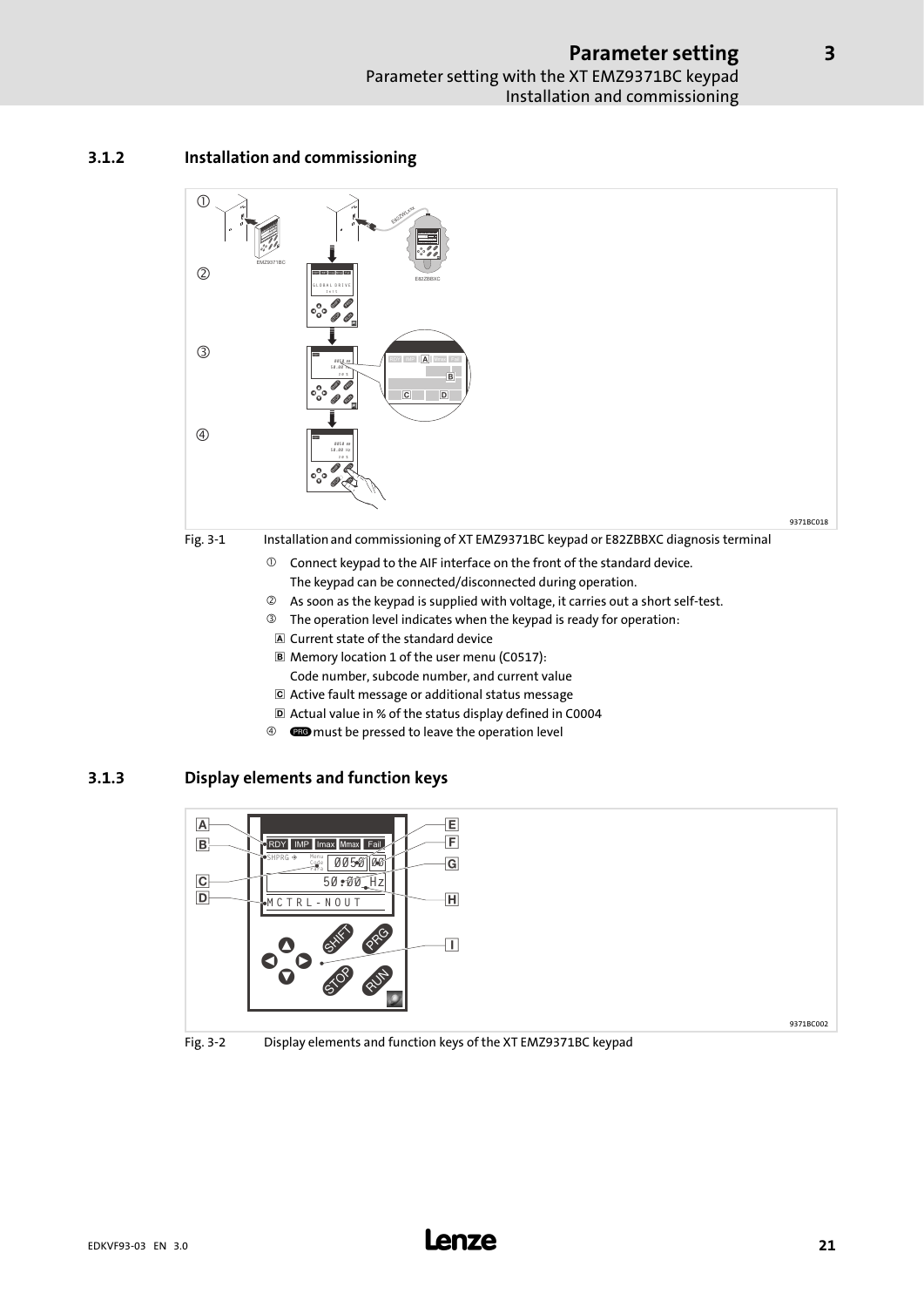### Parameter setting Parameter setting with the XT EMZ9371BC keypad Display elements and function keys

### Displays

| Status displays of standard device |                                                                 |                                                                                                       |  |
|------------------------------------|-----------------------------------------------------------------|-------------------------------------------------------------------------------------------------------|--|
| <b>Display</b>                     | Meaning                                                         | <b>Explanation</b>                                                                                    |  |
| <b>RDY</b>                         | Ready for operation                                             |                                                                                                       |  |
| <b>IMP</b>                         | Pulse inhibit is active                                         | Power outputs are inhibited                                                                           |  |
| Imax                               | The set current limit is exceeded in motor or<br>generator mode |                                                                                                       |  |
| Mmax                               | Speed controller 1 in the limitation                            | Drive is torque-controlled<br>(Only active for operation with standard<br>devices of the 9300 series) |  |
| Fail                               | Active fault                                                    |                                                                                                       |  |

#### Acceptance of the parameters

| Acceptance of the parameters |                                                                                |                                                                                                   |  |  |
|------------------------------|--------------------------------------------------------------------------------|---------------------------------------------------------------------------------------------------|--|--|
| <b>Display</b>               | <b>Meaning</b>                                                                 | <b>Explanation</b>                                                                                |  |  |
| ◈                            | Parameter is accepted immediately                                              | Standard device operates immediately with<br>the new parameter value                              |  |  |
| $SHPRG \rightarrow$          | Parameter must be acknowledged with <b>SID CRO</b>                             | Standard device operates with the new<br>parameter value after being acknowledged                 |  |  |
| <b>SHPRG</b>                 | Parameter must be acknowledged in case of<br>controller inhibit <b>SID CRO</b> | Standard device operates with the new<br>parameter value after the controller is<br>enabled again |  |  |
| None                         | Display parameter                                                              | Change is not possible                                                                            |  |  |
|                              |                                                                                |                                                                                                   |  |  |

#### $\overline{\mathbf{c}}$

| Active level   |                           |                                               |  |  |
|----------------|---------------------------|-----------------------------------------------|--|--|
| <b>Display</b> | Meaning                   | Explanation                                   |  |  |
| Menu           | Menu level is active      | Select main menu and submenus                 |  |  |
| Code           | Code level is active      | Select codes and subcodes                     |  |  |
| Para           | Parameter level is active | Change parameters in the codes or<br>subcodes |  |  |
| None           | Operating level is active | Display operating parameters                  |  |  |

#### D Short text

| <b>SHOLL LEXL</b> |                                                                            |                    |  |
|-------------------|----------------------------------------------------------------------------|--------------------|--|
| <b>Display</b>    | <b>Meaning</b>                                                             | <b>Explanation</b> |  |
| al                | alphanumeric Contents of the menus, meaning of the codes<br>and parameters |                    |  |
|                   | In the operating level display of C0004 in % and<br>the active fault       |                    |  |

#### Number

|  | <b>Active level</b> | Meaning                | <b>Explanation</b>                                                                                       |  |
|--|---------------------|------------------------|----------------------------------------------------------------------------------------------------------|--|
|  | Menu level          | Menu number            | Display is only active for operation with<br>standard devices of the 8200 vector or 8200<br>motec series |  |
|  | Code level          | Four-digit code number |                                                                                                          |  |
|  | .                   |                        |                                                                                                          |  |

#### Number

|                         | <b>Active level</b> | <b>Meaning</b>            | Explanation                                                                                              |  |
|-------------------------|---------------------|---------------------------|----------------------------------------------------------------------------------------------------------|--|
|                         | Menu level          | Submenu number            | Display is only active for operation with<br>standard devices of the 8200 vector or 8200<br>motec series |  |
|                         | Code level          | Two-digit subcode number  |                                                                                                          |  |
| G                       | Parameter value     |                           |                                                                                                          |  |
|                         |                     | Parameter value with unit |                                                                                                          |  |
| $\overline{\mathbf{H}}$ | Cursor              |                           |                                                                                                          |  |

### In the parameter level, the digit above the cursor can be directly changed

### Function keys

For description see the following table

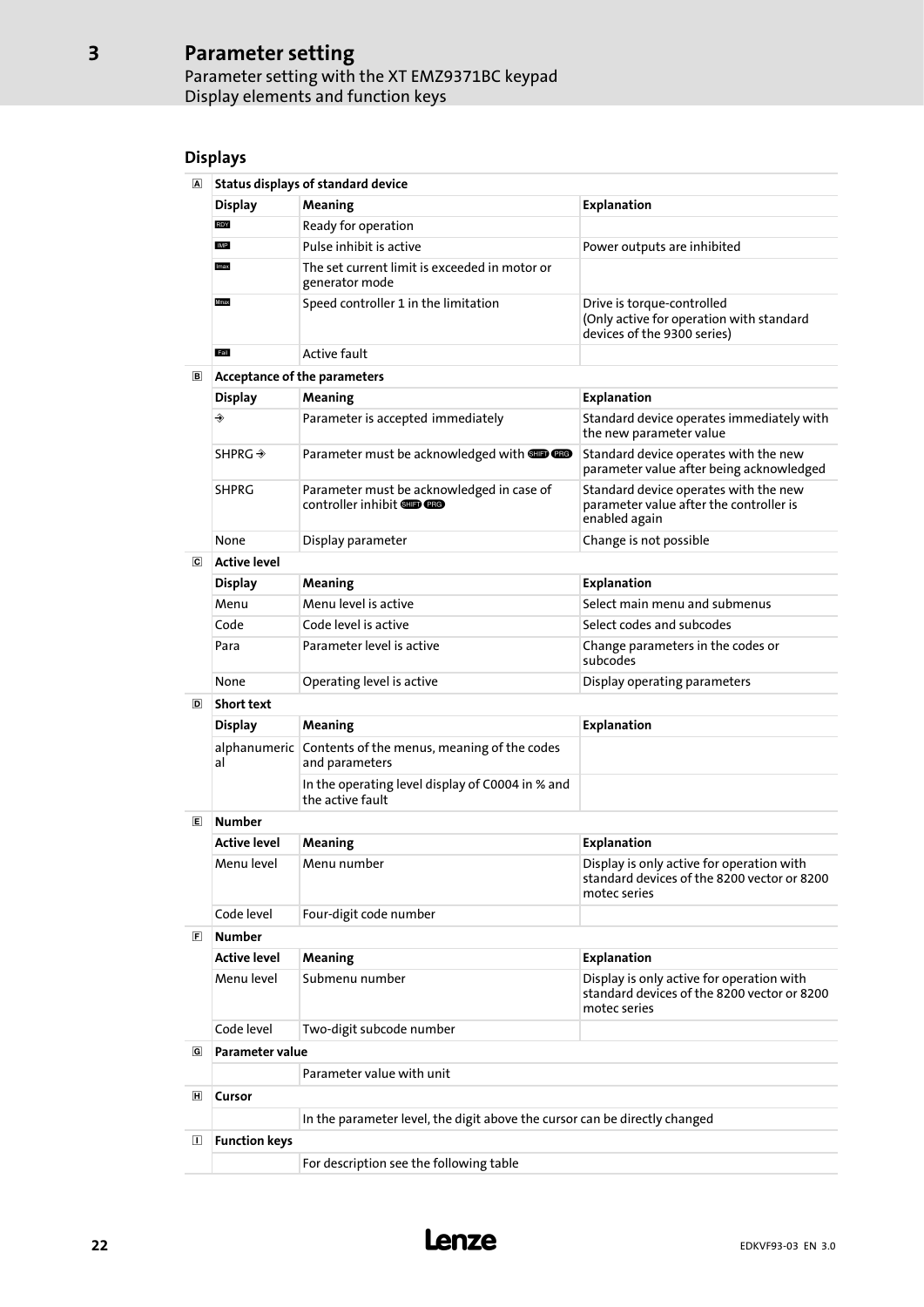### <span id="page-22-0"></span>Function keys

|                  | Note!<br>Shortcuts with <b>SHD</b> :<br>Press and hold <b>COD</b> , then press the second key in addition. |                                  |                                                                        |                             |  |
|------------------|------------------------------------------------------------------------------------------------------------|----------------------------------|------------------------------------------------------------------------|-----------------------------|--|
|                  |                                                                                                            |                                  |                                                                        |                             |  |
| Key              | <b>Function</b>                                                                                            |                                  |                                                                        |                             |  |
|                  | <b>Menulevel</b>                                                                                           | Code level                       | Parameter level                                                        | <b>Operating level</b>      |  |
| <b>PRG</b>       |                                                                                                            | Change to the<br>parameter level | Change to the operating<br>level                                       | Change to the code<br>level |  |
| <b>SHIFT</b> PRG | Go to the "Short setup"<br>menu and load<br>predefined<br>configurations <sup>1)</sup>                     |                                  | Accept parameters<br>when SHPRG $\rightarrow$ or<br>SHPRG is displayed |                             |  |

items Change of code number Change of digit via

cursor

via cursor

Quick change of digit

Cursor to the right

|  | Reset fault (TRIP-Reset): 1. Remove the cause of malfunction |
|--|--------------------------------------------------------------|
|  | 2. Press STOP                                                |
|  | 3. Press CEUD                                                |

Quick change of code

number

**• Cursor to the left EXECUTE:** Deactivate the function of the key **EXECUTE:** the LED in the key goes off

1) Only active for operation with standard devices of the 8200 vector or 8200 motec series

### 3.1.4 Changing and saving parameters

Change between menu

Quick change between

**O** Change between main menu, submenu and code

**EXECUTE:** Inhibit the controller, the LED in the key is lit.

menu items

level



 $\bullet$  $\bullet$ 

௵ ണം റ

### Note!

Your settings have an effect on the current parameters in the main memory. You must save your settings in a parameter set so that they are not lost when the mains are connected.

If you only need one parameter set, save your settings as parameter set 1, since parameter set 1 is loaded automatically after mains connection.

| <b>Step</b>    |                                                    | Key<br>sequence | <b>Action</b>         |                                               |  |
|----------------|----------------------------------------------------|-----------------|-----------------------|-----------------------------------------------|--|
| $\mathbf{1}$ . | Select the menu                                    |                 | 0000                  | Use the arrow keys to select the desired menu |  |
| 2.             | Change to the code level                           |                 | Ο                     | Display of the first code in the menu         |  |
| 3.             | Select code or subcode                             |                 | 90                    | Display of the current parameter value        |  |
| 4.             | Change to the parameter level                      |                 | <b>PRG</b>            |                                               |  |
| 5.             | When SHPRG is displayed, inhibit the<br>controller |                 | $_{\text{STOP}} 1)$   | The drive coasts                              |  |
| 6.             | Change parameter                                   |                 |                       |                                               |  |
|                |                                                    | A               | 00                    | Move cursor below the digit to be changed     |  |
|                |                                                    | <sub>R</sub>    | 00                    | Change of digit                               |  |
|                |                                                    | 6⊞D 0<br>G⊞D O  | Quick change of digit |                                               |  |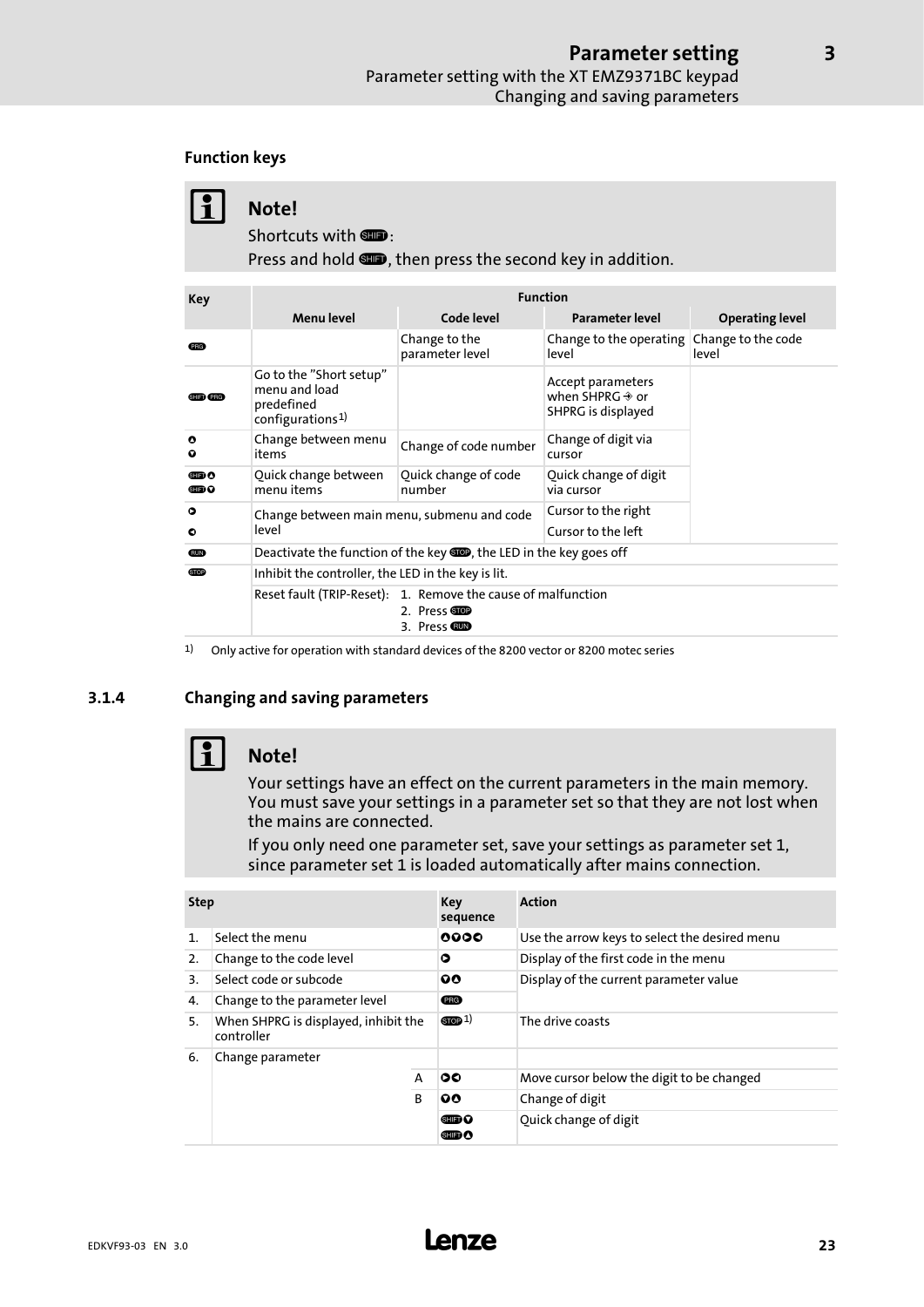### Parameter setting Parameter setting with the XT EMZ9371BC keypad Changing and saving parameters

| <b>Step</b> |                                                                       |   | Key<br>sequence   | <b>Action</b>                                                                                |
|-------------|-----------------------------------------------------------------------|---|-------------------|----------------------------------------------------------------------------------------------|
| 7.          | Accept the changed parameter                                          |   |                   |                                                                                              |
|             | Display of SHPRG or SHPRG $\rightarrow$                               |   | <b>SHIED PRG</b>  | Confirm change to accept the parameter<br>Display "OK"                                       |
|             | Display $\Rightarrow$                                                 |   |                   | The parameter has been accepted immediately                                                  |
| 8.          | Enable the controller, if required                                    |   | (m <sub>1</sub> ) | The drive runs again                                                                         |
| 9.          | Change to the code level                                              |   |                   |                                                                                              |
|             |                                                                       |   | <b>PRG</b>        | Display of the operating level                                                               |
|             |                                                                       |   | <b>PRG</b>        | Display of the code with changed parameter                                                   |
| 10.1        | Change further parameters                                             |   |                   | Restart the "loop" with step 1. or 3.                                                        |
| 11.         | Save changed parameters                                               |   |                   |                                                                                              |
|             |                                                                       | A | 0000              | Select the code C0003 "PAR SAVE" in the menu<br>"Load/Store"                                 |
|             | B                                                                     |   | <b>PRG</b>        | Change to the parameter level<br>Display "0" and "READY"                                     |
|             | Select the parameter set in which C<br>the parameters are to be saved |   | O                 | Save as parameter set 1:<br>⇒ Set "1" "Save PS1"                                             |
|             | permanently                                                           |   |                   | Save as parameter set 2:<br>⇒ Set "2" "Save PS2"                                             |
|             |                                                                       |   |                   | Save as parameter set 3:<br>⇒ Set "3" "Save PS3"                                             |
|             |                                                                       |   |                   | Save as parameter set 4:<br>⇒ Set "4" "Save PS4"                                             |
|             | D                                                                     |   | SHIFT PRG         | When "OK" is displayed, the settings are permanently<br>saved in the selected parameter set. |
| 12.         | Change to the code level                                              |   |                   |                                                                                              |
|             |                                                                       | A | <b>PRG</b>        | Display of the operating level                                                               |
|             |                                                                       | B | <b>PRG</b>        | Display of C0003 "PAR SAVE"                                                                  |
| 13.1        | Set parameters for another parameter<br>set                           |   |                   | Restart the "loop" with step 1. or 3.                                                        |

1) The function of the  $\blacksquare$  key can be programmed: C0469 = 1: Controller inhibit C0469 = 2: Quick stop (Lenze setting)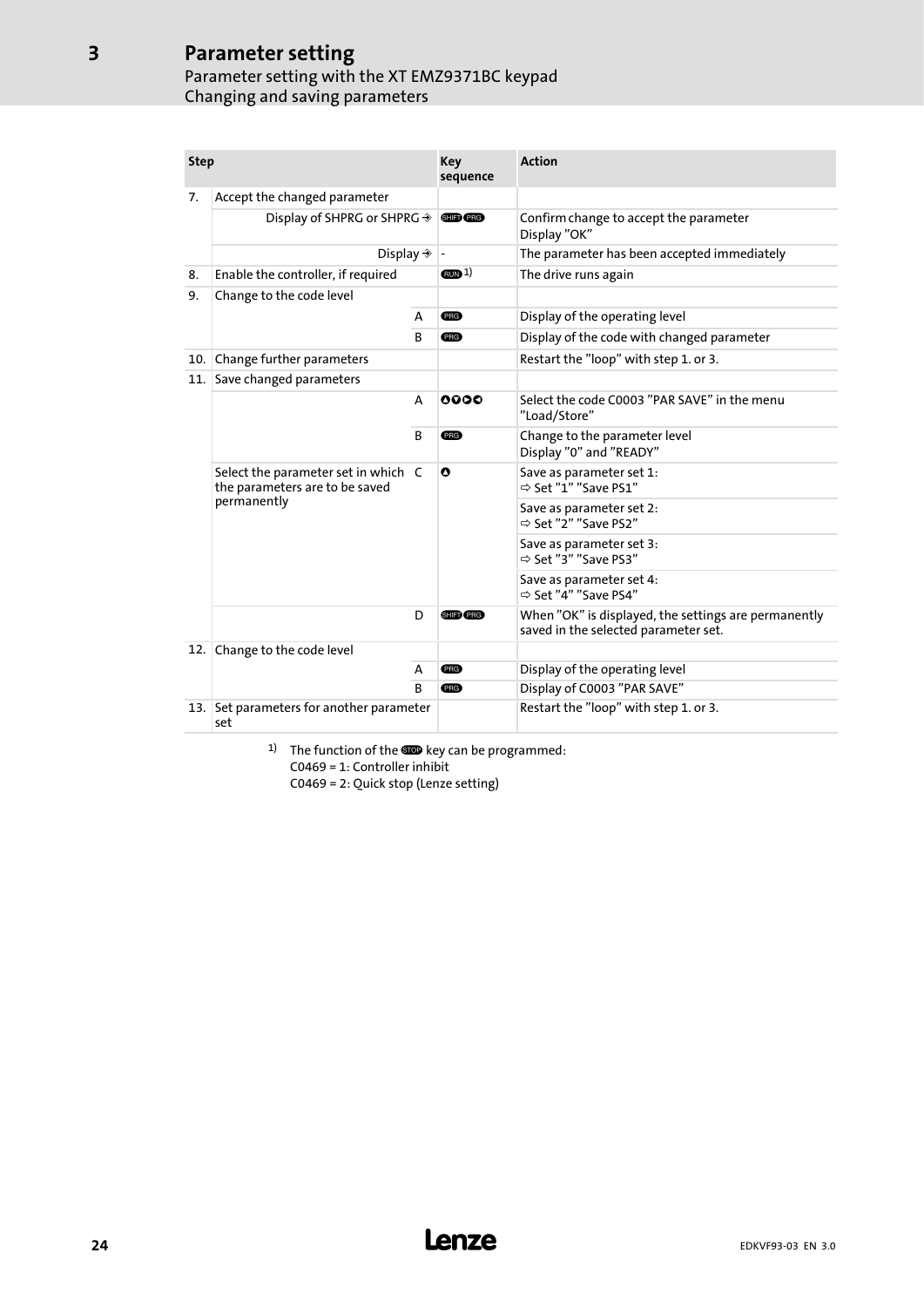### <span id="page-24-0"></span>3.1.5 Loading a parameter set

The keypad serves to load a saved parameter set into the main memory when the controller is inhibited. After the controller is enabled, it operates with the new parameters.

## Danger!

- $\triangleright$  When a new parameter set is loaded, the controller is reinitialised and acts as if it had been connected to the mains:
	- System configurations and terminal assignments can be changed. Make sure that your wiring and drive configuration comply with the settings of the parameter set.
- ▶ Only use terminal X5/28 as source for the controller inhibit! Otherwise the drive may start in an uncontrolled way when switching over to another parameter set.

### Note!

- $\triangleright$  After switching on the supply voltage, the controller always loads parameter set 1 into the main memory.
- $\blacktriangleright$  It is also possible to load other parameter sets into the main memory via the digital inputs or bus commands.

| <b>Step</b>                                                |                                          | Key<br>sequence | <b>Action</b>    |                                                                                                                                                                                  |
|------------------------------------------------------------|------------------------------------------|-----------------|------------------|----------------------------------------------------------------------------------------------------------------------------------------------------------------------------------|
| 1.                                                         | Inhibit controller                       |                 |                  | Terminal $X5/28 = LOW$                                                                                                                                                           |
| Load the saved parameter set into the<br>2.<br>main memory |                                          |                 |                  |                                                                                                                                                                                  |
|                                                            |                                          | A               | 0000             | Select the code C0002 "PAR LOAD" in the menu<br>"Load/Store"                                                                                                                     |
|                                                            | <sub>B</sub>                             |                 | PRG              | Change to the parameter level<br>The active parameter set is displayed, e. g. display "0"<br>and "Load Default"<br>If you want to restore the delivery status, proceed with<br>D |
|                                                            | Select the parameter set to be<br>loaded |                 | O                | Load parameter set 1:<br>$\Rightarrow$ Set "1" "Load PS1"                                                                                                                        |
|                                                            |                                          |                 |                  | Load parameter set 2:<br>⇒ Set "2" "Load PS2"                                                                                                                                    |
|                                                            |                                          |                 |                  | Load parameter set 3:<br>$\Rightarrow$ Set "3" "Load PS3"                                                                                                                        |
|                                                            |                                          |                 |                  | Load parameter set 4:<br>$\Rightarrow$ Set "4" "Load PS4"                                                                                                                        |
|                                                            |                                          | D               | <b>SHIFT</b> PRG | "RDY" goes off. The parameter set is loaded completely<br>into the main memory if "RDY" is displayed again.                                                                      |
| 3.                                                         | Change to the code level<br>A<br>B       |                 |                  |                                                                                                                                                                                  |
|                                                            |                                          |                 | PRG              | Display of the operating level                                                                                                                                                   |
|                                                            |                                          |                 | (PRG)            | Display of C0002 "PAR LOAD"                                                                                                                                                      |
| $\mathbf{4}$                                               | <b>Fnable controller</b>                 |                 |                  | Terminal X5/28 = HIGH                                                                                                                                                            |
|                                                            |                                          |                 |                  | The drive is running with the settings of the loaded<br>parameter set                                                                                                            |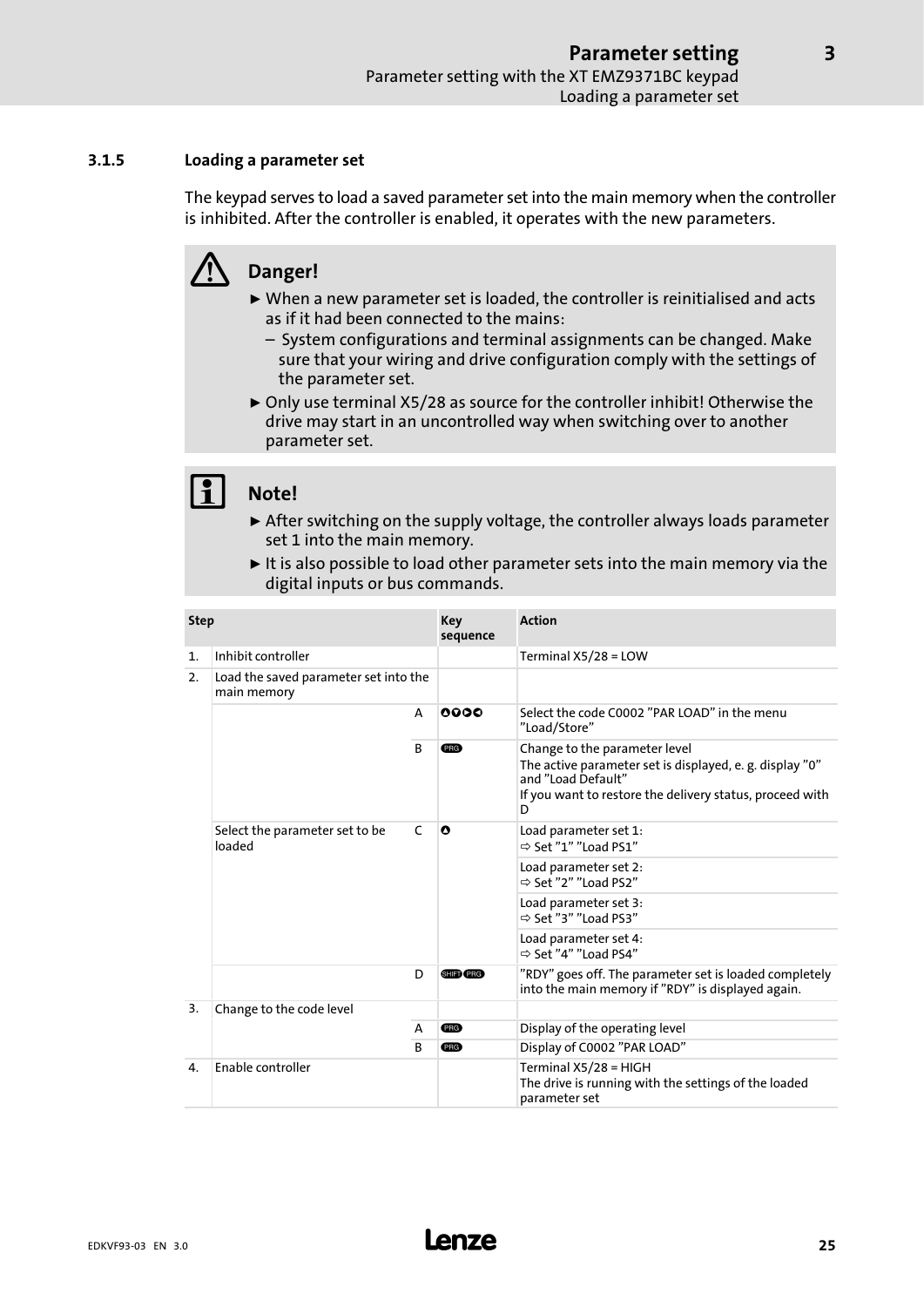#### <span id="page-25-0"></span>Parameter setting [3](#page-19-0)

Parameter setting with the XT EMZ9371BC keypad Transferring parameters to other standard devices

### 3.1.6 Transferring parameters to other standard devices

Parameter settings can be easily copied from one standard device to another by using the keypad.

For this purpose use the "Load/Store" menu

## Danger!

During the parameter transfer from the keypad to the standard device the control terminals can adopt undefined states!

Therefore the plugs X5 and X6 must be disconnected from the standard device before the transfer takes place. This ensures that the controller is inhibited and all control terminals have the defined state "LOW".

### Copying parameter sets from the standard device into the keypad

## Note!

After copying the parameter sets into the XT keypad (C0003 = 11), always the parameter set that was loaded last via C0002 is activated.

Like this the current parameters also remain active after copying:

 $\triangleright$  Save the current parameters in the parameter set before copying and load this parameter set in the controller via C0002.

| <b>Step</b>    |                                            |   | Key<br>sequence | <b>Action</b>                                                                                                                                                                                                        |  |
|----------------|--------------------------------------------|---|-----------------|----------------------------------------------------------------------------------------------------------------------------------------------------------------------------------------------------------------------|--|
| $\mathbf{1}$ . | Connect the keypad to standard<br>device 1 |   |                 |                                                                                                                                                                                                                      |  |
| 2.             | Inhibit controller                         |   |                 | Terminal $X5/28 = LOW$<br>The drive coasts.                                                                                                                                                                          |  |
| 3.             | Select C0003 in the "Load/Store"<br>menu   |   | 0000            | Select code C0003 "PAR SAVE" in the "Load/Store"<br>menu using the arrow keys.                                                                                                                                       |  |
| 4.             | Change to the parameter level              |   | <b>ERG</b>      | Display "0" and "READY"                                                                                                                                                                                              |  |
| 5.             | Copy all parameter set into the            |   |                 | The settings saved in the keypad are overwritten.                                                                                                                                                                    |  |
|                | keypad                                     |   | $\bullet$       | Set "11" "Save extern"                                                                                                                                                                                               |  |
| 6.             | Start copying                              |   | GHED (PRG)      | The "RDY" status display goes off. As parameter value<br>"BUSY" is displayed.<br>If "BUSY" goes off after approx. one minute, all<br>parameter sets were copied into the keypad. The<br>"RDY" status display is lit. |  |
| 7.             | Change to the code level                   |   |                 |                                                                                                                                                                                                                      |  |
|                |                                            | A | <b>ERG</b>      | Display of the operating level                                                                                                                                                                                       |  |
|                |                                            |   | <b>ERG</b>      | Display C0003 and "PAR SAVE"                                                                                                                                                                                         |  |
| 8.             | <b>Enable controller</b>                   |   |                 | Terminal X5/28 = HIGH                                                                                                                                                                                                |  |
| 9.             | Remove keypad from standard device<br>1    |   |                 |                                                                                                                                                                                                                      |  |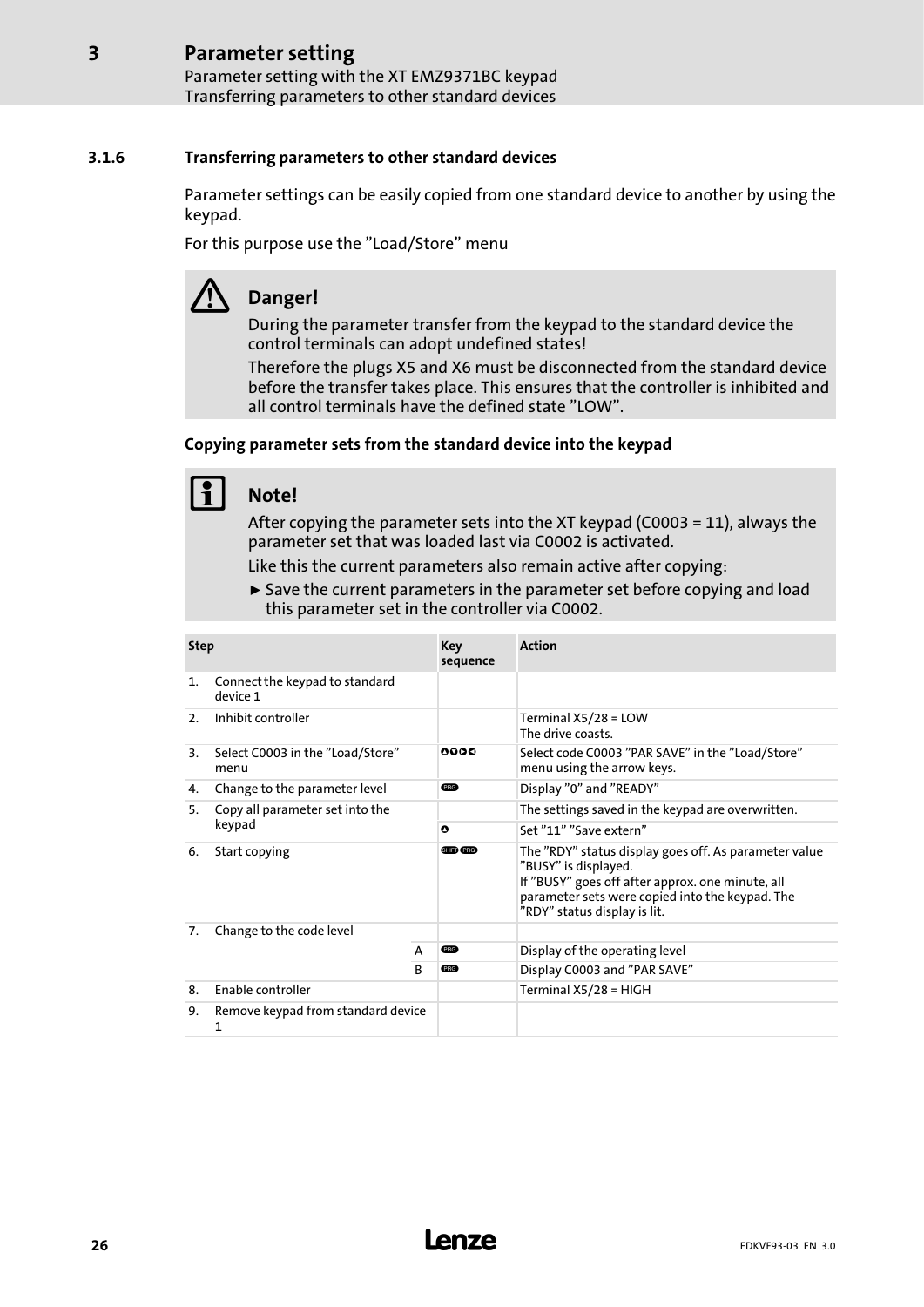| <b>Step</b> |                                                                                                                                                                                                                                                                                                                                                              | <b>Key</b><br>sequence | <b>Action</b>                                                                                                                                                                                                 |  |
|-------------|--------------------------------------------------------------------------------------------------------------------------------------------------------------------------------------------------------------------------------------------------------------------------------------------------------------------------------------------------------------|------------------------|---------------------------------------------------------------------------------------------------------------------------------------------------------------------------------------------------------------|--|
| 1.          | Connect the keypad to standard<br>device 2                                                                                                                                                                                                                                                                                                                   |                        |                                                                                                                                                                                                               |  |
| 2.          | Inhibit controller                                                                                                                                                                                                                                                                                                                                           |                        | Terminal $X5/28 = LOW$<br>The "IMP" status display is it.<br>The drive coasts                                                                                                                                 |  |
| 3.          | Pull the plugs X5 and X6                                                                                                                                                                                                                                                                                                                                     |                        | All control terminals have the defined "LOW" status.                                                                                                                                                          |  |
| 4.          | Select C0002 in the "Load/Store"<br>menu                                                                                                                                                                                                                                                                                                                     | 0000                   | Select code C0002 "PAR LOAD" in the "Load/Store"<br>menu using the arrow keys.                                                                                                                                |  |
| 5.          | Change to the parameter level                                                                                                                                                                                                                                                                                                                                | <b>PRG</b>             | The active parameter set is shown, e. g. display "0" and<br>"Load Default"                                                                                                                                    |  |
| 6.          | Select the correct copy function                                                                                                                                                                                                                                                                                                                             |                        | The settings saved in the standard device are<br>overwritten.                                                                                                                                                 |  |
|             | Copy all parameter sets available into the<br>EEPROM of the standard device and save them<br>permanently.                                                                                                                                                                                                                                                    |                        | • The parameter set that was active before copying is<br>overwritten.<br>• The parameters are not yet active after copying.<br>Select parameter set and load it in the main<br>memory. $\boxplus$ 25          |  |
|             |                                                                                                                                                                                                                                                                                                                                                              | O                      | Set "20" "ext -> EEPROM"                                                                                                                                                                                      |  |
|             | • Copy individual parameter sets into the main<br>memory of the standard device.                                                                                                                                                                                                                                                                             |                        |                                                                                                                                                                                                               |  |
|             |                                                                                                                                                                                                                                                                                                                                                              | O                      | Copy parameter set 1 into the main memory:<br>Set $\Rightarrow$ "11" "Load ext PS1"                                                                                                                           |  |
|             |                                                                                                                                                                                                                                                                                                                                                              |                        | Copy parameter set 2 into the main memory:<br>Set $\Rightarrow$ "12" "Load ext PS2"                                                                                                                           |  |
|             |                                                                                                                                                                                                                                                                                                                                                              |                        | Copy parameter set 3 into the main memory:<br>Set $\Rightarrow$ "13" "Load ext PS3"                                                                                                                           |  |
|             |                                                                                                                                                                                                                                                                                                                                                              |                        | Copy parameter set 4 into the main memory:<br>Set $\Rightarrow$ "14" "Load ext PS4"                                                                                                                           |  |
| 7.          | Start copying                                                                                                                                                                                                                                                                                                                                                | <b>SHED (PRG)</b>      | The "RDY" status display goes off. As parameter value<br>"BUSY" is displayed.<br>If "BUSY" goes off, the parameter sets selected were<br>copied into the standard device. The "RDY" status<br>display is lit. |  |
| 8.          | Change to the code level                                                                                                                                                                                                                                                                                                                                     |                        |                                                                                                                                                                                                               |  |
|             | А                                                                                                                                                                                                                                                                                                                                                            | <b>PRG</b>             | Display of the operating level                                                                                                                                                                                |  |
|             | B                                                                                                                                                                                                                                                                                                                                                            | <b>ERG</b>             | Display C0002 and "PAR LOAD"                                                                                                                                                                                  |  |
| 9.          | 0000<br>• If the function "Copy all parameter<br>sets into the EEPROM"<br>$(C0002 = 20)$ is selected, they<br>might have to be loaded in the<br>main memory manually.<br>• If the function "Copy individual<br>parameter sets into the main<br>memory" (C0002 = $1x$ ) is selected,<br>they might have to be saved<br>permanently in the EEPROM<br>manually. |                        | Select code C0003 "PAR SAVE" in the "Load/Store"<br>menu using the arrow keys and store the contents of<br>the main memory permanently.                                                                       |  |
| 10.         | Plug in plugs X5 and X6                                                                                                                                                                                                                                                                                                                                      |                        |                                                                                                                                                                                                               |  |
| 11.         | Enable controller                                                                                                                                                                                                                                                                                                                                            |                        | Terminal X5/28 = HIGH<br>The drive is running with the new settings.                                                                                                                                          |  |

### Copying parameter sets fom keypad into the standard device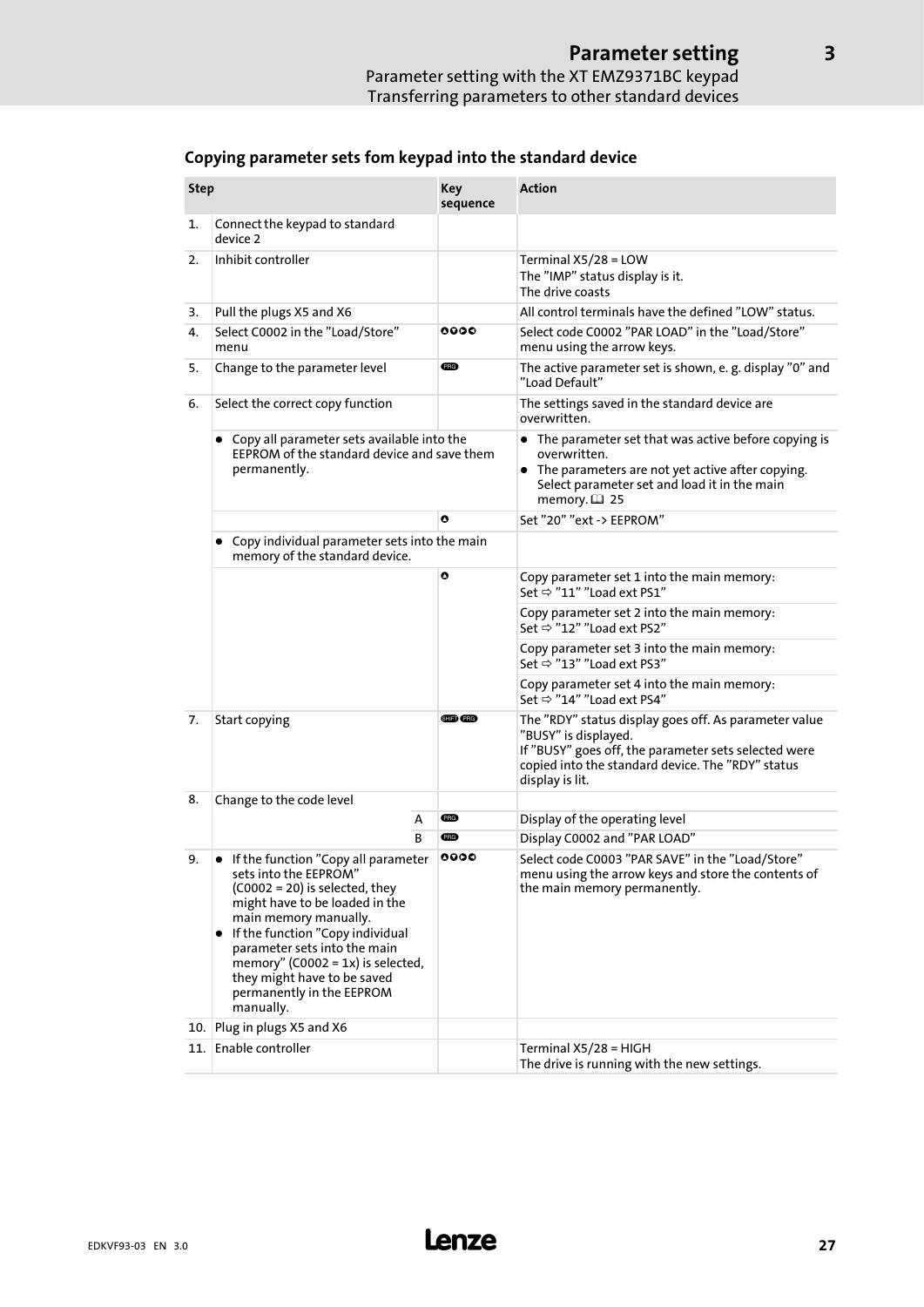### 3.1.7 Activating password protection

<span id="page-27-0"></span>[3](#page-19-0)

## Note!

- $\blacktriangleright$  If the password protection is activated (C0094 = 1 ... 9999), you only have free access to the user menu.
- $\triangleright$  To access the other menus, you must enter the password. By this, the password protection is annulled until you enter a new password.
- ► Please observe that the password-protected parameters can be overwritten as well when transferring the parameter sets to other standard devices. The password is not transferred.
- ▶ Do not forget your password! If you have forgotten your password, it can only be reset via a PC or a bus system!

### Activate password protection

| <b>Step</b>    |                               |              | Key<br>sequence | <b>Action</b>                                |
|----------------|-------------------------------|--------------|-----------------|----------------------------------------------|
| $\mathbf{1}$ . | Select the "USER menu"        |              | 0000            | Change to the user menu using the arrow keys |
| 2.             | Change to the code level      |              | ο               | Display of code C0051 "MCTRL-NACT"           |
| 3.             | Select C0094                  |              | O               | Display of code C0094 "Password"             |
| 4.             | Change to the parameter level |              | <b>ERG</b>      | Display "0" = no password protection         |
| 5.             | Set password                  |              |                 |                                              |
|                |                               | A            | $\bullet$       | Select password (1  9999)                    |
|                |                               | <sub>R</sub> | SHIFT (PRG)     | Confirm password                             |
| 6.             | Change to the code level      |              |                 |                                              |
|                |                               | A            | <b>PRG</b>      | Display of the operating level               |
|                |                               | B            | <b>PRG</b>      | Display of C0094 and "Password"              |
| 7.             | Change to the "USER menu"     |              | ೦೦೦             |                                              |

The password protection is active now.

You can only quit the user menu if you re-enter the password and confirm it with . **. .** 

### Remove password protection

| <b>Step</b>    |                                                                                     | Key<br>sequence | <b>Action</b> |                                                                                           |
|----------------|-------------------------------------------------------------------------------------|-----------------|---------------|-------------------------------------------------------------------------------------------|
| $\mathbf{1}$ . | Change to the code level in the user<br>menu                                        |                 | Ο             |                                                                                           |
| 2.             | Select C0094                                                                        |                 | O             | Display of code C0094 "Password"                                                          |
| 3.             | Change to the parameter level                                                       |                 | <b>ERG</b>    | Display "9999" = password protection is active                                            |
| 4.             | Enter password                                                                      |                 |               |                                                                                           |
|                |                                                                                     | A               | Q             | Set valid password                                                                        |
| B              |                                                                                     |                 | SHIFTY PRG    | Confirm<br>The password protection is deactivated by entering the<br>password once again. |
| 5.             | Change to the code level                                                            |                 |               |                                                                                           |
|                |                                                                                     | A               | <b>PRG</b>    | Display of the operating level                                                            |
|                | B                                                                                   |                 | <b>PRG</b>    | Display of C0094 and "Password"                                                           |
|                | The password protection is deactivated now. All menus can be freely accessed again. |                 |               |                                                                                           |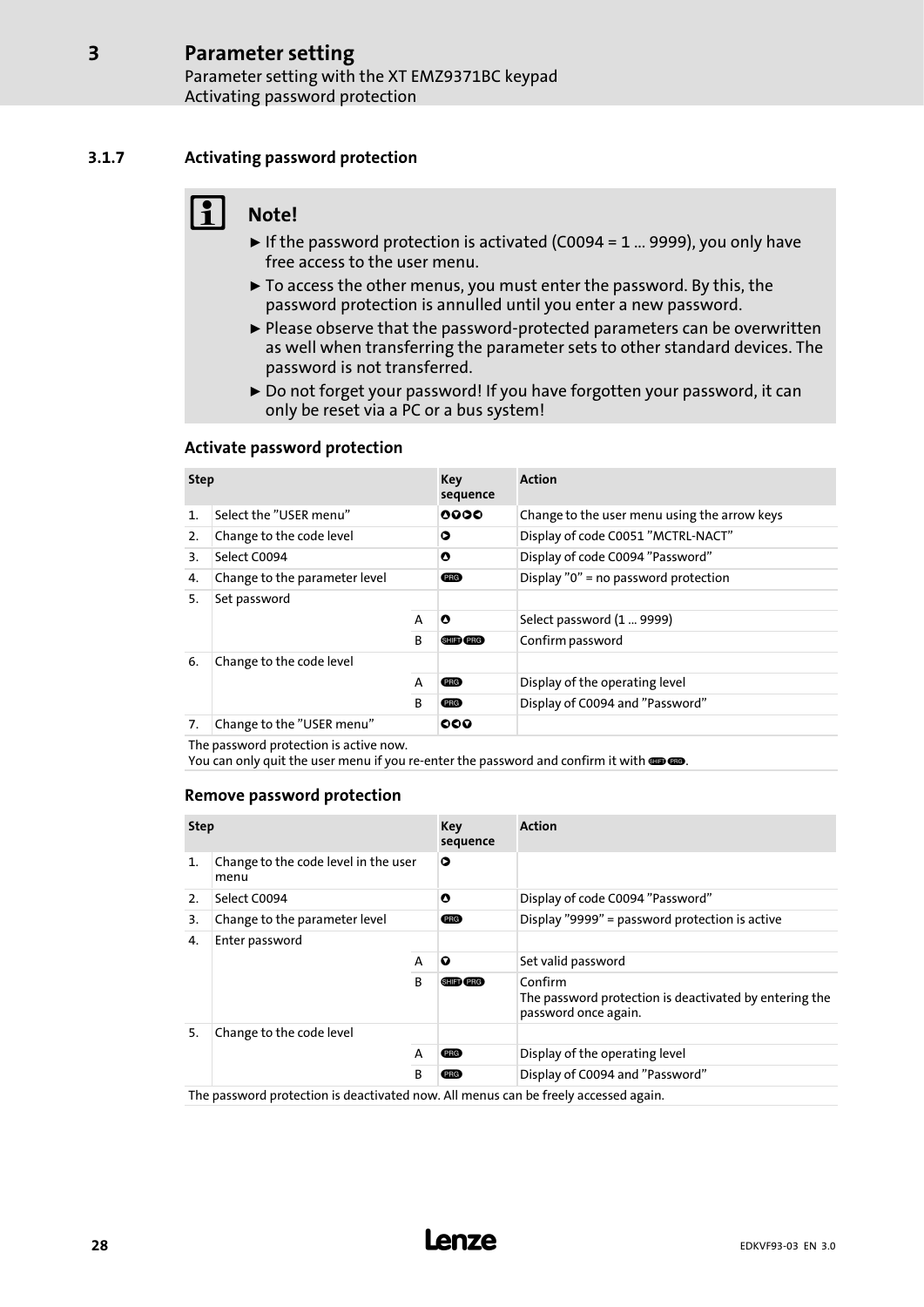### <span id="page-28-0"></span>3.1.8 Diagnostics

In the "Diagnostic" menu the two submenus "Actual info" and "History" contain all codes for

- $\blacktriangleright$  monitoring the drive
- $\blacktriangleright$  fault/error diagnosis

In the operating level, more status messages are displayed. If several status messages are active, the message with the highest priority is displayed.

| <b>Priority</b> | <b>Display</b>               | Meaning                                                                |                                                                                 |  |  |  |  |  |
|-----------------|------------------------------|------------------------------------------------------------------------|---------------------------------------------------------------------------------|--|--|--|--|--|
| 1               | <b>GLOBAL DRIVE INIT</b>     | Initialisation or communication error between<br>keypad and controller |                                                                                 |  |  |  |  |  |
| $\overline{2}$  | XXX - TRIP                   | Active TRIP (contents of C0168/1)                                      |                                                                                 |  |  |  |  |  |
| 3               | XXX - MESSAGE                | Active message (contents of C0168/1)                                   |                                                                                 |  |  |  |  |  |
| 4               | Special device states:       |                                                                        |                                                                                 |  |  |  |  |  |
|                 |                              | Switch-on inhibit                                                      |                                                                                 |  |  |  |  |  |
| 5               |                              |                                                                        | Source for controller inhibit (the value of C0004 is displayed simultaneously): |  |  |  |  |  |
|                 | STP1                         | 9300 servo:                                                            | Terminal X5/28                                                                  |  |  |  |  |  |
|                 |                              | ECSxS/P/M/A:                                                           | Terminal X6/SI1                                                                 |  |  |  |  |  |
|                 | STP3                         | Operating module or LECOM A/B/LI                                       |                                                                                 |  |  |  |  |  |
|                 | STP4                         | <b>INTERBUS or PROFIBUS-DP</b>                                         |                                                                                 |  |  |  |  |  |
|                 | STP <sub>5</sub>             | 9300 servo, ECSxA/E:                                                   | System bus (CAN)                                                                |  |  |  |  |  |
|                 |                              | ECSxS/P/M:                                                             | MotionBus (CAN)                                                                 |  |  |  |  |  |
|                 | STP <sub>6</sub>             | C0040                                                                  |                                                                                 |  |  |  |  |  |
| 6               | Source for quick stop (QSP): |                                                                        |                                                                                 |  |  |  |  |  |
|                 | QSP-term-Ext                 | The MCTRL-QSP input of the MCTRL function block is on HIGH signal.     |                                                                                 |  |  |  |  |  |
|                 | OSP-C0135                    | Operating module or LECOM A/B/LI                                       |                                                                                 |  |  |  |  |  |
|                 | OSP-AIF                      | <b>INTERBUS or PROFIBUS-DP</b>                                         |                                                                                 |  |  |  |  |  |
|                 | QSP-CAN                      | 9300 servo, ECSxA:                                                     | System bus (CAN)                                                                |  |  |  |  |  |
|                 |                              | ECSxS/P/M:                                                             | MotionBus (CAN)                                                                 |  |  |  |  |  |
| $\overline{7}$  | <b>XXX - WARNING</b>         | Active warning (contents of C0168/1)                                   |                                                                                 |  |  |  |  |  |
| 8               | <b>XXXX</b>                  | Value below C0004                                                      |                                                                                 |  |  |  |  |  |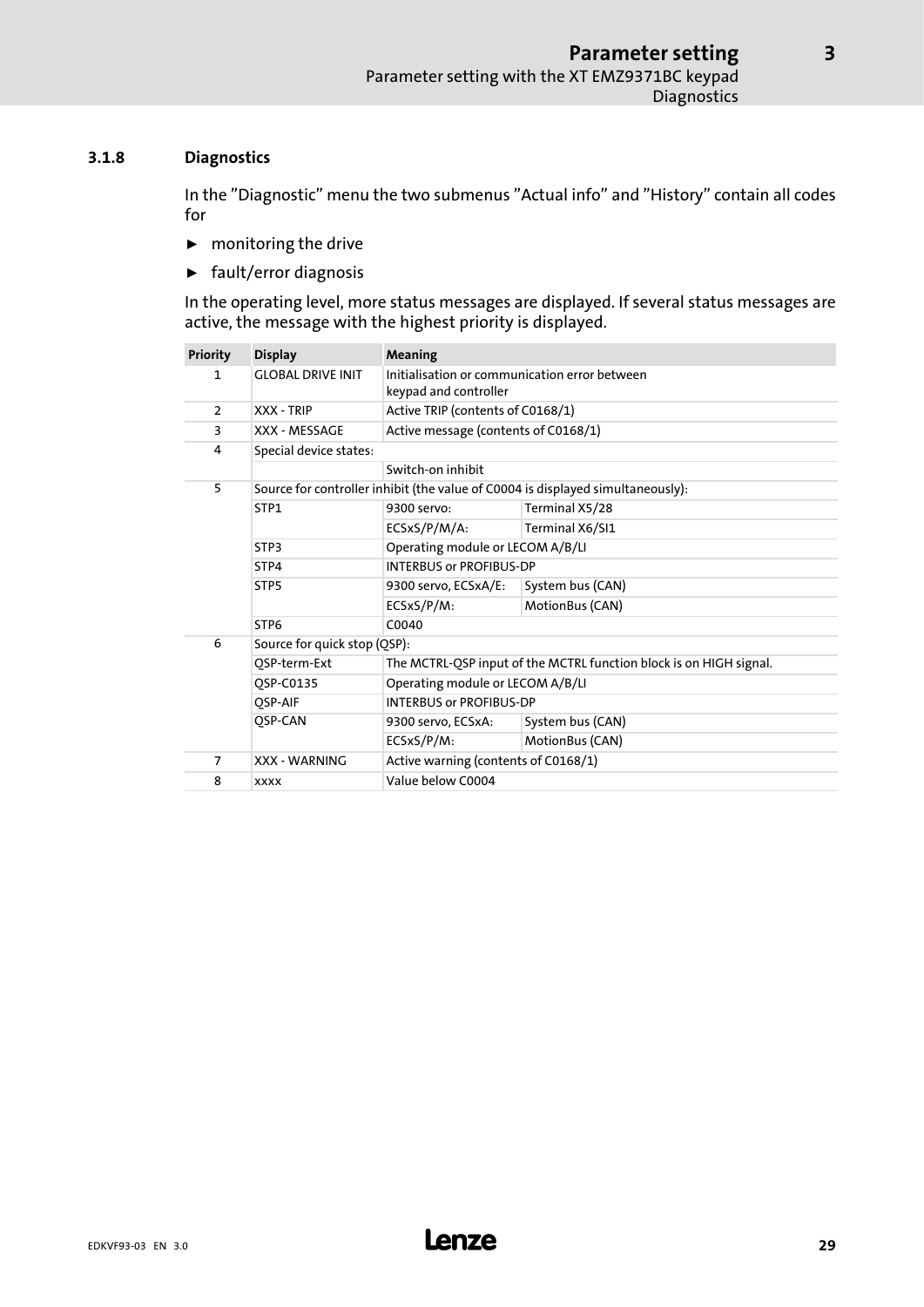### <span id="page-29-0"></span>3.1.9 Menu structure

For simple, user−friendly operation, the codes are clearly arranged in function−related menus:

| Main menu         | <b>Submenus</b> | Description                                                                                                                                                                                                              |  |  |  |  |
|-------------------|-----------------|--------------------------------------------------------------------------------------------------------------------------------------------------------------------------------------------------------------------------|--|--|--|--|
| <b>Display</b>    | <b>Display</b>  |                                                                                                                                                                                                                          |  |  |  |  |
| User-Menu         |                 | Codes defined in C0517                                                                                                                                                                                                   |  |  |  |  |
| Code list         |                 | All available codes                                                                                                                                                                                                      |  |  |  |  |
|                   | ALL             | All available codes listed in ascending order (C0001  C7999)                                                                                                                                                             |  |  |  |  |
|                   | <b>PS 1</b>     | Codes in parameter set 1 (C0001  C1999)                                                                                                                                                                                  |  |  |  |  |
|                   | PS <sub>2</sub> | Codes in parameter set 2 (C2001  C3999)                                                                                                                                                                                  |  |  |  |  |
|                   | PS <sub>3</sub> | Codes in parameter set 3 (C4001  C5999)                                                                                                                                                                                  |  |  |  |  |
|                   | PS <sub>4</sub> | Codes in parameter set 4 (C6001  C7999)                                                                                                                                                                                  |  |  |  |  |
| Load/Store        |                 | Parameter set management<br>Parameter set transfer, restore delivery status                                                                                                                                              |  |  |  |  |
| <b>Diagnostic</b> |                 | <b>Diagnostic</b>                                                                                                                                                                                                        |  |  |  |  |
|                   | Actual info     | Display codes to monitor the drive                                                                                                                                                                                       |  |  |  |  |
|                   | History         | Fault analysis with history buffer                                                                                                                                                                                       |  |  |  |  |
| Short setup       |                 | Quick configuration of predefined applications<br>Configuration of the user menu<br>The predefined applications depend on the type of the standard device (frequency<br>inverter, servo inverter, position controller, ) |  |  |  |  |
| <b>Main FB</b>    |                 | Configuration of the main function blocks                                                                                                                                                                                |  |  |  |  |
|                   | NSET            | Setpoint processing                                                                                                                                                                                                      |  |  |  |  |
|                   | NSET-JOG        | Fixed setpoints                                                                                                                                                                                                          |  |  |  |  |
|                   | NSET-RAMP1      | Ramp function generator                                                                                                                                                                                                  |  |  |  |  |
|                   | <b>MCTRL</b>    | Motor control                                                                                                                                                                                                            |  |  |  |  |
|                   | <b>DFSET</b>    | Digital frequency processing                                                                                                                                                                                             |  |  |  |  |
|                   | <b>DCTRL</b>    | Internal control                                                                                                                                                                                                         |  |  |  |  |
| Terminal I/O      |                 | Connection of inputs and outputs with internal signals                                                                                                                                                                   |  |  |  |  |
|                   | AIN1 X6.1/2     | Analog input 1                                                                                                                                                                                                           |  |  |  |  |
|                   | AIN2 X6.3/4     | Analog input 2                                                                                                                                                                                                           |  |  |  |  |
|                   | AOUT1 X6.62     | Analog output 1                                                                                                                                                                                                          |  |  |  |  |
|                   | AOUT2 X6.63     | Analog output 2                                                                                                                                                                                                          |  |  |  |  |
|                   | <b>DIGIN</b>    | Digital inputs                                                                                                                                                                                                           |  |  |  |  |
|                   | <b>DIGOUT</b>   | Digital outputs                                                                                                                                                                                                          |  |  |  |  |
|                   | <b>DFIN</b>     | Digital frequency input                                                                                                                                                                                                  |  |  |  |  |
|                   | <b>DFOUT</b>    | Digital frequency output                                                                                                                                                                                                 |  |  |  |  |
|                   | State bus       | State bus (not with 9300 frequency inverter)                                                                                                                                                                             |  |  |  |  |
| Controller        |                 | Configuration of internal control parameters                                                                                                                                                                             |  |  |  |  |
|                   | Speed           | Speed controller                                                                                                                                                                                                         |  |  |  |  |
|                   | Current         | Current controller or torque controller                                                                                                                                                                                  |  |  |  |  |
|                   | Phase           | Phase controller (not with 9300 frequency inverter)                                                                                                                                                                      |  |  |  |  |
| Motor/Feedb.      |                 | Input of motor data, configuration of speed feedback                                                                                                                                                                     |  |  |  |  |
|                   | Motor adj       | Motor data                                                                                                                                                                                                               |  |  |  |  |
|                   | Feedback        | Configuration of feedback systems                                                                                                                                                                                        |  |  |  |  |
| Monitoring        |                 | <b>Configuration of monitoring functions</b>                                                                                                                                                                             |  |  |  |  |

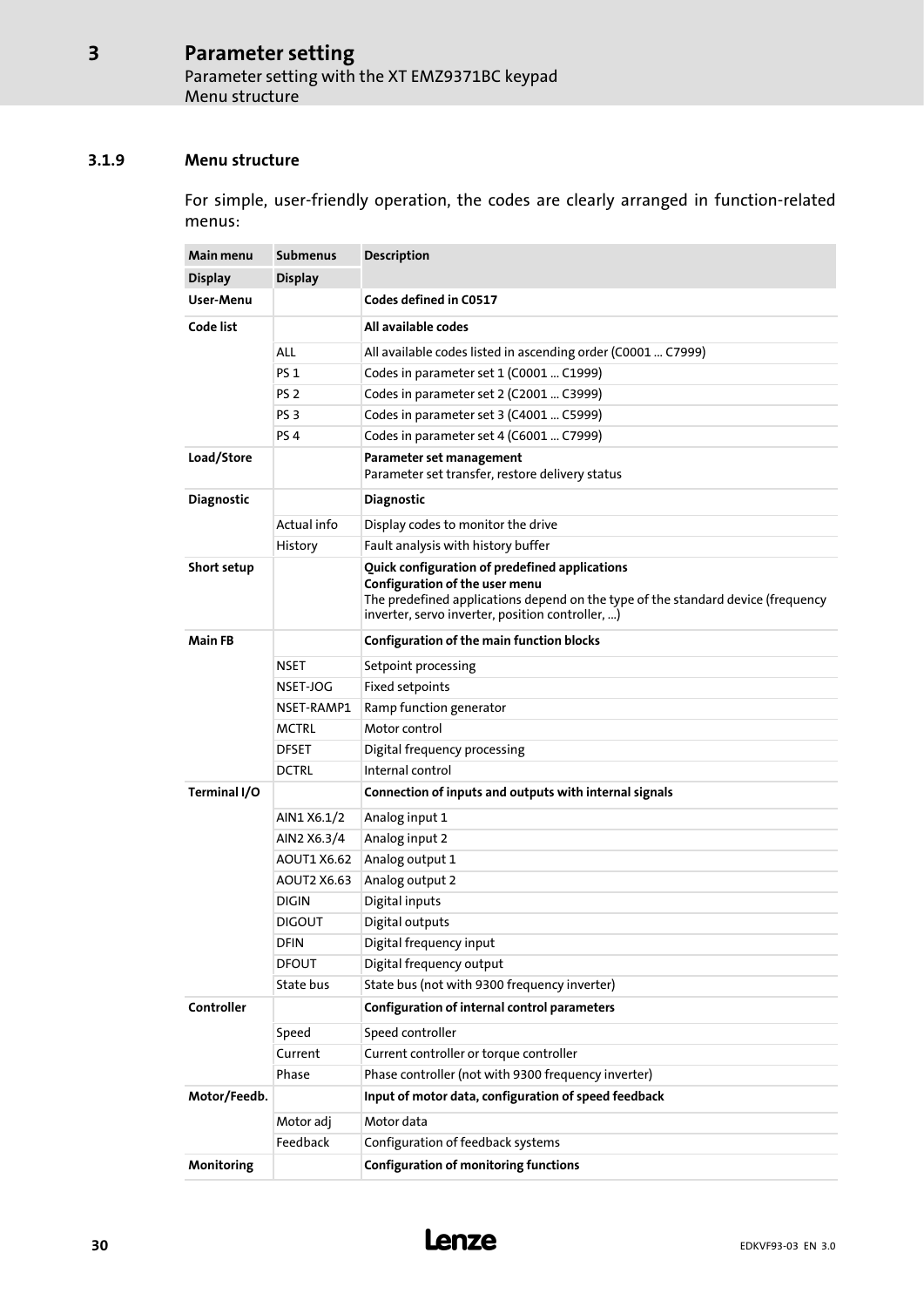### Parameter setting Parameter setting with the XT EMZ9371BC keypad Menu structure

| Main menu          | <b>Submenus</b> | <b>Description</b>                                                                               |  |  |  |  |  |
|--------------------|-----------------|--------------------------------------------------------------------------------------------------|--|--|--|--|--|
| <b>Display</b>     | <b>Display</b>  |                                                                                                  |  |  |  |  |  |
| <b>LECOM/AIF</b>   |                 | Configuration of operation with communication modules                                            |  |  |  |  |  |
|                    | LECOM A/B       | Serial interface                                                                                 |  |  |  |  |  |
|                    | AIF interface   | Process data                                                                                     |  |  |  |  |  |
|                    | Status word     | Display of status words                                                                          |  |  |  |  |  |
| System bus         |                 | Configuration of system bus (CAN)                                                                |  |  |  |  |  |
|                    | Management      | CAN communication parameters                                                                     |  |  |  |  |  |
|                    | CAN-IN1         |                                                                                                  |  |  |  |  |  |
|                    | CAN-OUT1        | CAN object 1                                                                                     |  |  |  |  |  |
|                    | CAN-IN2         |                                                                                                  |  |  |  |  |  |
|                    | CAN-OUT2        | CAN object 2                                                                                     |  |  |  |  |  |
|                    | CAN-IN3         |                                                                                                  |  |  |  |  |  |
|                    | CAN-OUT3        | CAN object 3                                                                                     |  |  |  |  |  |
|                    | Status word     | Display of status words                                                                          |  |  |  |  |  |
|                    | <b>FDO</b>      | Free digital outputs                                                                             |  |  |  |  |  |
|                    | Diagnostic      | CAN diagnostic                                                                                   |  |  |  |  |  |
| FB config          |                 | <b>Configuration of function blocks</b>                                                          |  |  |  |  |  |
| <b>Func blocks</b> |                 | <b>Parameterisation of function blocks</b><br>The submenus contain all available function blocks |  |  |  |  |  |
| <b>FCODE</b>       |                 | <b>Configuration of free codes</b>                                                               |  |  |  |  |  |
| Identify           |                 | Identification                                                                                   |  |  |  |  |  |
|                    | <b>Drive</b>    | Software version of standard device                                                              |  |  |  |  |  |
|                    | Op Keypad       | Software version of keypad                                                                       |  |  |  |  |  |

EDKVF93−03 EN 3.0 **Lenze** 

[3](#page-19-0)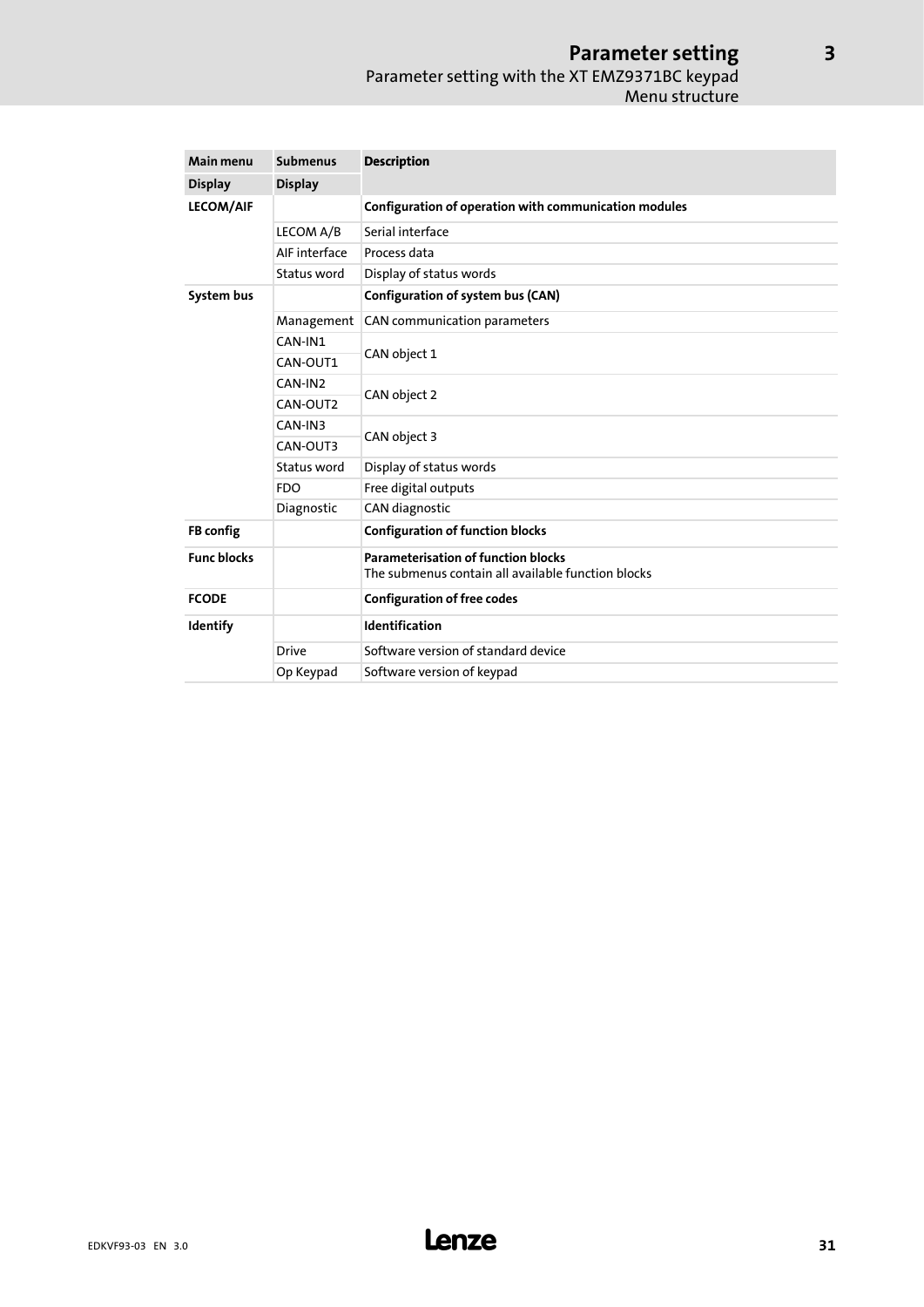### <span id="page-31-0"></span>4.1 Display of operating data, diagnostics

### 4.1.1 Display of operating data

### Description

Important operating parameters are measured by the controller. They can be displayed with the keypad or PC.

Some operating data can be calibrated to be displayed or selected directly with the unit of the process quantity (e.g. pressure, temperature, speed).

# Note!

The calibration always affects all specified codes simultaneously.

### Codes for parameter setting

| Code  |                   | <b>Possible settings</b> |                  |                |  | <b>IMPORTANT</b>                                                                                                                                                                                                                                                                                                       |
|-------|-------------------|--------------------------|------------------|----------------|--|------------------------------------------------------------------------------------------------------------------------------------------------------------------------------------------------------------------------------------------------------------------------------------------------------------------------|
| No.   | <b>Name</b>       | Lenze                    | <b>Selection</b> |                |  |                                                                                                                                                                                                                                                                                                                        |
| C0051 | <b>MCTRL-NACT</b> |                          | $-36000$         | ${1$ rpm $}$   |  | 36000 Actual speed value, function block<br><b>MCTRI</b><br>• Read only                                                                                                                                                                                                                                                |
| C0052 | <b>MCTRL-Umot</b> |                          | 0                | $\{1 V\}$      |  | 800 Motor voltage, function block MCTRL<br>• Read only<br>MCTRL-VACT = 100 % = C0090                                                                                                                                                                                                                                   |
| C0053 | <b>UG-VOLTAGE</b> |                          | 0                | $\{1 V\}$      |  | 900 DC-bus voltage, function block MCTRL<br>• Read only<br>MCTRL-DCVOLT = 100 % = 1000 V                                                                                                                                                                                                                               |
| C0054 | <b>IMot</b>       |                          | 0.0              | ${0.1 A}$      |  | 500.0 Current motor current, function block<br><b>MCTRL</b><br>Read only<br>$\bullet$<br>$MCTRL-IACT = 100 % = CO022$                                                                                                                                                                                                  |
| C0061 | Heatsink temp     |                          | 0                | ${1^{\circ}C}$ |  | 100 Heatsink temperature<br>$\bullet$ Read only<br>If the temperature of the heatsink<br>> 85 °C, the controller sets TRIP OH<br>Early warning is possible via DH4,<br>temperature is set in C0122                                                                                                                     |
| C0063 | Mot temp          |                          | 0                | ${1^{\circ}C}$ |  | 200 Motor temperature<br>Read only<br>٠<br>Monitoring of the motor<br>temperature must be activated.<br>KTY at X8/5, X8/8:<br>٠<br>- At 150 °C, TRIP 0H3 is set<br>- Early warning is possible via DH7,<br>temperature is set in C0121<br>PTC, thermal contact at T1, T2:<br>- Release sets TRIP or warning <i>0H8</i> |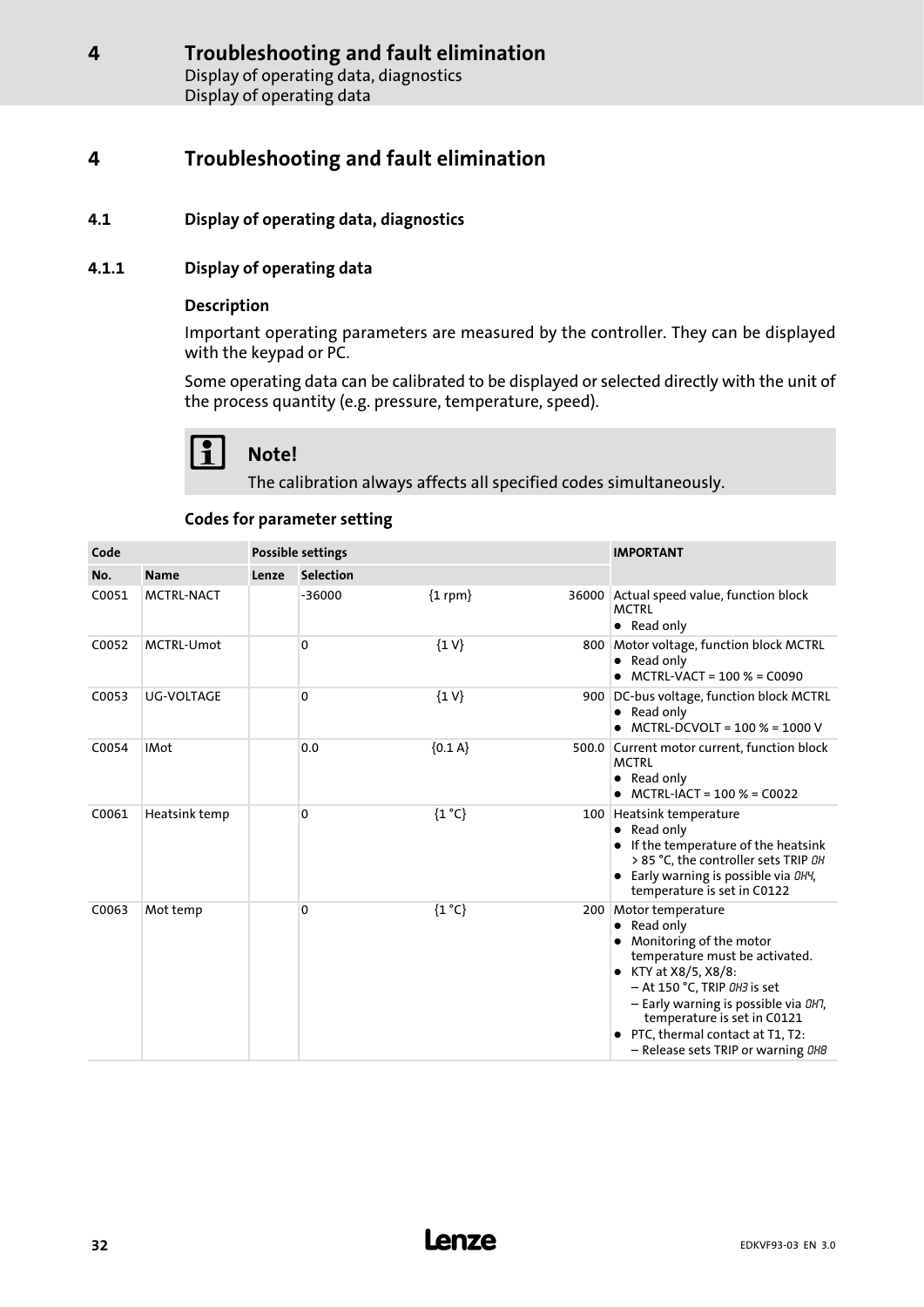### Troubleshooting and fault elimination Display of operating data, diagnostics **Diagnostics**

<span id="page-32-0"></span>

| Code  |                    | <b>Possible settings</b> |                                                                                                                      |                                                                             |                                                                                                     |                                                                                     |     | <b>IMPORTANT</b>                                                                                                                                                                                                                                                       |
|-------|--------------------|--------------------------|----------------------------------------------------------------------------------------------------------------------|-----------------------------------------------------------------------------|-----------------------------------------------------------------------------------------------------|-------------------------------------------------------------------------------------|-----|------------------------------------------------------------------------------------------------------------------------------------------------------------------------------------------------------------------------------------------------------------------------|
| No.   | <b>Name</b>        | Lenze                    | <b>Selection</b>                                                                                                     |                                                                             |                                                                                                     |                                                                                     |     |                                                                                                                                                                                                                                                                        |
| C0064 | <b>Utilization</b> |                          | 0                                                                                                                    |                                                                             | ${1\%}$                                                                                             |                                                                                     | 150 | Device utilisation Ixt<br>$\bullet$ Read only<br>Device utilisation during the last<br>180 s of operating time<br>$C0064 > 100$ % releases warning<br>OC5<br>$C0064 > 140$ % limits the output<br>current of the controller to 67 % of<br>the maximum current in C0022 |
| C0150 | Status word        |                          | Bit00<br>Bit01<br>Bit <sub>02</sub><br>Bit03<br>Bit <sub>04</sub><br>Bit <sub>05</sub><br>Bit <sub>06</sub><br>Bit07 | —<br><b>IMP</b><br>-<br>-<br>-<br>$\qquad \qquad$<br>$n = 0$<br><b>CINH</b> | Bit <sub>08</sub><br>Bit <sub>09</sub><br>Bit10<br>Bit11<br>Bit12<br>Bit13<br>Bit14<br><b>Bit15</b> | Status code<br>Status code<br>Status code<br>Status code<br>Warning<br>Message<br>- |     | Read only<br>Decimal status word for networking<br>via automation interface (AIF)<br>Binary interpretation indicates the<br>bit states                                                                                                                                 |

### 4.1.2 Diagnostics

### Description

Display codes for diagnostics

### Codes for parameter setting

| Code                        |             | <b>Possible settings</b> |                 |                              | <b>IMPORTANT</b>                                 |
|-----------------------------|-------------|--------------------------|-----------------|------------------------------|--------------------------------------------------|
| No.                         | <b>Name</b> |                          | Lenze Selection |                              |                                                  |
| <b>DRIVE IDENT</b><br>C0093 |             |                          |                 |                              | Controller identification<br>$\bullet$ Read only |
|                             |             | 0<br>1<br>$\cdots$       |                 | invalid                      | Damaged power section                            |
|                             |             |                          |                 | none                         | No power section                                 |
|                             |             |                          | 9321<br>9333    | 9321VC<br>$\cdots$<br>9333VC | Display of the controller used                   |
| C0099                       | S/W version |                          | x.y<br>x<br>v   | Main version<br>Subversion   | Software version<br>$\bullet$ Read only          |

[4](#page-31-0)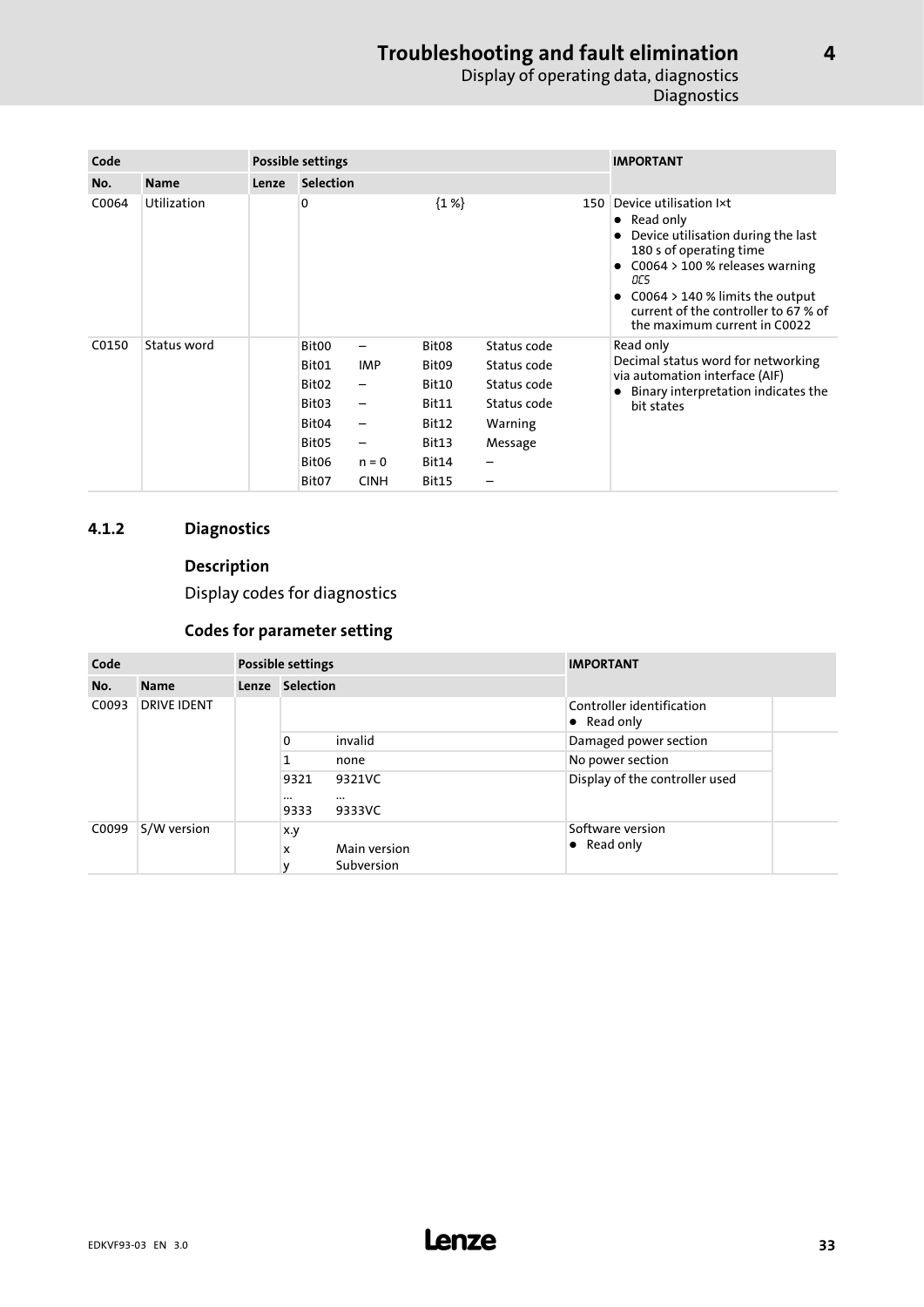### <span id="page-33-0"></span>4.2 Troubleshooting

### Detecting breakdowns

A breakdown can be detected quickly via the LEDs at the controller or via the status information at the keypad.

### Analysing errors

Analyse the error using the history buffer. The list of fault messages gives you advice how to remove the fault.  $( 40 40)$  $( 40 40)$ 

### 4.2.1 Status display via controller LEDs

During operation the operating status of the controller is shown by 2 LEDs.

| <b>LED</b>             |                        | <b>Operating status</b>                                  |                            |
|------------------------|------------------------|----------------------------------------------------------|----------------------------|
| $Red$ $@$              | Green 2                |                                                          |                            |
| Off                    | On                     | Controller is enabled                                    |                            |
| On                     | On                     | Mains is switched on and automatic start is<br>inhibited | 1ze-Str. 1<br>ЮI           |
| Off                    | <b>Blinking slowly</b> | Controller is inhibited                                  | Aerzen                     |
| Off                    | On                     | Motor data identification is being performed             | rsion: 1A1F<br>r.-No: 1234 |
| Blinking quickly       | Off                    | Undervoltage                                             | 0/240V                     |
| <b>Blinking slowly</b> | Off                    | <b>Active fault</b>                                      |                            |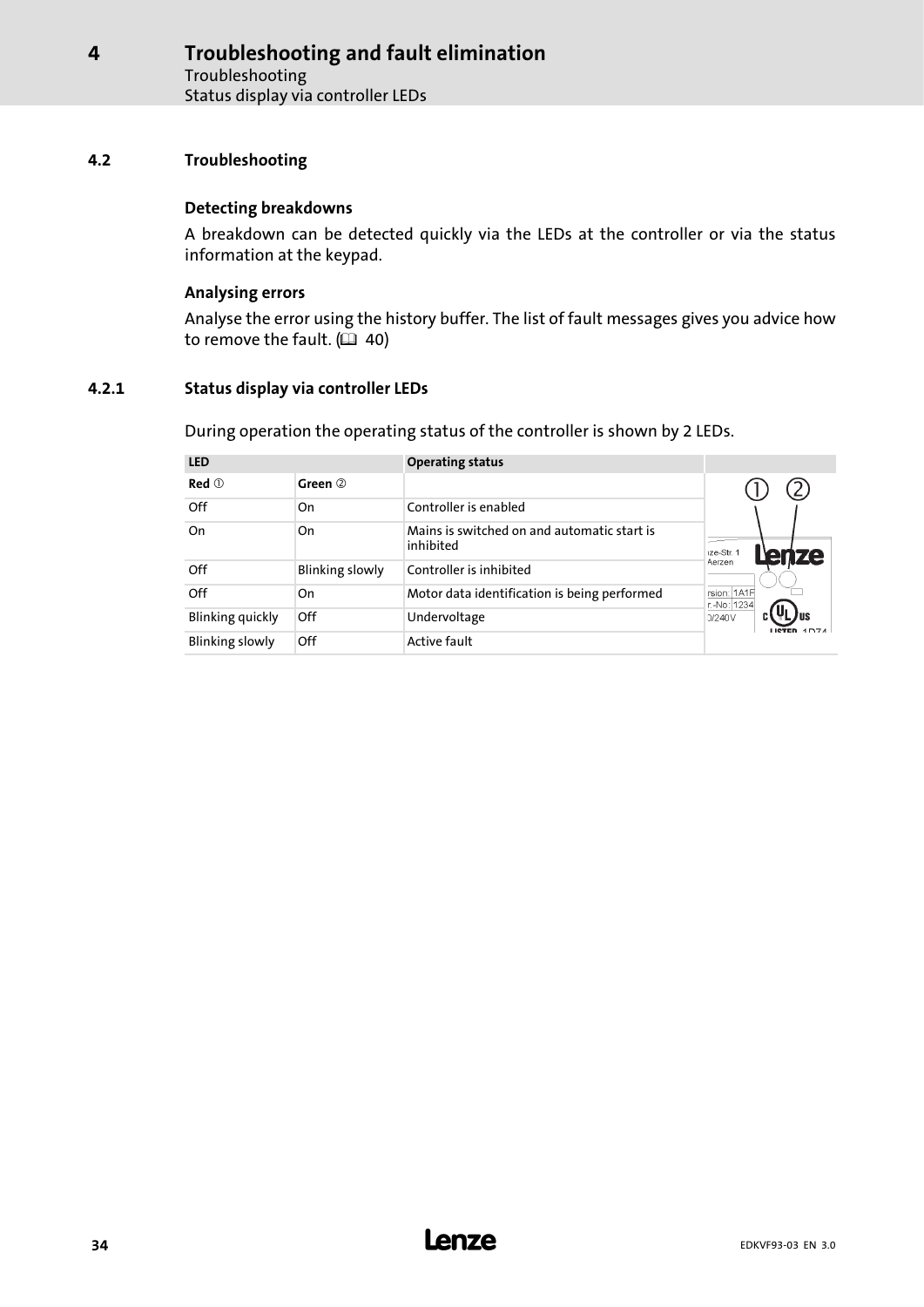### <span id="page-34-0"></span>4.2.2 Fault analysis with the history buffer

### Retracing faults

Faults can be retraced via the history buffer. Fault messages are stored in the 8 memory locations in the order of their appearance.

The memory locations can be retrieved via codes.

### Structure of the history buffer

| Code    |                     | <b>Memory location</b> | <b>Entry</b>                      | <b>Note</b>          |                                                                                     |
|---------|---------------------|------------------------|-----------------------------------|----------------------|-------------------------------------------------------------------------------------|
| CO168/1 | $CO169/1$ $CO170/1$ |                        | <b>Memory location 1</b>          | Active fault         | If the fault is no longer pending or has been                                       |
| CO168/2 |                     |                        | C0169/2 C0170/2 Memory location 2 | Last fault           | acknowledged:<br>• The contents of the memory locations                             |
| CO168/3 |                     |                        | C0169/3 C0170/3 Memory location 3 | Last but one fault   | 1  7 are shifted "up" to the next memory                                            |
| C0168/4 |                     |                        | C0169/4 C0170/4 Memory location 4 | Last but two fault   | location.                                                                           |
| CO168/5 |                     |                        | C0169/5 C0170/5 Memory location 5 | Last but three fault | • The content of memory location 8 is<br>deleted from the history buffer and cannot |
| CO168/6 |                     |                        | C0169/6 C0170/6 Memory location 6 | Last but four fault  | be retrieved anymore.                                                               |
| C0168/7 | CO169/7             |                        | C0170/7 Memory location 7         | Last but five fault  | • Memory location 1 is deleted $(=$ no active<br>fault).                            |
| CO168/8 |                     |                        | C0169/8 C0170/8 Memory location 8 | Last but six fault   |                                                                                     |

| Explanations regarding the codes |  |  |
|----------------------------------|--|--|
|                                  |  |  |

| C0168 | <b>Fault indication and response</b><br>• The entry is effected as a LECOM error number<br>• If several faults with different responses occur at the same time:<br>- Only the fault with the highest priority response is entered (1. TRIP, 2. message,<br>3. warning).<br>• If several faults with the same response (e.g. 2 messages) occur at the same time:<br>- Only the fault which occurred first is entered. |
|-------|----------------------------------------------------------------------------------------------------------------------------------------------------------------------------------------------------------------------------------------------------------------------------------------------------------------------------------------------------------------------------------------------------------------------|
| C0169 | Time of fault occurence<br>• The reference time is provided by the power-on time meter (C0179).<br>• If the same fault occurs several times in succession, only the time of the last occurrence<br>is stored.                                                                                                                                                                                                        |
| C0170 | <b>Fault frequency</b><br>• Only the time of the last occurrence is stored.                                                                                                                                                                                                                                                                                                                                          |

### Clear history buffer

Set C0167 = 1 to clear the history buffer.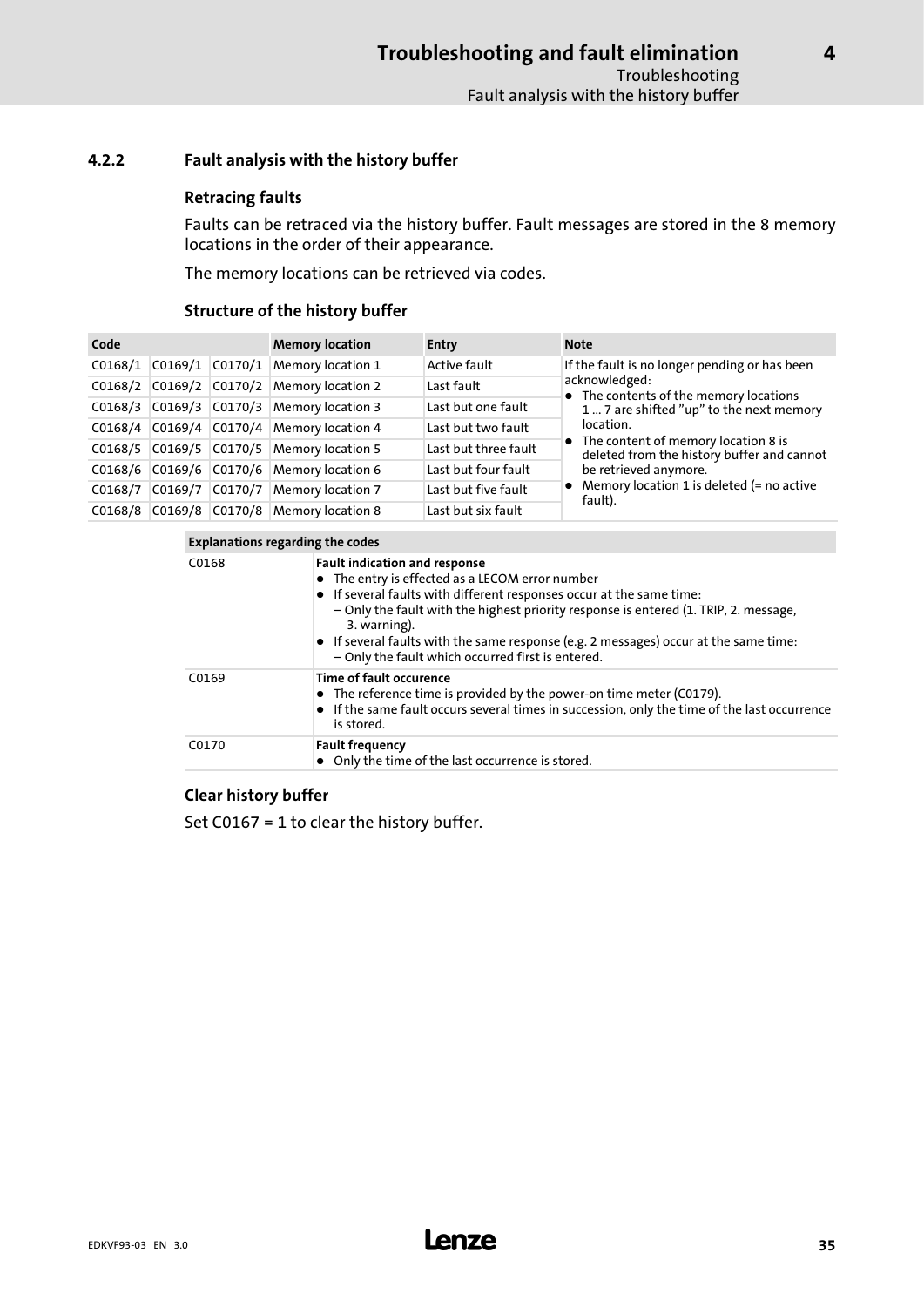Drive behaviour in the event of faults Fault analysis with the history buffer

### <span id="page-35-0"></span>4.3 Drive behaviour in the event of faults

The controller responds differently to the three possible fault types TRIP, message, or warning:

### TRIP

### TRIP (display in keypad  $XT:$   $MP$   $EBI$ )

- ƒ Switches the power outputs U, V, W to a high−resistance state until TRIP reset is executed.
- $\triangleright$  The fault indication is entered into the history buffer as "current fault" in C0168/1.
- $\blacktriangleright$  The drive coasts without any control!
- After TRIP reset  $(41 45)$  $(41 45)$  $(41 45)$ :
	- The drive travels along the ramps to its setpoint.
	- The fault indication is moved to C0168/2 as "last fault".

### Messages

### Message (display in keypad  $XT:$   $MP$   $Fall$ )

- ► Switches the power outputs U, V, W to a high-resistance state.
- $\blacktriangleright$  The fault indication is entered into the history buffer as "current fault" in C0168/1.
- $\blacktriangleright$  In case of a fault  $\leq$ 5 s:
	- The drive coasts without any control as long as the message is active!
	- If the message is not active anymore, the drive travels to its setpoint with maximum torque.
- $\blacktriangleright$  In case of a fault  $>$  5 s:
	- The drive coasts without any control as long as the message is active!
	- If the message is not active anymore, the drive travels to its setpoint along the adjusted ramps.
- $\triangleright$  If the message is not active anymore, the fault indication is moved to C0168/2 as "last fault".

### Warnings

### "Heatsink overtemperature" (keypad XT: OH MP Lall)

- $\blacktriangleright$  The drive continues to travel in a controlled way!
- $\blacktriangleright$  The warning signal goes off when the fault is not active anymore.

### "Error in motor phase" (keypad XT:LP1)

### "PTC monitoring" (keypad XT: OH51)

- $\blacktriangleright$  The drive continues to travel in a controlled way!
- $\triangleright$  The fault indication is entered into the history buffer as "current fault" in C0168/1.
- ▶ After TRIP reset, the fault indication is moved to C0168/2 as "last fault".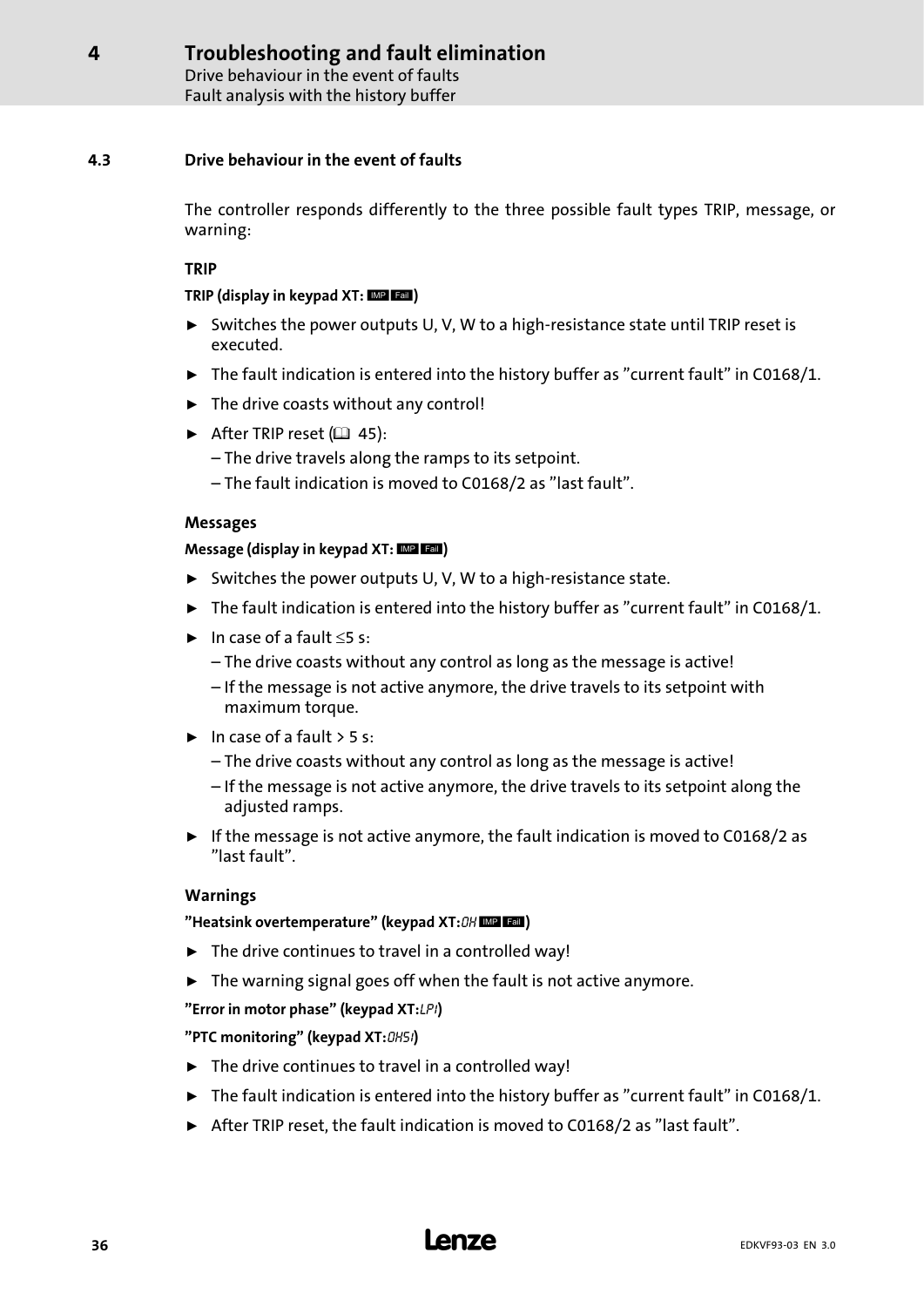### <span id="page-36-0"></span>4.4 Fault elimination

### 4.4.1 Drive errors

| <b>Malfunction</b>                                                                                                               | Cause                                                                                                                                                                                                                                                                                                                                                                                                                                                                                                                                                                                                                                                                                                                                                                                                                                                                                                                                                                                                                                                                                                                         | Remedy                                                                                                                                                                                                                                                                                                |
|----------------------------------------------------------------------------------------------------------------------------------|-------------------------------------------------------------------------------------------------------------------------------------------------------------------------------------------------------------------------------------------------------------------------------------------------------------------------------------------------------------------------------------------------------------------------------------------------------------------------------------------------------------------------------------------------------------------------------------------------------------------------------------------------------------------------------------------------------------------------------------------------------------------------------------------------------------------------------------------------------------------------------------------------------------------------------------------------------------------------------------------------------------------------------------------------------------------------------------------------------------------------------|-------------------------------------------------------------------------------------------------------------------------------------------------------------------------------------------------------------------------------------------------------------------------------------------------------|
| An asynchronous motor<br>with feedback rotates in an<br>uncontrolled manner and<br>with low speed                                | The motor phases are reversed so that the rotating field<br>of the motor is not identical with the rotating field of<br>the feedback system. The drive shows the following<br>behaviour:<br>• V/f characteristic control (C0006 = 5)<br>- The motor rotates faster than the speed setpoint by<br>the value set in C0074 (influence of the speed<br>controller, Lenze setting 10 % of n <sub>max</sub> ). After the<br>controller is enabled, it does not stop at zero speed<br>setpoint or quick stop (QSP).<br>- The final motor current depends, among other<br>things, on the set value of the V <sub>min</sub> boost (C0016)<br>and can rise to $I_{max}$ (C0022). This may activate the<br>fault message OC5.<br>• Vector control (C0006 = 1)<br>- The motor rotates slowly with maximum slip speed<br>(depending on motor data and maximum current)<br>and does not react to a speed setpoint. The<br>direction of rotation, however, is determined by<br>the sign of the speed setpoint.<br>- The motor current rises up to I <sub>max</sub> (C0022). This<br>may activate the fault message OC5 with a time<br>delay. | • Check motor cable for correct phase<br>relation.<br>• If possible, operate the motor with<br>deactivated feedback (C0025 = 1) and<br>check the direction of rotation of the<br>motor.                                                                                                               |
| Motor does not rotate<br>although the controller is<br>enabled (IIII is off) and a<br>speed setpoint has been<br>specified.      | The two terminal strips X5 are reversed. Since X5/A1 and<br>X5/28 face each other, the controller can be enabled if<br>the control terminals are internally supplied. All other<br>connections, however, are assigned incorrectly so that<br>the motor cannot start.                                                                                                                                                                                                                                                                                                                                                                                                                                                                                                                                                                                                                                                                                                                                                                                                                                                          | Check the position of the terminal strips:<br>• If you look at the connection unit in<br>reading direction, the left terminal<br>strip X5 must be connected with the<br>input signals and the right terminal<br>strip X5 must be connected with the<br>output signals.                                |
| The monitoring of the<br>motor phases (LP1) does<br>not respond if a motor<br>phase is interrupted,<br>although $C0597 = 0$ or 2 | The function block MLP1 is not entered into the<br>processing table.                                                                                                                                                                                                                                                                                                                                                                                                                                                                                                                                                                                                                                                                                                                                                                                                                                                                                                                                                                                                                                                          | Enter the function block MLP1 into the<br>processing table. The function block MLP1<br>requires $30 \mu s$ of calculating time.                                                                                                                                                                       |
| If during high speeds<br>DC-injection braking (GSB)<br>is activated, the fault OC1<br>(TRIP) or OU (TRIP) occurs                 | During DC-injection braking the controller sets pulse<br>inhibit for a short time (DCTRL-IMP) to reduce the<br>magnetisation in the motor before a DC voltage is<br>injected into the motor. At high speeds (e.g. in case of<br>mid-frequency motors) the residual voltage which<br>develops from the residual magnetism and high speed<br>can generate such a high motor current that OC1 or OU<br>are activated.                                                                                                                                                                                                                                                                                                                                                                                                                                                                                                                                                                                                                                                                                                            | Prolong the duration of the pulse inhibit:<br>• Connect the output signal DCTRL-IMP<br>to the function block TRANSx and<br>adjust the desired switch-off time<br>there (usually 500 ms). If<br>DCTRL-CINH1 is set to HIGH, the<br>duration of the pulse inhibit is<br>prolonged by the time adjusted. |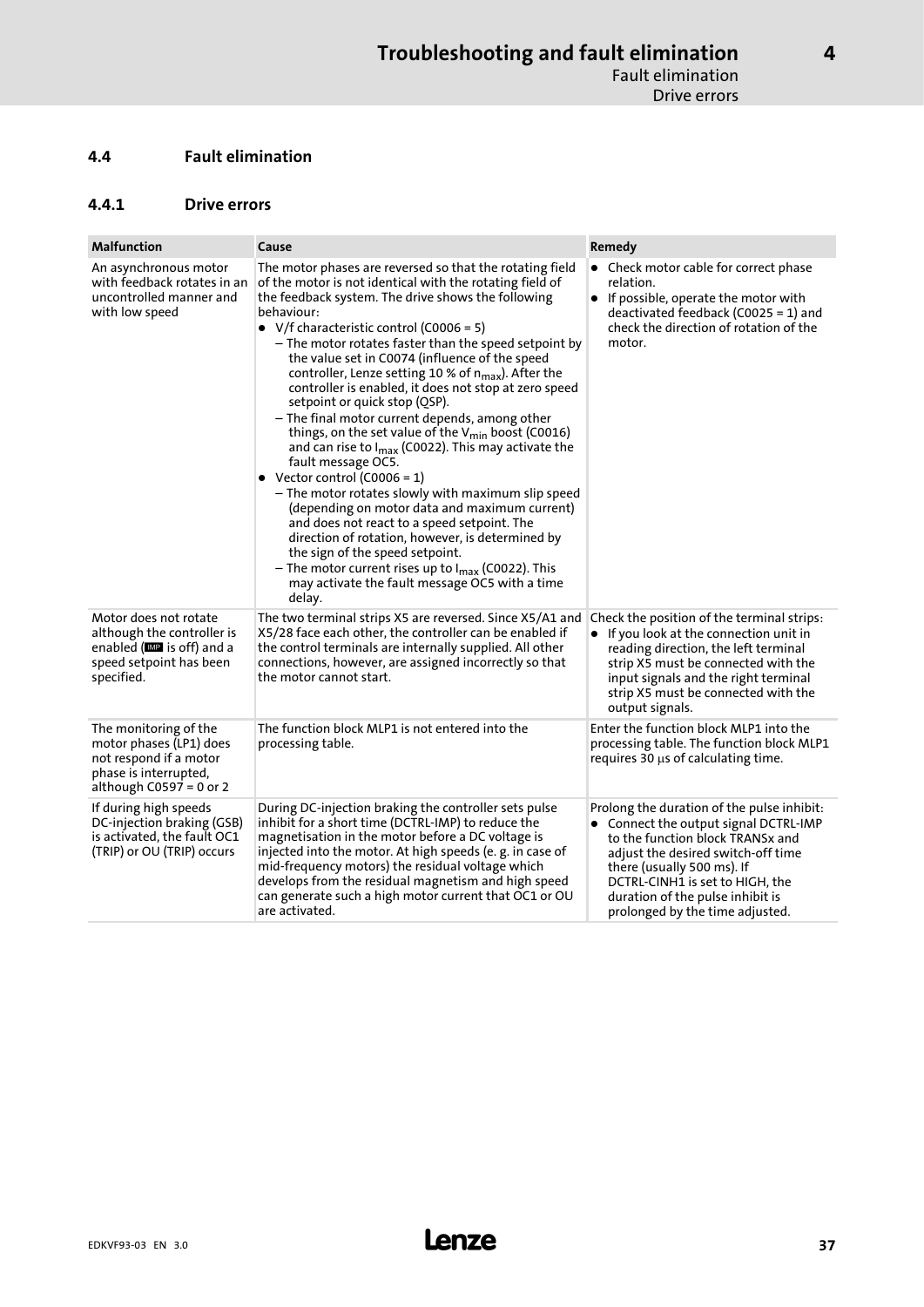### <span id="page-37-0"></span>4.4.2 Controller in clamp operation

The clamp operation is a permissible operating mode. But since, however, pulse inhibit is set again and again, the controller cannot provide the optimum power.

If the output power is optimal, the output current mainly is right below the clamp threshold.





Output current

### Function

- 1. When the output current reaches 2.25  $\times$  I<sub>r</sub>, a software clamp is activated.
- 2. The controller sets pulse inhibit for a short time. The motor current decreases as a function of the inductance in the motor circuit.
	- An internal counter is increased by the value one.
- 3. After max. 250  $\mu$ s the pulse inhibit is deactivated.
- 4. If a software clamp reoccurs within 2 s, the internal counter is again increased by the value one. Otherwise the counter is set to zero.
	- If the counter reaches the value 4300, OC3 (TRIP) is activated.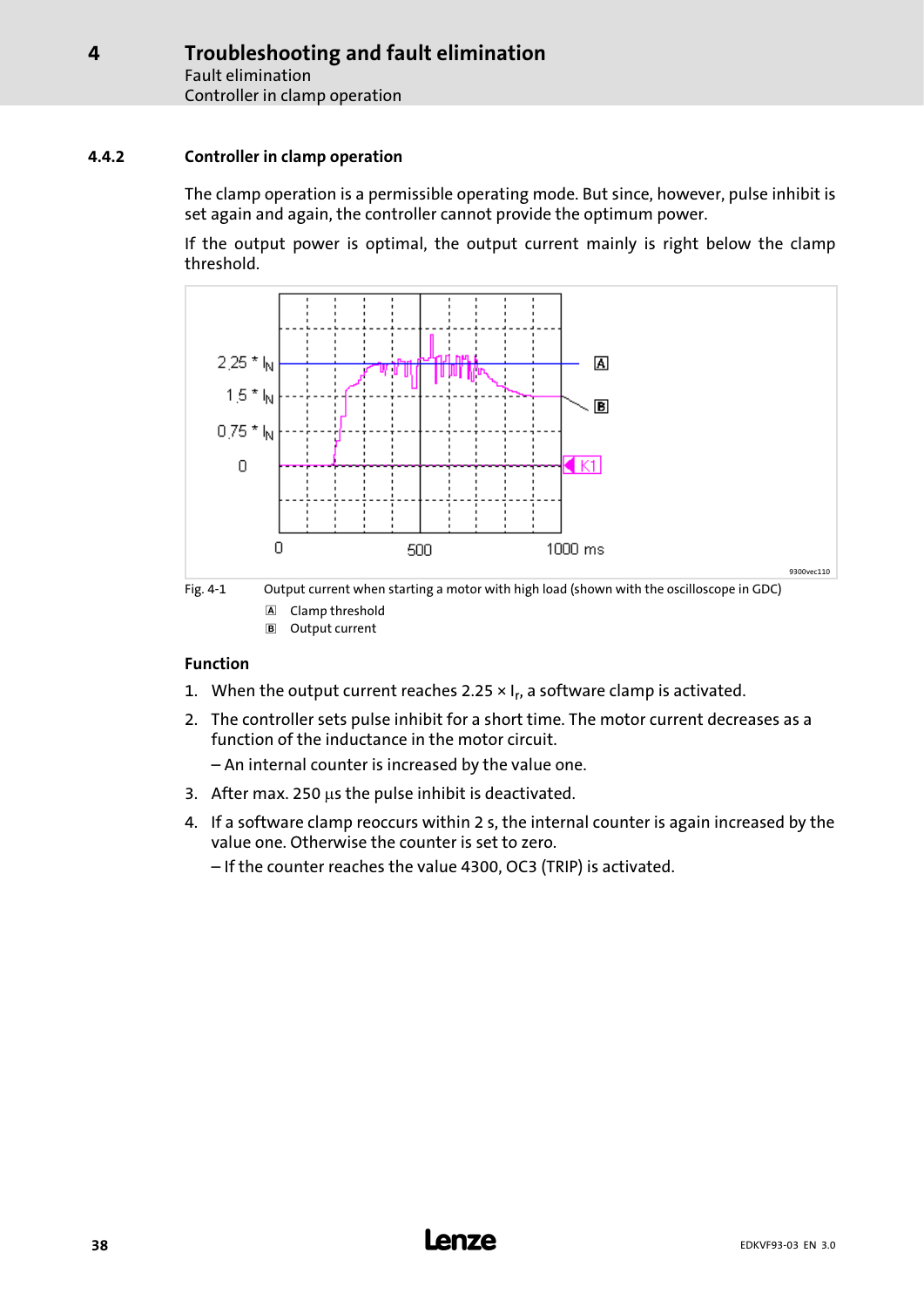### <span id="page-38-0"></span>4.4.3 Behaviour in case of overvoltage in the DC bus (OU message)

### Description

If the DC-bus voltage (U<sub>DC</sub>) exceeds the switch-off threshold OU, the pulse inhibit is set. At the same time, an internal timing element starts for a delay time (C0912).

The pulse inhibit is deactivated if the voltage falls below the switch−on threshold OU and the delay time has elapsed.

Switching thresholds in case of overvoltage in the DC bus (OU):

| Mains voltage range |                                           | C0173         | Switch-off threshold OU | Switch-on threshold OU |
|---------------------|-------------------------------------------|---------------|-------------------------|------------------------|
| < 400 V             | Operation with / without<br>brake chopper | 0             | 770 V                   | 755 V                  |
| 400 V               | Operation with / without<br>brake chopper | $1^*$         | 770 V                   | 755 V                  |
| 460 V               | Operation with / without<br>brake chopper | $\mathcal{P}$ | 770 V                   | 755 V                  |
| 480 V               | Operation without brake<br>chopper        | 3             | 770 V                   | 755 V                  |
| 480 V               | Operation with brake<br>chopper           | 4             | 800 V                   | 785 V                  |

Lenze setting

### Codes for parameter setting

| Code  |               | Possible settings |                  |                     | <b>IMPORTANT</b>                                                                                                                                                                                                                                                                                              |
|-------|---------------|-------------------|------------------|---------------------|---------------------------------------------------------------------------------------------------------------------------------------------------------------------------------------------------------------------------------------------------------------------------------------------------------------|
| No.   | <b>Name</b>   | Lenze             | <b>Selection</b> |                     |                                                                                                                                                                                                                                                                                                               |
| C0912 | OV delay time | $\rightarrow$     |                  | $\{1 \text{ ms}\}\$ | Delay time of the pulse enable after<br>an OU message<br>$\rightarrow$ Depending on C0082, C0086,<br>C0087, C0088, C0089, C0090,<br>C0091, C0092<br>A change of one of the codes<br>resets C0912 to the time of the<br>selected motor<br>$\bullet$ The time is derived from the<br>double rotor time constant |

[4](#page-31-0)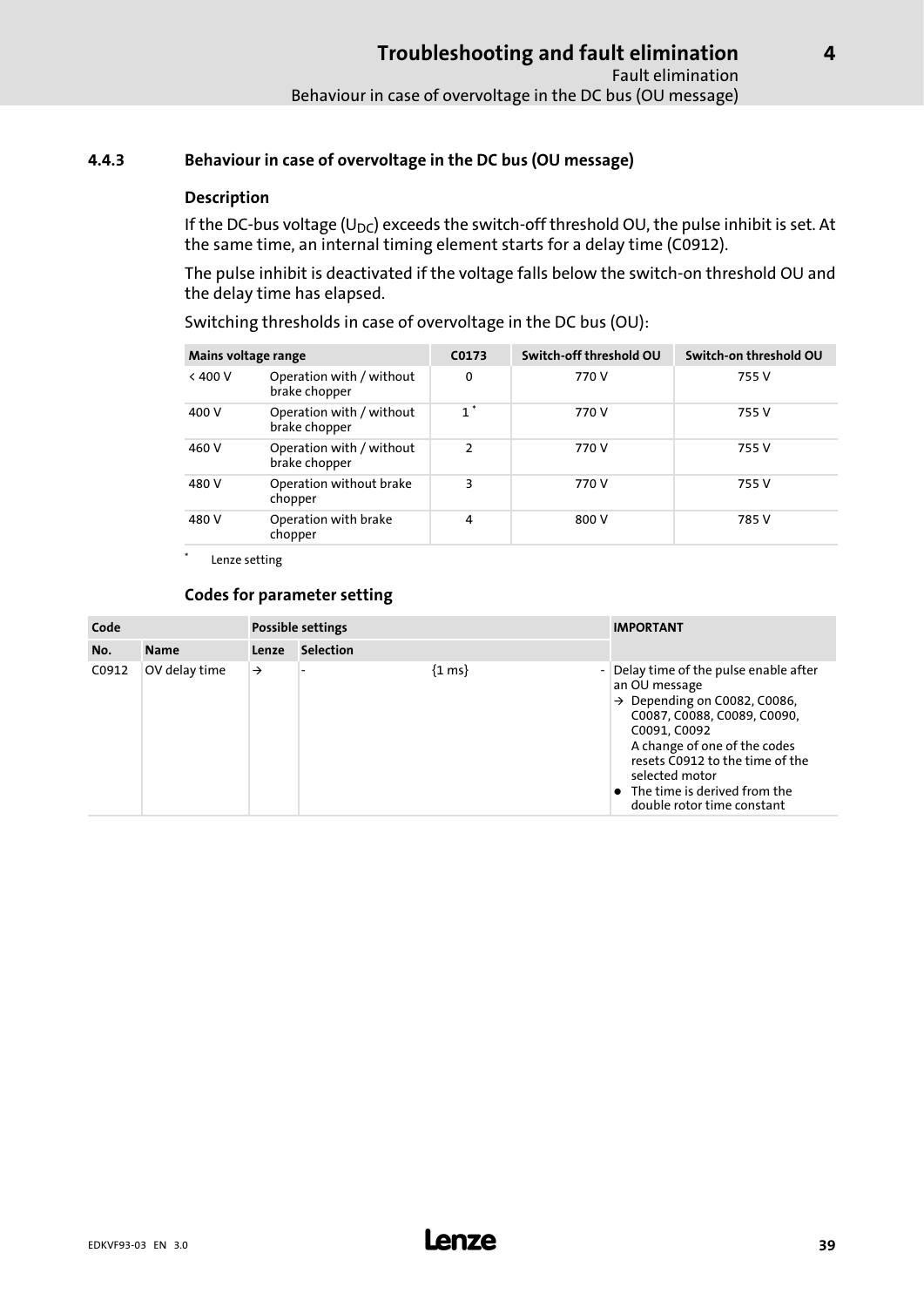System error messages General error messages

### Adjustment

<span id="page-39-0"></span>[4](#page-31-0)



- The period of time between exceeding the switch−off threshold OU and undershooting the switch−on threshold OU equals or is higher than the delay time set in C0912.
- After undershooting the switch−on threshold OU, the pulse inhibit is deactivated. The period of time between exceeding the switch−off threshold OU and undershooting the switch−on threshold OU is lower than the delay time set in C0912. The pulse inhibit is deactivated after the delay time in C0912 has elapsed.
- ► The delay time in [ms] is set under C0912. The Lenze setting can be changed by the factor 0.5 ... 2.

### 4.5 System error messages

### 4.5.1 General error messages



## Note!

In the case of a query via system bus (CAN), the fault messages are represented as numbers (see first column of the table).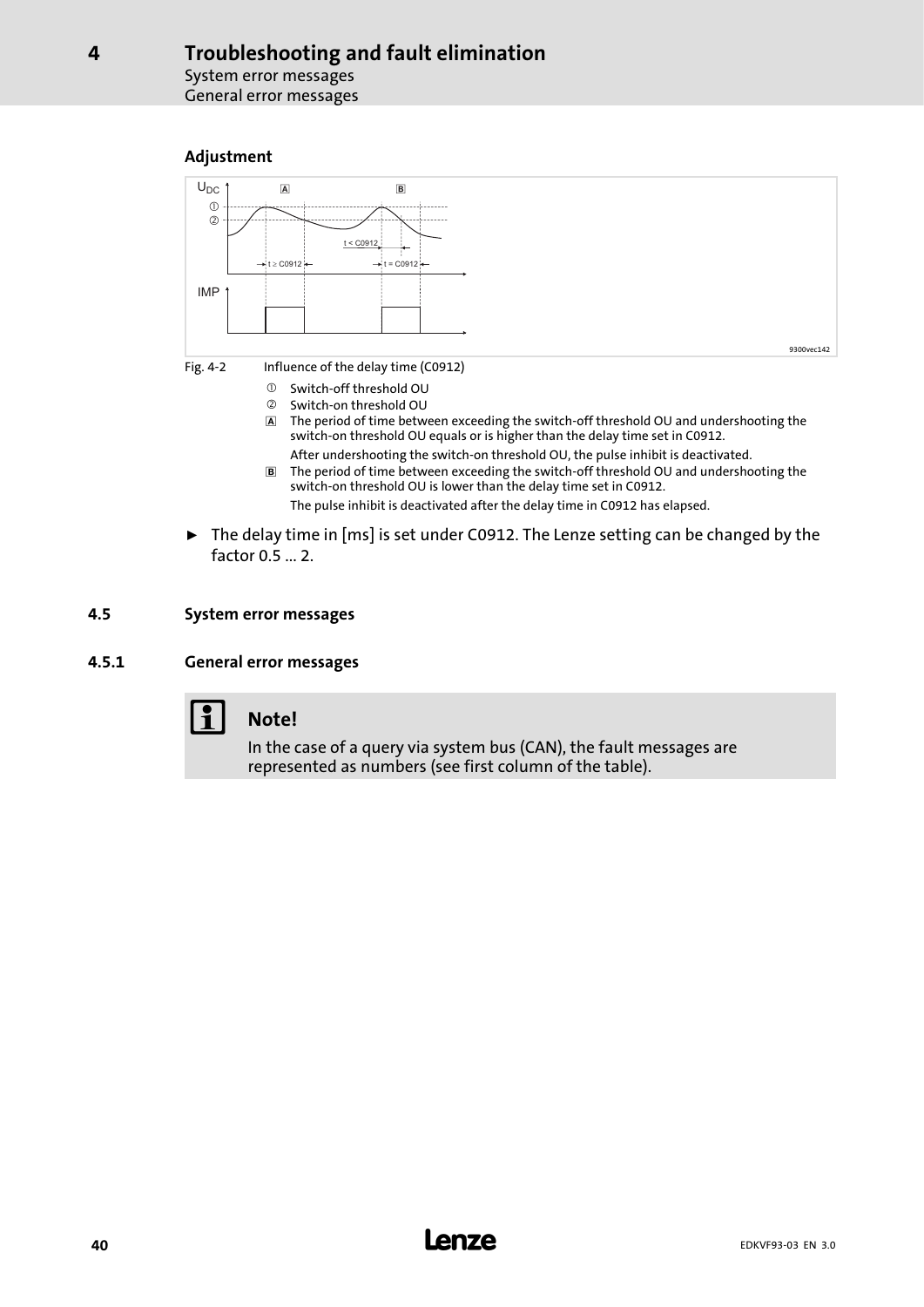| <b>Fault message</b> |                 | <b>Description</b>                                                              | Cause                                                                                                                                                                                                      | Remedy                                                                                                                                                                                                                                                                                       |  |
|----------------------|-----------------|---------------------------------------------------------------------------------|------------------------------------------------------------------------------------------------------------------------------------------------------------------------------------------------------------|----------------------------------------------------------------------------------------------------------------------------------------------------------------------------------------------------------------------------------------------------------------------------------------------|--|
| No.                  | <b>Display</b>  |                                                                                 |                                                                                                                                                                                                            |                                                                                                                                                                                                                                                                                              |  |
|                      |                 | No fault                                                                        |                                                                                                                                                                                                            |                                                                                                                                                                                                                                                                                              |  |
| 0011                 | OC1             | Overcurrent in motor cable<br>$(I_a > 2.25 \times I_N;$ Hardware<br>monitoring) | In the event of a short circuit                                                                                                                                                                            | Search for the cause of the<br>$\bullet$<br>short circuit.<br>• Check the motor cable.                                                                                                                                                                                                       |  |
|                      |                 |                                                                                 | Capacitive charging current of the<br>motor cable is too high                                                                                                                                              | Use motor cable which is shorter<br>or of lower capacitance                                                                                                                                                                                                                                  |  |
|                      |                 |                                                                                 | Too short acceleration or<br>deceleration times in proportion<br>to the load (C0012, C0013, C0105)                                                                                                         | • Increase the gain (P<br>component) of the Imax<br>controller (C0075).<br>Reduce integral-action time<br>(integral action component) of<br>the Imax controller (C0076)                                                                                                                      |  |
|                      |                 |                                                                                 | The drive is connected to the<br>coasting machine. The coasting is<br>caused by a short-time pulse<br>inhibit, e.g. at<br>• OU (overvoltage in the DC bus)<br>• external or internal controller<br>inhibit | • Activate flying restart circuit                                                                                                                                                                                                                                                            |  |
|                      |                 |                                                                                 | • Encoder error<br>• Tracks during encoder<br>feedback of the motor speed<br>are interchanged                                                                                                              | Check wiring of the encoder                                                                                                                                                                                                                                                                  |  |
|                      |                 |                                                                                 | DC-injection braking at high<br>speeds                                                                                                                                                                     | • See $\Box$ 37                                                                                                                                                                                                                                                                              |  |
|                      |                 |                                                                                 | Missing mains phase                                                                                                                                                                                        | Check the connections and the<br>supply cable of the device<br>• Check mains voltage                                                                                                                                                                                                         |  |
| 0012                 | OC <sub>2</sub> | Motor cable earth fault                                                         | One of the motor phases has<br>earth contact.                                                                                                                                                              | • Search for cause of short<br>circuit.<br>Check motor cable.<br>$\bullet$                                                                                                                                                                                                                   |  |
| 0013                 | OC <sub>3</sub> | Overload during acceleration.                                                   | Too short acceleration or<br>deceleration times in proportion<br>to the load (C0012, C0013,<br>$CO105$ ).                                                                                                  | Increase the gain (P<br>$\bullet$<br>component) of the current<br>controller (C0075).<br>Reduce the reset time (integral<br>$\bullet$<br>action component) of the $I_{\text{max}}$<br>controller (C0076).<br>Increase ramp times.<br>٠<br>38, "controller in clamp<br>operation (fault OC3)" |  |
| 0015                 | OC5             | l x t overload                                                                  | • Frequent and too long<br>acceleration with overcurrent<br>• Continuous overload with<br>$I_{\text{motor}}$ > 1.05 x $I_{\text{rx}}$                                                                      | Check drive dimensioning.                                                                                                                                                                                                                                                                    |  |
| 0016                 | OC6             | 1 <sup>2</sup> xt overload                                                      | • Frequent and too long<br>acceleration processes with<br>motor overcurrent.<br>Permanent motor overload<br>with I <sub>motor</sub> >I <sub>rmotor</sub>                                                   | Check drive dimensioning.                                                                                                                                                                                                                                                                    |  |
| x018                 | OC8             | $12xt overload advance warning$                                                 | • Frequent and too long<br>acceleration processes with<br>motor overcurrent.<br>• Permanent motor overload<br>with I <sub>motor</sub> >I <sub>rmotor</sub>                                                 | Check drive dimensioning.                                                                                                                                                                                                                                                                    |  |
| 2020                 | OU              | Overvoltage in the DC bus                                                       | Braking energy is too high.<br>(DC-bus voltage is higher than set<br>in C0173.)                                                                                                                            | • Use a braking unit or<br>regenerative module.<br>• Check dimensioning of the<br>brake resistor.                                                                                                                                                                                            |  |
| 1030                 | LU              | Undervoltage in the DC bus                                                      | DC bus voltage is lower than<br>specified in C0173.                                                                                                                                                        | Check mains voltage<br>$\bullet$<br>• Check supply cable                                                                                                                                                                                                                                     |  |

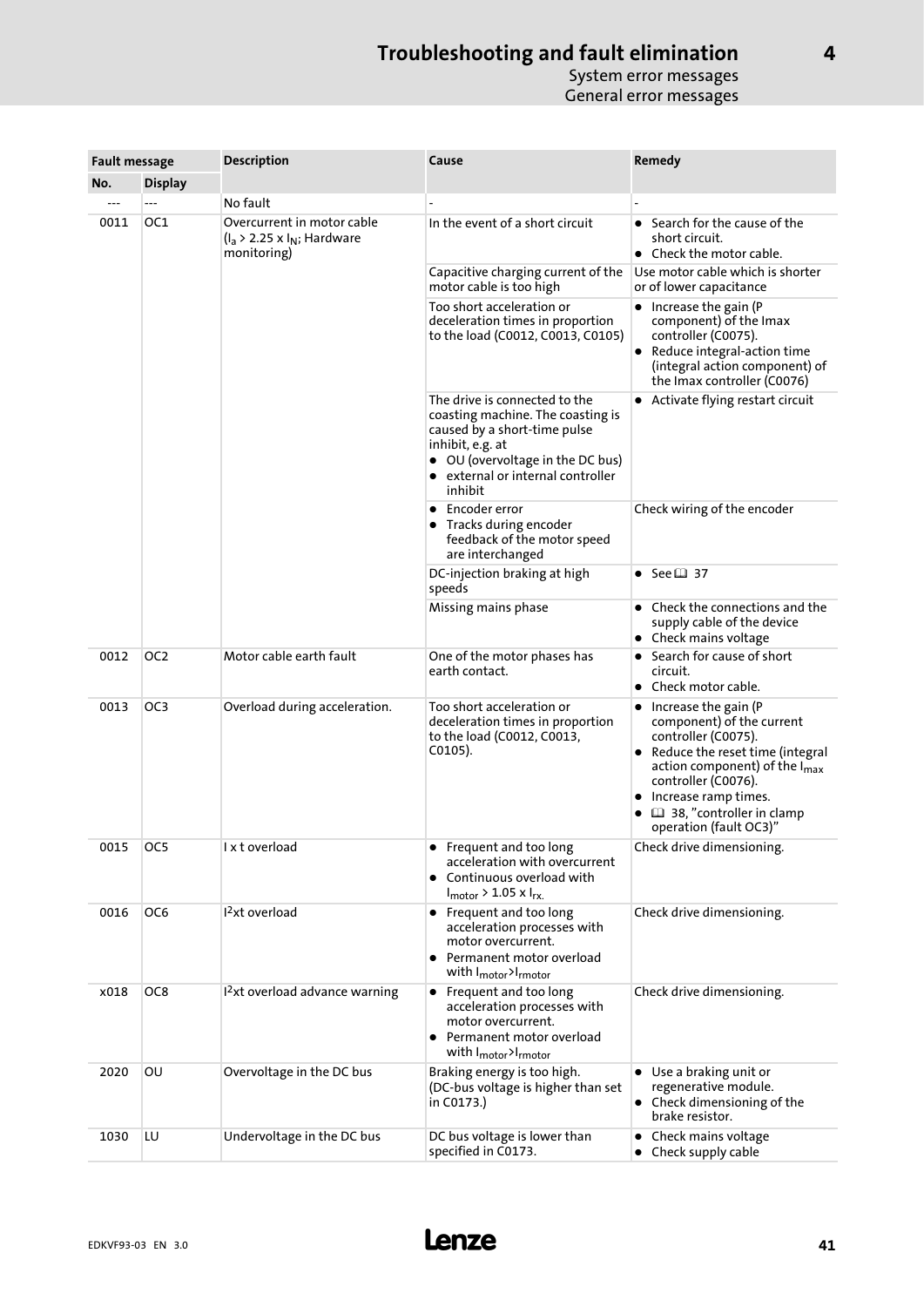| <b>Fault message</b> |                 | <b>Description</b>                                                                                                  | Cause                                                                                                                                 | <b>Remedy</b>                                                                                                                                                   |  |
|----------------------|-----------------|---------------------------------------------------------------------------------------------------------------------|---------------------------------------------------------------------------------------------------------------------------------------|-----------------------------------------------------------------------------------------------------------------------------------------------------------------|--|
| No.                  | <b>Display</b>  |                                                                                                                     |                                                                                                                                       |                                                                                                                                                                 |  |
| x032<br>LP1          |                 | Motor phase failure                                                                                                 | A current-carrying motor phase<br>has failed.                                                                                         | Check motor.<br>$\bullet$<br>Check motor cable.<br>• Switch off monitoring<br>$(C0597 = 3).$                                                                    |  |
|                      |                 |                                                                                                                     | The current limit value is set too<br>low.                                                                                            | • Set higher current limit value<br>via C0599.                                                                                                                  |  |
| 0050                 | OH              | Heatsink temperature > +90 °C                                                                                       | Ambient temperature<br>$T_u$ > +40 °C or > +50 °C                                                                                     | • Allow module to cool and<br>ensure better ventilation.<br>• Check ambient temperature in<br>the control cabinet.                                              |  |
|                      |                 |                                                                                                                     | Heatsink is very dirty.                                                                                                               | Clean heatsink.                                                                                                                                                 |  |
|                      |                 |                                                                                                                     | Wrong mounting position                                                                                                               | Change mounting position.                                                                                                                                       |  |
| x053                 | OH <sub>3</sub> | Motor temperature<br>> +150 °C threshold<br>(temperature detection via<br>resolver or incremental value<br>encoder) | Motor is thermally overloaded<br>due to:<br>• Impermissible continuous<br>current<br>• Frequent or too long<br>acceleration processes | • Check drive dimensioning.<br>• Switch off monitoring<br>$(C0583 = 3).$                                                                                        |  |
|                      |                 |                                                                                                                     | No PTC/temperature contact<br>connected.                                                                                              | Correct wiring.                                                                                                                                                 |  |
| x054                 | OH <sub>4</sub> | Heatsink temperature > C0122                                                                                        | Ambient temperature $T_u$ > +40 °C<br>or $> +50$ °C                                                                                   | • Allow module to cool and<br>ensure better ventilation.<br>• Check ambient temperature in<br>the control cabinet.<br>• Switch off monitoring<br>$(C0582 = 3).$ |  |
|                      |                 |                                                                                                                     | Heatsink is very dirty.                                                                                                               | Clean heatsink                                                                                                                                                  |  |
|                      |                 |                                                                                                                     | Wrong mounting position                                                                                                               | Change mounting position.                                                                                                                                       |  |
|                      |                 |                                                                                                                     | The value specified under C0122<br>is set too low.                                                                                    | Enter a higher value under C0122.                                                                                                                               |  |
| x057                 | OH <sub>7</sub> | Motor temperature > C0121<br>(temperature detection via<br>resolver or incremental value<br>encoder)                | Motor is thermally overloaded<br>due to:<br>• Impermissible continuous<br>current<br>• Frequent or too long<br>acceleration processes | • Check drive dimensioning.<br>• Switch off monitoring<br>$(C0584 = 3).$                                                                                        |  |
|                      |                 |                                                                                                                     | No PTC/temperature contact<br>connected.                                                                                              | Correct wiring.                                                                                                                                                 |  |
|                      |                 |                                                                                                                     | The value specified under C0121<br>is set too low.                                                                                    | Enter a higher value in C0121.                                                                                                                                  |  |
| x058                 | OH <sub>8</sub> | Motor temperature via inputs T1<br>and T2 is too high.                                                              | Motor is thermally overloaded<br>due to:<br>• Impermissible continuous<br>current<br>• Frequent or too long<br>acceleration processes | • Check drive dimensioning.<br>• Switch off monitoring<br>$(C0585 = 3).$                                                                                        |  |
|                      |                 |                                                                                                                     | Terminals T1 and T2 are not<br>connected                                                                                              | Connect PTC/temperature<br>contact.                                                                                                                             |  |
| x061                 | CE <sub>0</sub> | Automation interface (AIF)<br>communication error                                                                   | Faulty transfer of control<br>commands via AIF.                                                                                       | Plug in the communication<br>$\bullet$<br>module/keypad XT firmly,<br>screw down, if necessary.<br>• Switch off monitoring<br>$(C0126 = 3).$                    |  |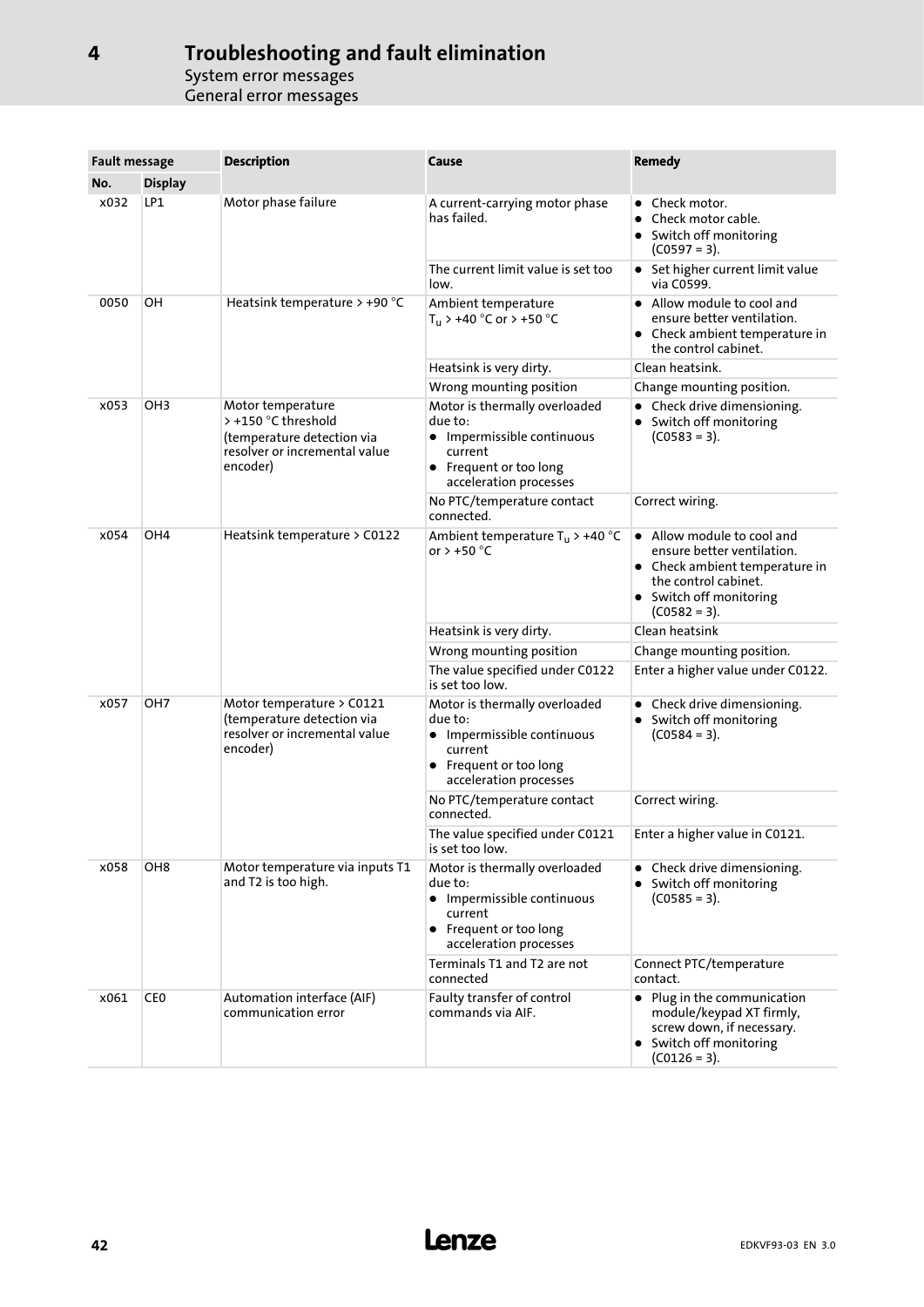| <b>Fault message</b> |                 | <b>Description</b>                                                                                    | Cause                                                                                                                                                     | Remedy                                                                                                                                                                                                                                                                    |  |
|----------------------|-----------------|-------------------------------------------------------------------------------------------------------|-----------------------------------------------------------------------------------------------------------------------------------------------------------|---------------------------------------------------------------------------------------------------------------------------------------------------------------------------------------------------------------------------------------------------------------------------|--|
| No.                  | <b>Display</b>  |                                                                                                       |                                                                                                                                                           |                                                                                                                                                                                                                                                                           |  |
| x062                 | CE1             | Communication error on the<br>process data input object<br>CAN1 IN                                    | CAN1 IN object receives faulty<br>data or communication is<br>interrupted.                                                                                | • Check wiring at $X4$ .<br>Check sender.<br>$\bullet$<br>Increase monitoring time<br>under C0357/1, if necessary.<br>• Switch off monitoring<br>$(C0591 = 3).$                                                                                                           |  |
| x063                 | CE <sub>2</sub> | Communication error on the<br>process data input object<br>CAN2_IN                                    | CAN2 IN object receives faulty<br>data or communication is<br>interrupted.                                                                                | • Check wiring at X4.<br>Check sender.<br>Increase monitoring time<br>٠<br>under C0357/2, if necessary.<br>• Switch off monitoring<br>$(C0592 = 3).$                                                                                                                      |  |
| x064                 | CE3             | Communication error on the<br>process data input object<br>CAN3 IN                                    | CAN3 IN object receives faulty<br>data or communication is<br>interrupted.                                                                                | • Check wiring at $X4$ .<br>Check sender.<br>$\bullet$<br>Increase monitoring time<br>under C0357/3, if necessary.<br>• Switch off monitoring<br>$(C0593 = 3).$                                                                                                           |  |
| x065                 | CE4             | BUS-OFF state of system bus<br>(CAN)                                                                  | The controller has received too<br>many faulty telegrams via the<br>system bus (CAN) and has<br>disconnected from the bus.                                | • Check wiring at X4: Is the bus<br>correctly terminated?<br>• Check shield connection of the<br>cables.<br>Check PE connection.<br>Check bus load, reduce the<br>baud rate if necessary.<br>(Observe the cable length!)<br>• Switch off the monitoring<br>$(C0595 = 3).$ |  |
| 0071                 | CCr             | System failure                                                                                        | Strong interference injection on<br>the control cables                                                                                                    | Screen control cables                                                                                                                                                                                                                                                     |  |
|                      |                 |                                                                                                       | Ground or earth loops in the<br>wiring                                                                                                                    | $\bullet$ Check wiring<br>Check PE connection                                                                                                                                                                                                                             |  |
|                      |                 |                                                                                                       |                                                                                                                                                           | After troubleshooting: Deenergise<br>the device completely (disconnect<br>24 V supply, discharge DC bus)!                                                                                                                                                                 |  |
| 0072                 | PR1             | Checksum error in parameter<br>set 1<br><b>CAUTION: The Lenze setting is</b><br>loaded automatically! | $\bullet$ Fault when loading a<br>parameter set.<br>• Interruption while<br>transmitting the parameter set  ● As to PLC devices, check the<br>via keypad. | • Set the required parameters<br>and store them under C0003 =<br>1.<br>use of pointers.                                                                                                                                                                                   |  |
|                      |                 |                                                                                                       | The stored parameters are<br>incompatible with the loaded<br>software version.                                                                            | Store the parameter set under<br>$C0003 = 1$ first to allow for a<br>faults reset.                                                                                                                                                                                        |  |
| 0073                 | PR <sub>2</sub> | Checksum error in parameter<br>set 2<br>PLEASE NOTE: The Lenze setting is<br>loaded automatically!    | $\bullet$ Fault while loading a<br>parameter set.<br>$\bullet$ Interruption during the<br>transfer of the parameter set<br>via keypad.                    | • Set the required parameters<br>and save them with $C0003 = 2$ .                                                                                                                                                                                                         |  |
|                      |                 |                                                                                                       | The parameters saved do not<br>comply with the software version<br>loaded.                                                                                | In order to be able to<br>acknowledge the error, first save<br>the parameter set with $C0003 = 2$ .                                                                                                                                                                       |  |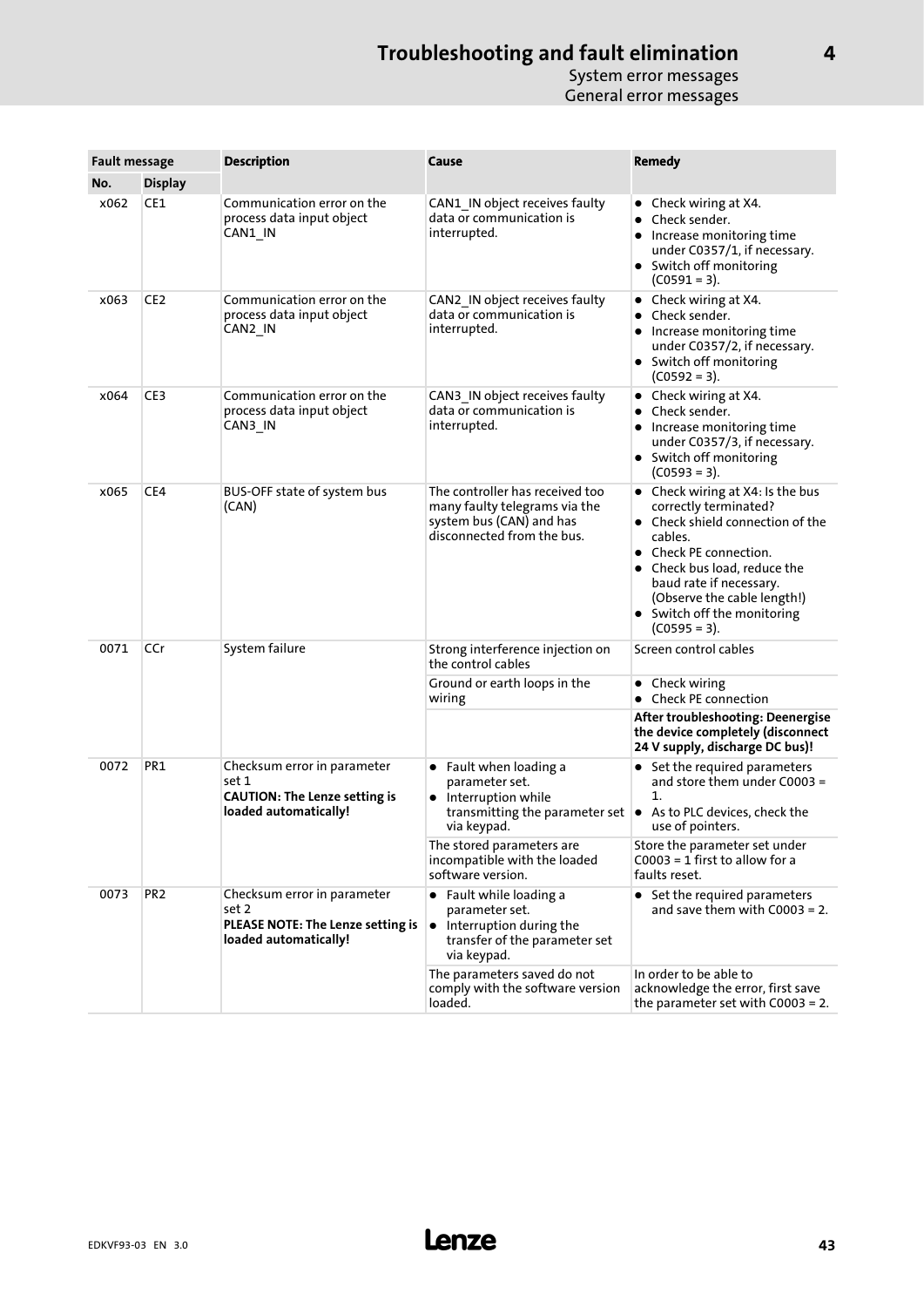| <b>Fault message</b> |                 | <b>Description</b>                                                                                 | Cause                                                                                                                                                                                                                                                             | Remedy                                                                                                                                                                                                                    |  |  |
|----------------------|-----------------|----------------------------------------------------------------------------------------------------|-------------------------------------------------------------------------------------------------------------------------------------------------------------------------------------------------------------------------------------------------------------------|---------------------------------------------------------------------------------------------------------------------------------------------------------------------------------------------------------------------------|--|--|
| No.                  | <b>Display</b>  |                                                                                                    |                                                                                                                                                                                                                                                                   |                                                                                                                                                                                                                           |  |  |
| 0074                 | PEr             | Program error                                                                                      | Error in the program flow                                                                                                                                                                                                                                         | Send the parameter set (on floppy<br>disk/CD-ROM) with a detailed<br>description of the problem to<br>Lenze.<br>After troubleshooting: Deenergise<br>the device completely (disconnect<br>24 V supply, discharge DC bus)! |  |  |
| 0075                 | PR <sub>0</sub> | Error in parameter set.                                                                            | The operating system software<br>has been updated.                                                                                                                                                                                                                | Storage of the Lenze setting<br>$C0003 = 1.$                                                                                                                                                                              |  |  |
|                      |                 |                                                                                                    |                                                                                                                                                                                                                                                                   | After troubleshooting: Deenergise<br>the device completely (disconnect<br>24 V supply, discharge DC bus)!                                                                                                                 |  |  |
| 0077                 | PR <sub>3</sub> | Checksum error in parameter<br>set 3<br>PLEASE NOTE: The Lenze setting is<br>loaded automatically! | $\bullet$ Fault while loading a<br>parameter set.<br>$\bullet$ Interruption during the<br>transfer of the parameter set<br>via keypad.                                                                                                                            | • Set the required parameters<br>and save them with $C0003 = 3$ .                                                                                                                                                         |  |  |
|                      |                 |                                                                                                    | The parameters saved do not<br>comply with the software version<br>loaded.                                                                                                                                                                                        | In order to be able to<br>acknowledge the error, first save<br>the parameter set with $C0003 = 3$ .                                                                                                                       |  |  |
| 0078                 | PR4             | Checksum error in parameter<br>set 4<br>PLEASE NOTE: The Lenze setting is<br>loaded automatically! | $\bullet$ Fault while loading a<br>parameter set.<br>$\bullet$ Interruption during the<br>transfer of the parameter set<br>via keypad.                                                                                                                            | • Set the required parameters<br>and save them with $C0003 = 4$ .                                                                                                                                                         |  |  |
|                      |                 |                                                                                                    | The parameters saved do not<br>comply with the software version<br>loaded.                                                                                                                                                                                        | In order to be able to<br>acknowledge the error, first save<br>the parameter set with $C0003 = 4$ .                                                                                                                       |  |  |
| 0079                 | PI              | Fault during parameter<br>initialisation                                                           | $\bullet$ An error has been detected<br>during the parameter set<br>transfer between two devices.<br>• The parameter set does not<br>match the controller, e.g. if<br>data has been transferred from<br>a higher-power controller to a<br>lower-power controller. | • Correct parameter set.<br>• Send parameter set (on floppy<br>disk/CD-ROM) and a detailed<br>description of the problem to<br>Lenze.                                                                                     |  |  |
| x083                 | Sd <sub>3</sub> | Encoder error at X9                                                                                | Cable interrupted.                                                                                                                                                                                                                                                | Check cable for open circuit.                                                                                                                                                                                             |  |  |
|                      |                 |                                                                                                    | Pin X9/8 not connected.                                                                                                                                                                                                                                           | Apply 5 V to pin X9/8 or switch off<br>monitoring ( $C0587 = 3$ ).                                                                                                                                                        |  |  |
| x085                 | Sd5             | Encoder error at X6/1 and X6/2<br>(C0034 = 1)                                                      | Current signal at X6/1 X6/2 <<br>2mA.                                                                                                                                                                                                                             | • Check cable for open circuit.<br>• Check current signal encoder.<br>• Switch off monitoring<br>$(C0598 = 3).$                                                                                                           |  |  |
| x086                 | Sd6             | Motor temperature sensor error<br>(X7 or X8)                                                       | Encoder for detecting the motor<br>temperature at X7 or X8 indicates<br>undefined values.                                                                                                                                                                         | $\bullet$ Check cable for firm<br>connection.<br>• Switch off the monitoring<br>$(C0594 = 3).$                                                                                                                            |  |  |
| x091                 | EEr             | External monitoring has been<br>triggered via DCTRL.                                               | A digital signal assigned to the<br>TRIP-SET function has been<br>activated.                                                                                                                                                                                      | • Check external encoder.<br>• Switch off the monitoring<br>$(C0581 = 3).$                                                                                                                                                |  |  |
| 0105                 | H <sub>05</sub> | Internal fault (memory)                                                                            |                                                                                                                                                                                                                                                                   | Contact Lenze.                                                                                                                                                                                                            |  |  |
| 0107                 | H07             | Internal fault (power stage)                                                                       | During initialisation of the<br>controller, an incorrect power<br>stage was detected.                                                                                                                                                                             | Contact Lenze.                                                                                                                                                                                                            |  |  |
| x110                 | H10             | Heatsink temperature sensor<br>error                                                               | Sensor for detecting the heatsink<br>temperature indicates undefined<br>values.                                                                                                                                                                                   | Contact Lenze.<br>• Switch off the monitoring<br>$(C0588 = 3).$                                                                                                                                                           |  |  |
| x111                 | H11             | Temperature sensor error:<br>Temperature inside the controller                                     | Sensor for detecting the internal<br>temperature indicates undefined<br>values.                                                                                                                                                                                   | Contact Lenze.<br>• Switch off the monitoring<br>$(C0588 = 3).$                                                                                                                                                           |  |  |

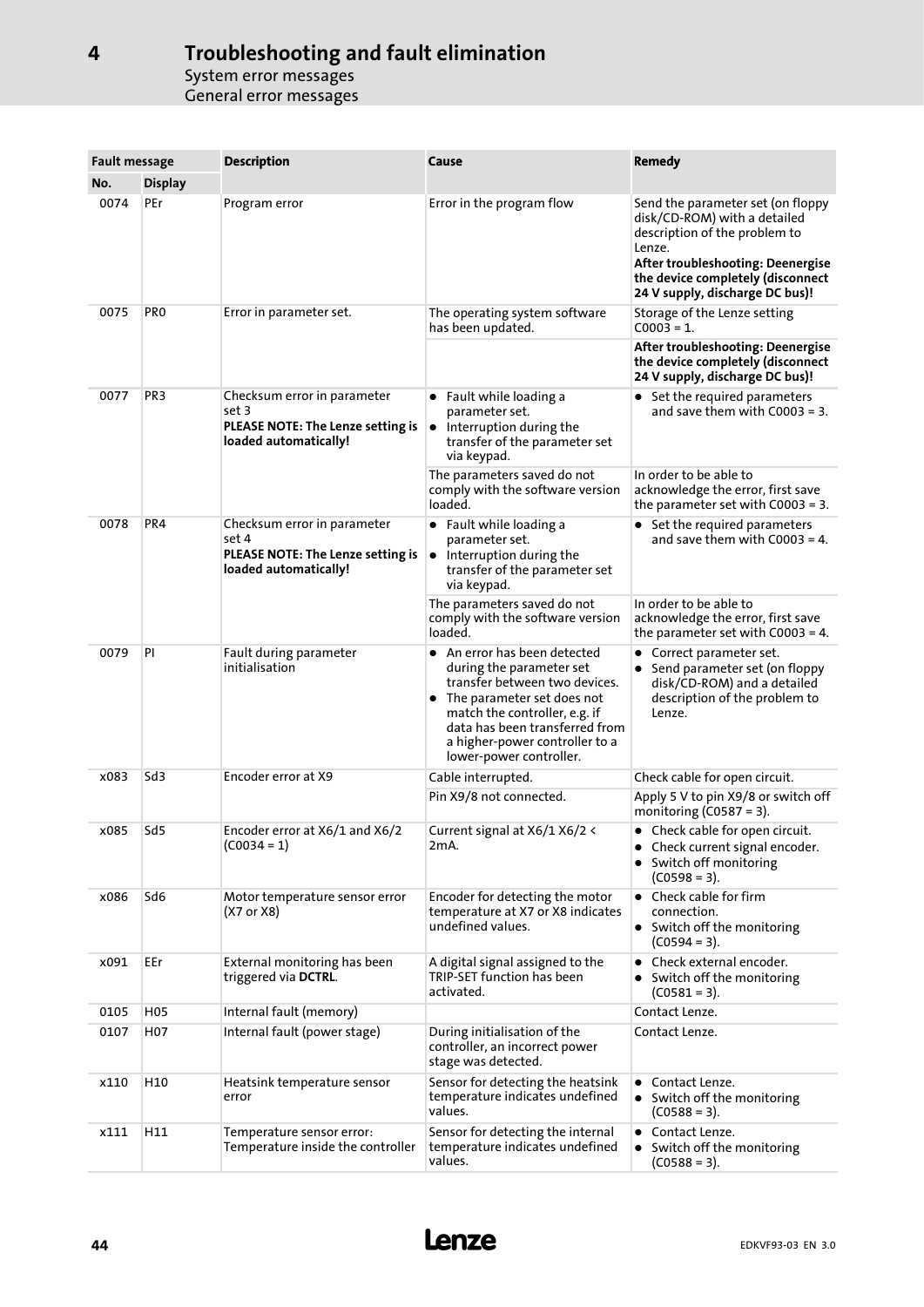### System error messages Resetting system error messages

<span id="page-44-0"></span>

| <b>Fault message</b> |                 | <b>Description</b>                                 | Cause                                                                                                                            | <b>Remedy</b>                                                                                                                                                                                                                                                                                                                                                                      |  |  |
|----------------------|-----------------|----------------------------------------------------|----------------------------------------------------------------------------------------------------------------------------------|------------------------------------------------------------------------------------------------------------------------------------------------------------------------------------------------------------------------------------------------------------------------------------------------------------------------------------------------------------------------------------|--|--|
| No.                  | <b>Display</b>  |                                                    |                                                                                                                                  |                                                                                                                                                                                                                                                                                                                                                                                    |  |  |
| 0140                 | ID <sub>1</sub> | Error during motor data<br>identification.         | No motor connected.                                                                                                              | Check motor connection.                                                                                                                                                                                                                                                                                                                                                            |  |  |
|                      |                 |                                                    | Stator resistance too high.                                                                                                      | Check entered motor data.                                                                                                                                                                                                                                                                                                                                                          |  |  |
|                      |                 |                                                    | Controller inhibited externally.                                                                                                 | Enable controller and repeat<br>motor data identification. The<br>controller enable must be<br>pending continuously until the<br>end of the identification process.                                                                                                                                                                                                                |  |  |
| 0141                 | ID <sub>2</sub> | Error during motor data<br>identification.         | Motor too small.                                                                                                                 | Check entered motor data. For<br>parameterisation with Global<br>Drive Control, use the input<br>assistant for motor data.<br>The measurements for the<br>inverter error characteristic<br>and the stator resistance are<br>correct (save measured values<br>in C0003). For the operating<br>mode V/f characteristic control<br>the motor data identification<br>can be completed. |  |  |
|                      |                 |                                                    | Controller inhibited externally.                                                                                                 | Enable controller and repeat<br>motor data identification. The<br>controller enable must be<br>pending continuously until the<br>end of the identification process.                                                                                                                                                                                                                |  |  |
| x200                 | <b>NMAX</b>     | Maximum system speed (C0596)<br>has been exceeded. | • Active load (e.g. for hoists) is<br>too high.<br>Drive is not speed-controlled,<br>$\bullet$<br>torque is excessively limited. | Check drive dimensioning.<br>Increase torque limit, if<br>necessary.<br>Switch off monitoring<br>$(C0607 = 3).$                                                                                                                                                                                                                                                                    |  |  |

Representation of the error number:

x 0 = TRIP, 1 = message, 2 = warning

E. g. "2091": An external monitoring function has triggered EEr warning

### 4.5.2 Resetting system error messages

| Response       | Measures for resetting the fault message                                                                                                                                                                                                                                                                                                               |  |  |  |  |
|----------------|--------------------------------------------------------------------------------------------------------------------------------------------------------------------------------------------------------------------------------------------------------------------------------------------------------------------------------------------------------|--|--|--|--|
| <b>TRIP</b>    | Note!<br>If a TRIP source is still active, the pending TRIP cannot be reset.                                                                                                                                                                                                                                                                           |  |  |  |  |
|                | Resetting the TRIP can be effected by:<br>• Pressing the keypad XT EMZ9371 BC $\Leftrightarrow$ <b>GOD</b> . Then press <b>GOD</b> to re-enable the controller.<br>• Setting code C0043 = 0.<br>• Control word C0135, bit 11<br>• Control word AIF<br>• Control word of system bus (CAN)<br>After resetting the TRIP, the drive remains at standstill. |  |  |  |  |
| Message        | Danger!<br>After elimination of the fault, the fault message is cancelled automatically and the drive restarts<br>automatically.                                                                                                                                                                                                                       |  |  |  |  |
| <b>Warning</b> | After elimination of the fault, the fault message is cancelled automatically.                                                                                                                                                                                                                                                                          |  |  |  |  |

[4](#page-31-0)